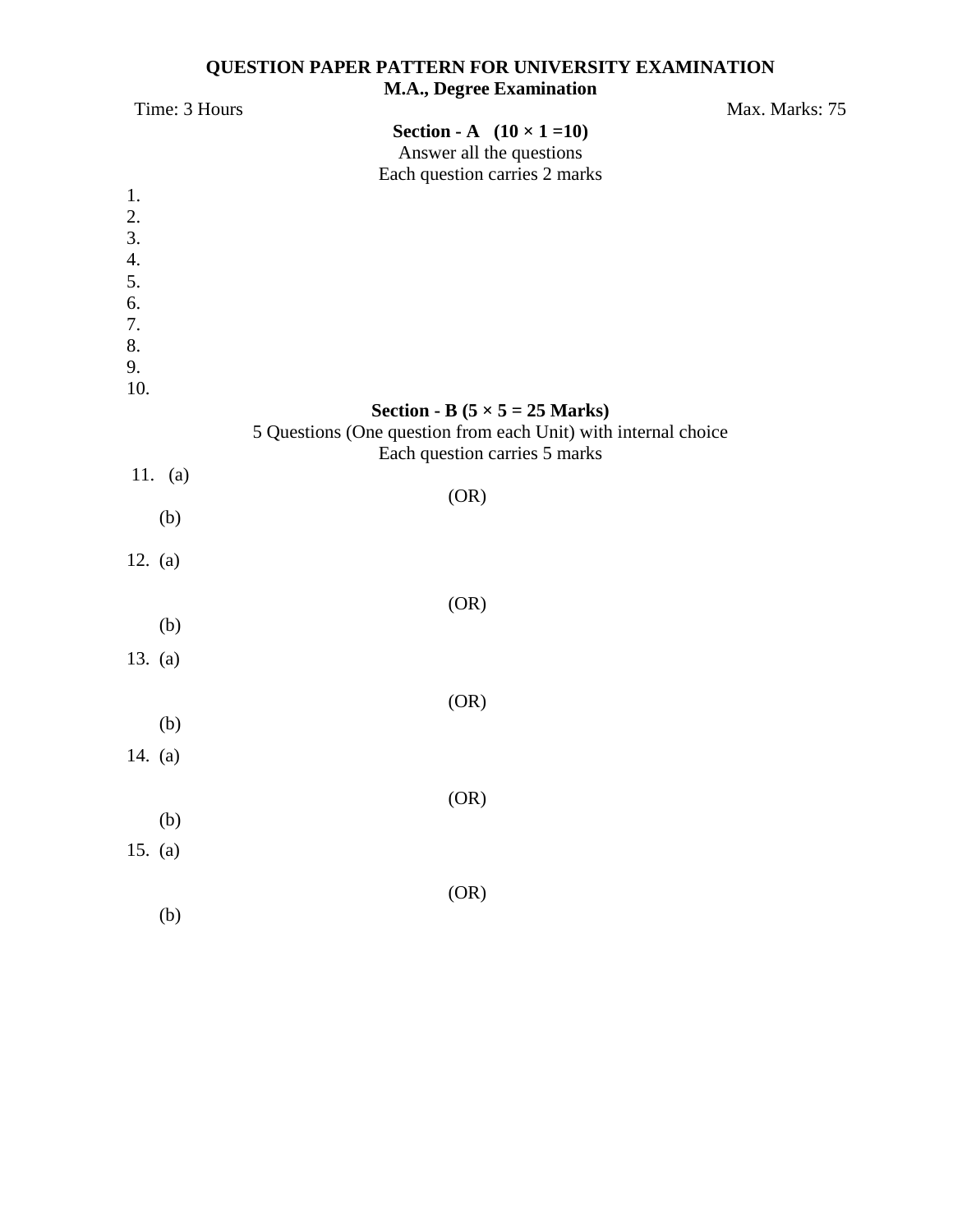|           | Section – C ( $5 \times 8 = 40$ marks)                                                           |
|-----------|--------------------------------------------------------------------------------------------------|
|           | 5 Questions (One question from each Unit) with internal choice.<br>Each question carries 8 marks |
| 16. $(a)$ |                                                                                                  |
|           | (OR)                                                                                             |
| (b)       |                                                                                                  |
| 17. (a)   |                                                                                                  |
|           | (OR)                                                                                             |
| (b)       |                                                                                                  |
| 18. $(a)$ |                                                                                                  |
|           | (OR)                                                                                             |
| (b)       |                                                                                                  |
| 19. (a)   |                                                                                                  |
|           | (OR)                                                                                             |
| (b)       |                                                                                                  |
| 20. (a)   |                                                                                                  |
|           |                                                                                                  |
| (b)       | (OR)                                                                                             |
|           |                                                                                                  |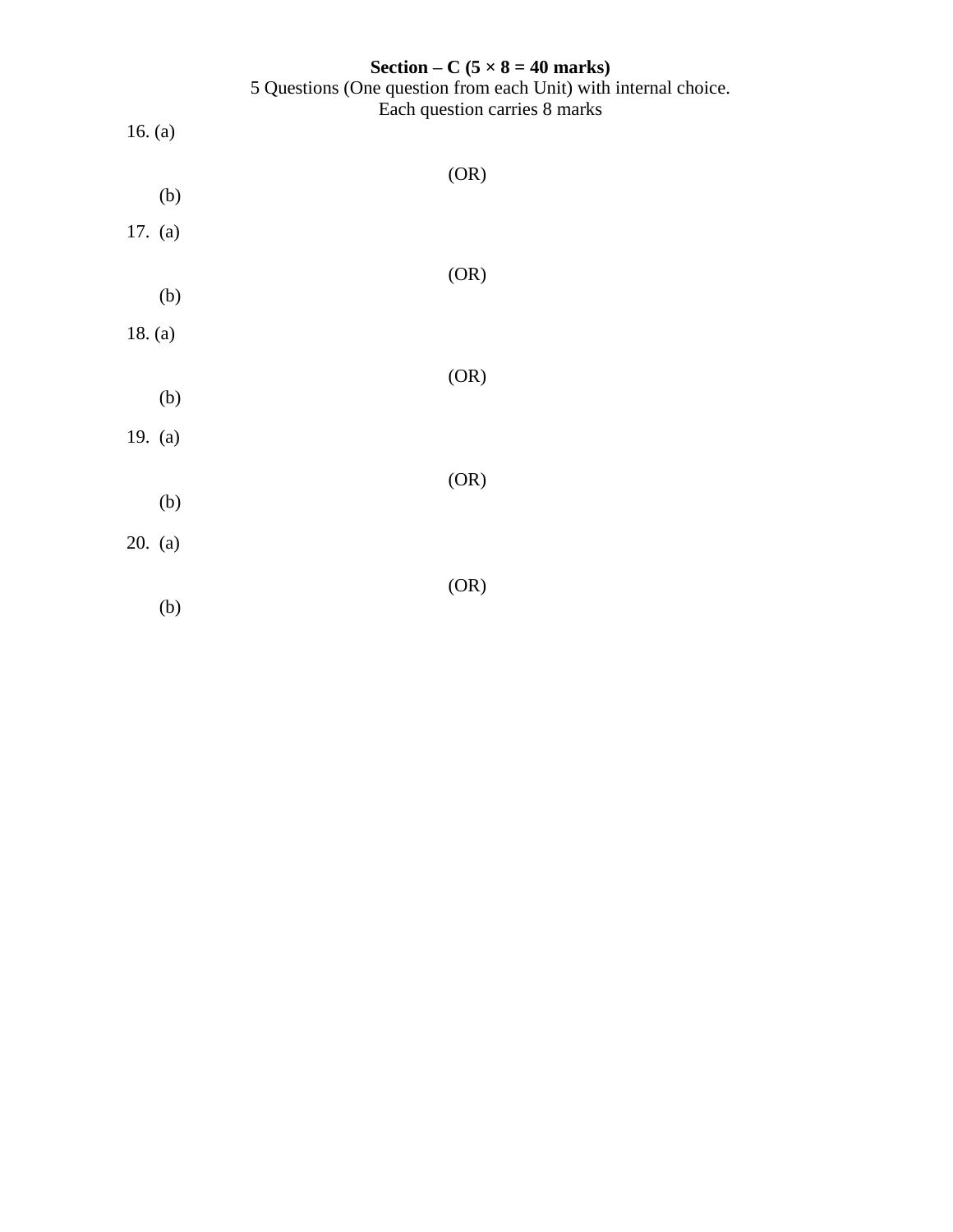# **MANONMANIAM SUNDARANAR UNIVERSITY**

# **DEPARTMENT OF HISTORY**

# **TIRUNELVELI - 627 012**

Syllabus for M.A. History (CBCS - University Department)

For those who joined the course from the academic year 2013-2014 onwards (Fulltime)

#### **Regulations**

| Duration    | Two academic years (Four Semester Course) |
|-------------|-------------------------------------------|
| Eligibility | Pass in any Bachelor Degree.              |

# **MANONMANIAM SUNDARANAR UNIVERSITY TIRUNELVELI - 627 012**

Department of History M.A. History (CBCS) Revised Syllabus (2013 onwards)

Chairman,

M.A (History) CBCS Board of Studies (2013)

# **CONTENTS**

1. Introduction

- 2. Revised List of Courses
- 3. Courses and Syllabus
- 4. Credits, Scheme of Examination and Scheme of Valuation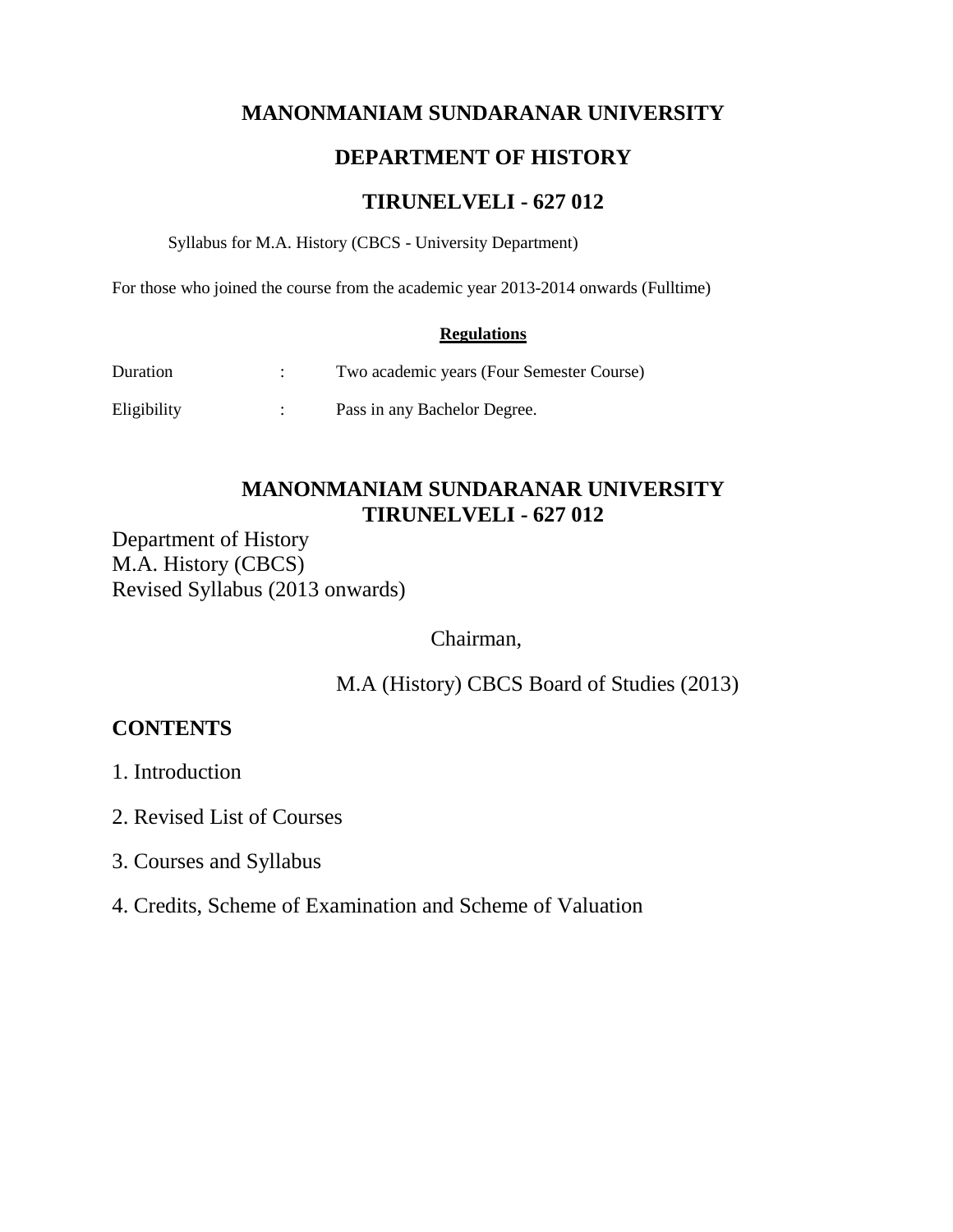# **M.A. History (CBCS) Revised Syllabus 2013**

#### **INTRODUCTION:**

History is a Universal subject of study. Its scope and purpose are vast and varied. It covers everything under the Sun, in relation to human beings. It covers a wide span of time from time immemorial and vast space wherever human beings lived and are living. A dynamic discipline, with its ever increasing additions of new findings, solutions to problems affecting human beings and new interpretations of the available facts and figures, it is studied from the lower to higher levels of education.

With the explosion of scientific knowledge, history has been viewed in different angles. It is increasingly becoming an inter-disciplinary and multi-disciplinary subject of study. It is approached not in isolation in watertight compartments as political history once dominated. Today history is studied from socio, economic, religious, cultural, anthropological and archeological, linguistic and literary, philosophical and psychological points of view. Modern science has made the study of history wholesome and holistic and scientific, with the addition of new branches of knowledge like science and technology, wisdom and medicine, tourism and tribal studies.

Taking into consideration the increasing demand for History by students appearing for the competitive examinations and seeking jobs, the subject has been restructured in a way to satisfy the demands of the students and teachers alike. In addition, the restructured syllabus takes stock of the latest world developments affecting humanity. In view of this, subjects like ancient wisdom of Indians and Indian art and architecture, human rights, women studies and dalit studies, local history and ecology and history, contemporary India and contemporary world, and economic history have been contemplated. It is also recommended worldwide to expose history students to the reality of life through introducing internships. These subjects highlight the latest trends, themes and approaches. It is hoped that this restructured syllabus opens up new vistas of knowledge for the students to improve their talents, equip themselves so as to face the world at large.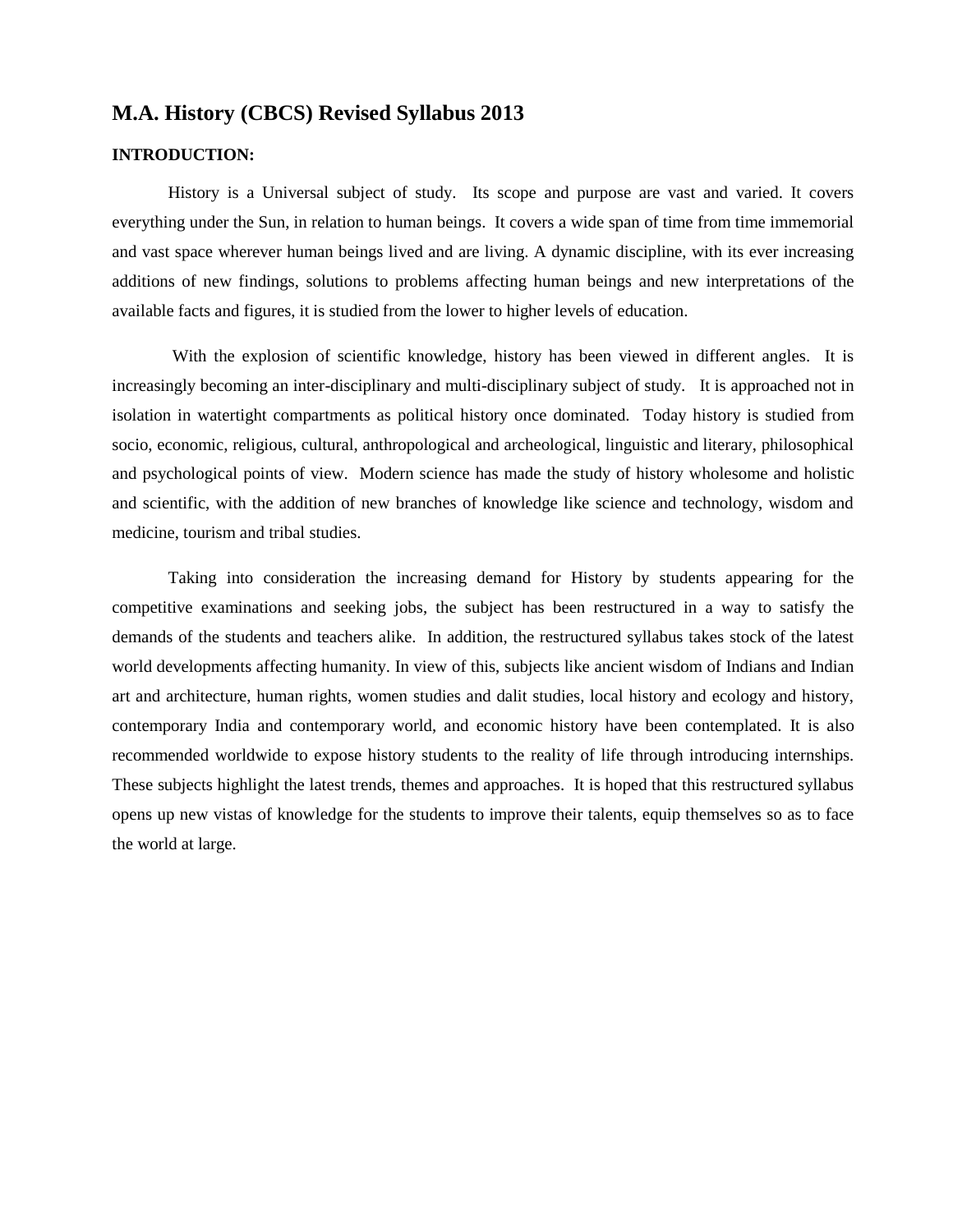# **Department of History**

# **M.A., Degree (CBCS)**

# **Revised List of Courses, 2013-2014 onwards**

#### **FIRST SEMESTER:**

#### **Core Courses:**

- 1. HISTORY OF ANCIENT INDIA UPTO 712 A.D **J11H**
- 2. HISTORY OF TAMIL NADU UPTO 1565 A.D **J12H**
- 3. ANCIENT WORLD CIVILIZATIONS EXCLUDING INDIA **J13H**
- 4. PRINCIPLES AND METHODS OF ARCHEALOGY **J14H**

#### **Elective Courses:**

- 1. THE DRAVIDIAN MOVEMENT 1885-1987 **JE1AH**
- 2. LOCAL HISTORY: *TIRUNELVELI*

#### **SECOND SEMESTER:**

| <b>SECOND SEMESTER:</b>  |                                                              |
|--------------------------|--------------------------------------------------------------|
| <b>Core Courses:</b>     | 1. HISTORY OF EARLY MEDIEVAL INDIA: 712-1526 A.D. - J21H     |
|                          | <b>HISTORY OF TAMIL NADU: 1565 - 1967 A.D - J22H</b><br>2.   |
|                          | 3. HISTORY OF CHINA AND JAPAN SINCE 1840 A.D. - J23H         |
| <b>Elective Courses:</b> |                                                              |
|                          | HISTORY OF USA 1776-1865 A.D - JE2AH $(OR)$<br>$1_{-}$       |
|                          | <b>GLOBAL HISTORY (1600-1914) - JE2CH</b>                    |
|                          | 2. TOURISM: PRINCIPLES AND METHODS. - JE2BH                  |
| <b>EDOC</b>              |                                                              |
|                          | 1. HISTORY OF EUROPE (1789-1945) - JSAH                      |
|                          | 2. HISTORY OF RELIGIONS IN INDIA - JSBH                      |
| <b>THIRD SEMESTER:</b>   |                                                              |
| <b>Core Courses:</b>     |                                                              |
|                          | 1. HISTORY OF LATER MEDIEVAL INDIA: 1526-1757 A.D. - J31H    |
|                          | 2. HISTORIOGRAPHY - J32H                                     |
|                          | 3. ECONOMIC HISTORY OF INDIA UPTO 1757A.D - J33H             |
| <b>Elective Courses:</b> |                                                              |
|                          | 1. HISTORY OF USA 1865-1965. - <b>JE3AH (OR)</b>             |
|                          | GLOBAL HISTORY (1914-2000) - JE3CH                           |
|                          | 2. DALIT MOVEMENT IN TAMIL NADU: 1890-1996 - JE3BH           |
|                          |                                                              |
| <b>Supportive Course</b> |                                                              |
|                          | 1. CULTURE AND SOCIETY IN THE UNITED STATES - <b>JSCH</b>    |
|                          | 2. ECONOMIC HISTORY OF INDIA FROM 1757A.D. - 1947 A.D.- JSDH |
|                          | (OR)                                                         |
|                          | 3. ENVIRONMENTAL HISTORY OF INDIA. - JSEH                    |
| <b>FOURTH SEMESTER:</b>  |                                                              |
| <b>Core Courses:</b>     |                                                              |
|                          | 1 MODERN INDIA WITH REEERENCE TO EREEDOM STRUGGLE            |

- 1. MODERN INDIA WITH REFERENCE TO FREEDOM STRUGGLE (1757- 1947). – **J41H**
- 2. CONTEMPORARY WORLD SINCE 1914 **J42H**.
- 3. CONTEMPORARY INDIA SINCE 1947 A.D **J43H**
- 4. PROJECT **– JP4H**.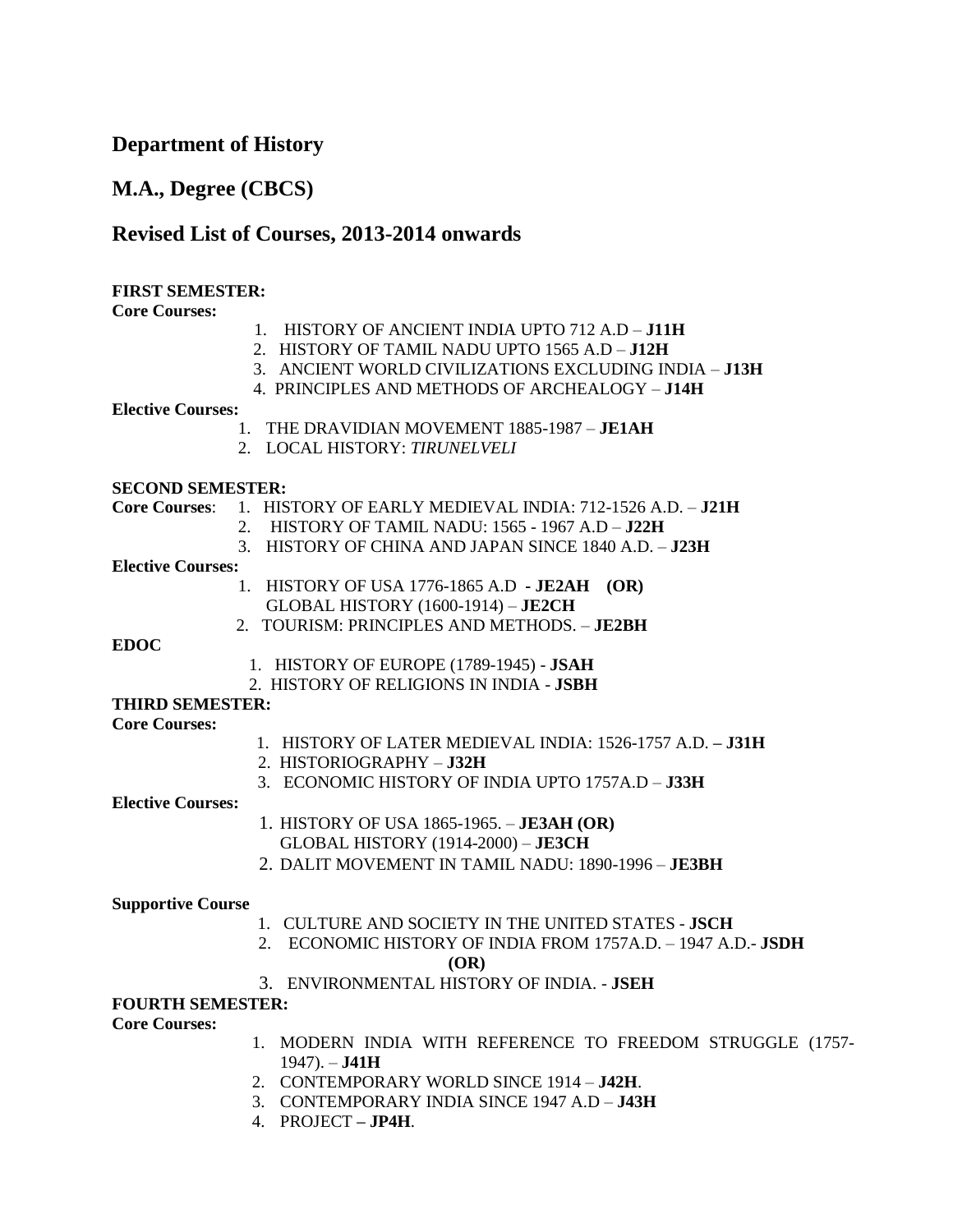# **M.A., History (CBCS) Syllabus 2013-2014 onwards Department of History Manonmaniam Sundaranar University**

Internal – 25, External – 75 Passing Minimum – 50 Marks No Internal Passing.

# **Semester I: Core Papers**

| <b>Papers</b>                                                                             | <b>Credits</b> | <b>Hours</b> | <b>Marks</b><br>$(Ext. + Int.)$ |
|-------------------------------------------------------------------------------------------|----------------|--------------|---------------------------------|
| 1. History of Ancient India upto 712 A.D.                                                 | 5              | 5            | $75+25=100$                     |
| 2. History of Tamil Nadu upto 1565 A.D.                                                   | 5              | 5            | $75+25=100$                     |
| 3. Ancient World Civilizations Excluding India.                                           | 5              | 5            | $75+25=100$                     |
| 4. Principles and Methods of Archaeology                                                  | 5              | 5            | $75+25=100$                     |
| <b>Elective Paper:</b><br>5. Dravidian Movement 1885-1987 /<br>Local History: Tirunelveli | 4              | 4            | $75+25=100$                     |
|                                                                                           | 24             |              |                                 |
|                                                                                           |                |              |                                 |

## **Semester II: Core Papers**

| <b>Papers</b>                                                                                              | <b>Credits</b> | <b>Hours</b> | <b>Marks</b><br>$(Ext. + Int.)$ |
|------------------------------------------------------------------------------------------------------------|----------------|--------------|---------------------------------|
| 6. History of Early Medieval<br>India 712 A.D. to 1526 A.D.                                                | 5              | 5            | $75+25=100$                     |
| 7. History of Tamil Nadu,<br>1565 A.D. to 1967 A.D.                                                        | 5              | 5            | $75+25=100$                     |
| 8. History of China and Japan<br>Since 1840 A.D.                                                           | 5              | 5            | $75+25=100$                     |
| <b>Elective Paper:</b>                                                                                     |                |              |                                 |
| 9. History of USA 1776-1865A.D /<br>Tourism Principles and Methods. (OR)<br>Global History $(1600 - 1914)$ | 4              | 4            | $75+25=100$                     |
| <b>Extra Department Course (EDC):</b>                                                                      |                |              |                                 |
| 10. History of Europe (1789-1945)/<br>History of Religions in India.                                       | 4              | 4            | $75+25=100$                     |
|                                                                                                            |                |              |                                 |

23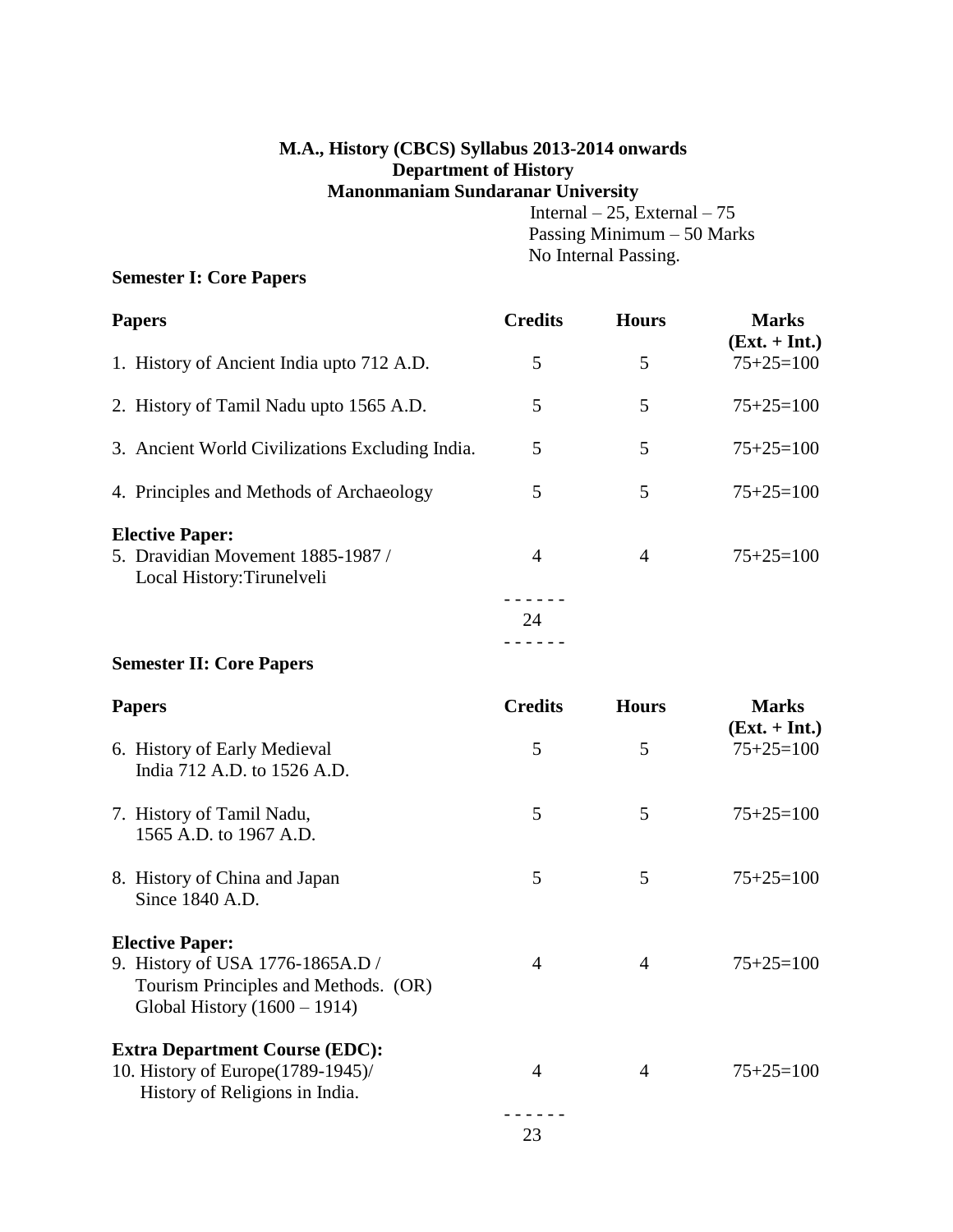# **Semester III: Core Papers**

| <b>Papers</b>                                                                                                                                                                                | <b>Credits</b>  | <b>Hours</b>   | <b>Marks</b><br>$(Ext. + Int.)$ |
|----------------------------------------------------------------------------------------------------------------------------------------------------------------------------------------------|-----------------|----------------|---------------------------------|
| 11. History of Later Medieval India<br>$1526 - 1757$ A.D.                                                                                                                                    | 5               | 5              | $75+25=100$                     |
| 12. Historiography                                                                                                                                                                           | 5               | 5              | $75+25=100$                     |
| 13. Economic History of India upto 1757 A.D                                                                                                                                                  | 5               | 5              | $75+25=100$                     |
| <b>Elective Paper:</b><br>14. History of USA 1865-1965/<br>Dalit Movement in Tamil Nadu<br>1890 - 1996 A.D. (OR)<br>Global History $(1914 - 2000)$ .                                         | $\overline{4}$  | $\overline{4}$ | $75+25=100$                     |
| <b>Extra Department Course (EDC):</b><br>15. Culture and Society in the United States/<br>Economic History of India<br>from $1757$ A.D $- 1947$ A.D. (OR)<br>Environmental History of India. | 4               | 4              | $75+25=100$                     |
|                                                                                                                                                                                              | 23<br>- - - - - |                |                                 |
| <b>Semester IV: Core Papers</b>                                                                                                                                                              |                 |                |                                 |
| <b>Papers</b>                                                                                                                                                                                | <b>Credits</b>  | <b>Hours</b>   | <b>Marks</b><br>$(Ext. + Int.)$ |
| 16. Modern India with reference to Freedom<br>Struggle (1757-1947).                                                                                                                          | 5               | 5              | $75+25=100$                     |
| 17. Contemporary World since 1945.                                                                                                                                                           | 5               | 5              | $75+25=100$                     |
| 18. Contemporary India since 1947 A.D.                                                                                                                                                       | 5               | 5              | $75+25=100$                     |
| 19. Project (Dissertation or Internship Report)                                                                                                                                              | 5               | 5              | $75+25=100$                     |
|                                                                                                                                                                                              | 20              |                |                                 |
| <b>Credits</b><br>I Semester                                                                                                                                                                 | 24              |                |                                 |
| <b>II</b> Semester                                                                                                                                                                           | 23              |                |                                 |
| <b>III</b> Semester                                                                                                                                                                          | 23              |                |                                 |
| <b>IV</b> Semester                                                                                                                                                                           | 20              |                |                                 |
|                                                                                                                                                                                              |                 |                |                                 |

- - - - - -

**Grand Total 90**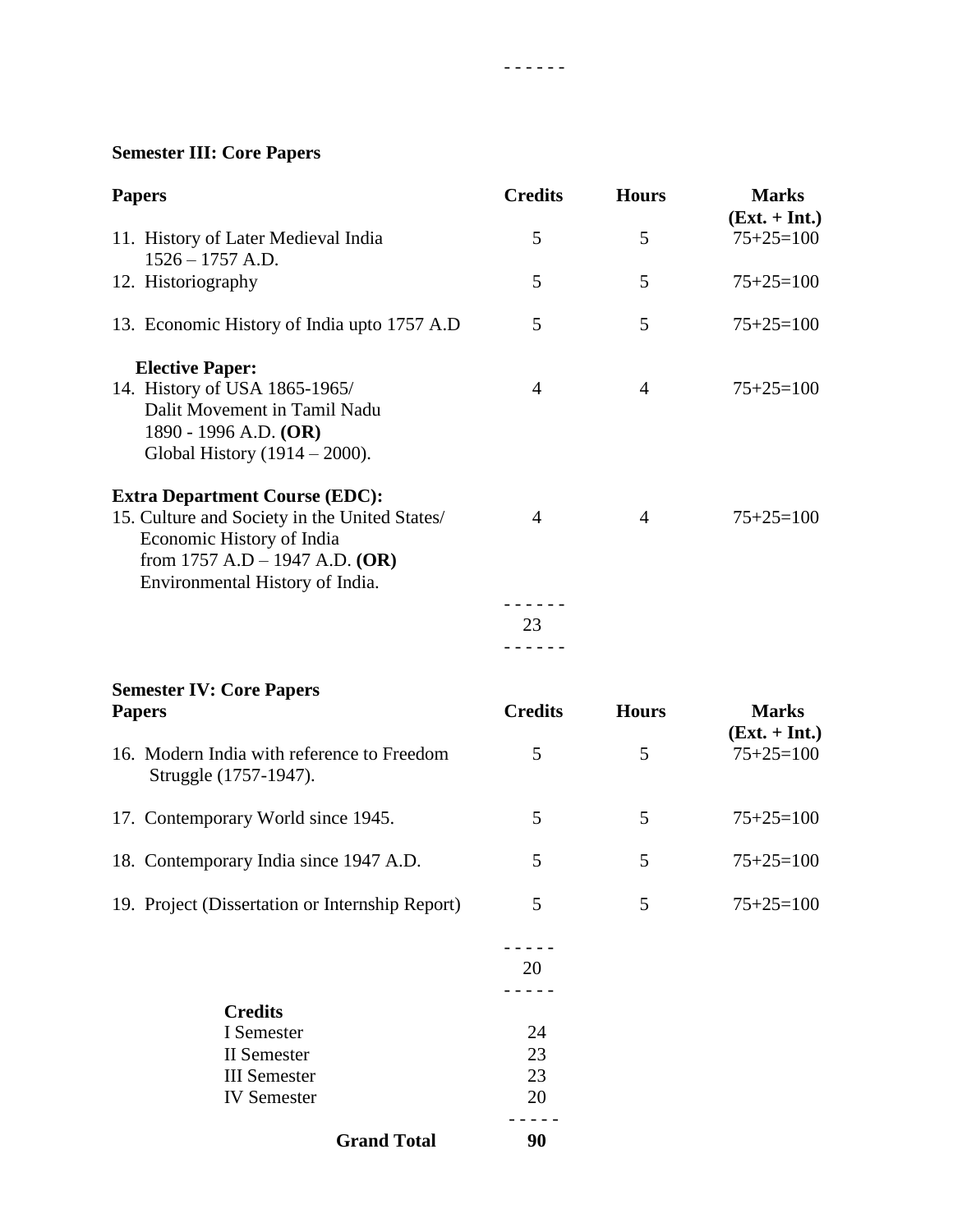#### **HISTORY OF ANCIENT INDIA UPTO 712 A.D**

- - - - -

#### **Description**

The paper introduces the basic concepts of ancient socio-economic life and brings forth the issues debated in the subject.

#### **Objectives**

#### **TO ENABLE THE STUDENTS**

- to acquaint the students with the importance of ancient history
- write and think about ancient life

#### **UNIT I:**

Historiography of Ancient India. A.L.Basham, Romila Thapar, D.D.Kosambi, R.S.Sharma, R.C.Majumdar, K.A.Nilakanta Sastri, B.S.Chobbra, D.N,Jha Conceptual Meaning; Bharat-varsu, Saba & Samiti, Varnasrama, Purusharthas, Rina, Samskaras, Yajna, Doctorine of Karma, Dandaniti / Arthasastra Saptanga, Dharma Vijaya Stupa / Chaitya, Nagara / Dravida / Vesara. Bodhi sattava. Tirthankara, Alwars / Nayanmars Sreni. Kara / Vishti, Stridhana Memorial stones, Agraharas – Races – Unity in Diversity.

#### **UNIT II: SOURCES, PRE HISTORY AND PROTO – HISTORY:**

Archaeological Sources, Exploration, Excavation, Epigraphy, Numismatics, Monuments - Literary Sources: Indigenous, Primary and Secondary problems of dating myths, legends, Poetry, Scientific literature, Literature in regional languages, religious literature, Foreign Accounts, Greek, Chinese, and Arab writers Pre History and Proto History: Man and Environment Geographical factors, Hunting and Gathering ( Paleolithic and Mesolithic) Tools used for Production- knowledge -Construction for the establishment of power – Beginning of agriculture (Neolithic and Chalcolithic) Irrigation and Implements – Natural Resources – Indus Valley civilization – Marshall - Discoveries –Origin – Date – extent characteristics, Decline, survival and significance. Iron Age Second Urbanization Gender relations Human Rights.

#### **UNIT III**: **HISTORY UPTO THE DECLINE OF EMPIRE:**

#### **VEDIC PERIOD**

Migration and settlements. Dating the Vedic, Literary and Archaeological evidences, Evolution of social and political Institutions, Position of women – Religious and Philosophical ideas, rituals, and Practices. *Period of Mahajanapadas*. Formation of states (Mahajanapadas) Republics and Monarchies, raise of Urban centres, trade routes, economic Growth, introduction of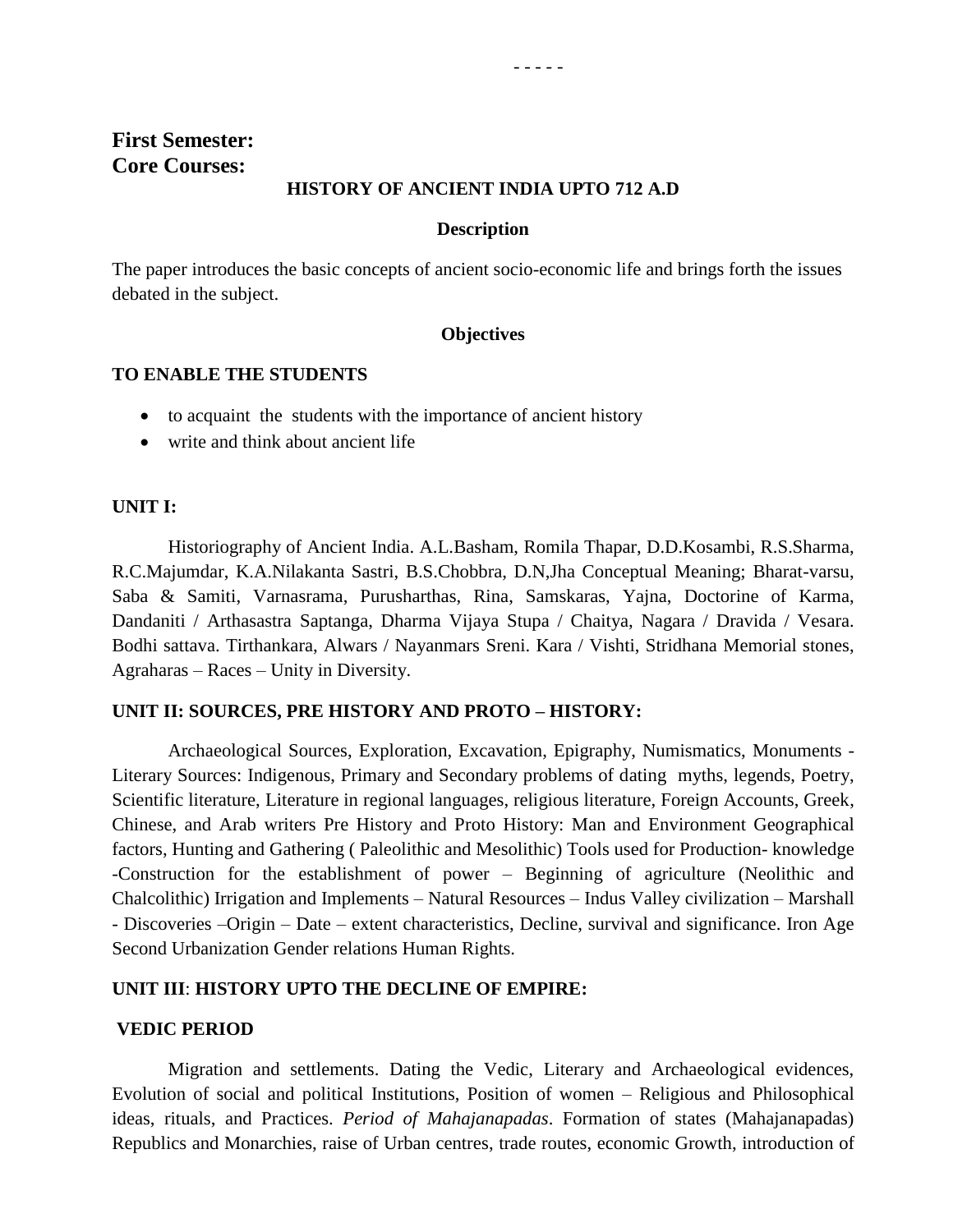coinage - Spread of Jainism - Buddhism. Rise of Magadha and Nandas. Iranians and Macedonian invasions and their impact. Mauryan Empire. Foundations of the Mauryan empire. Chandra Gupta, Kautilya, and Arthasastra. Asoka, Concept of Dharma. Edicts Brahmi and Kharosthi Scripts. Administration, economy, architecture and sculpture. External contacts. Disintegration of the empire. Sungas and Kanvas.

## **UNIT IV : POST MAURYAN PERIOD**

Indo – Greeks, Sakas, Kusanas, Western Kshatrapas contact with outside world. Growth of urban centres, economy coinage, development of religions, Mahayana, Social condition, Art and Architecture. Literature and science. Early state and society in Eastern India. Deccan and South India – Kharavela- the Satavahanas. Administration, economy, Land grants, coinage, trade guilds and urban centres, Buddhist centres.

## **UNIT V** : **FENDAL INDIA**

Imperial Guptas and Regional states of India. Guptas and Vakatakas, Harsha - Administration, economic conditions, coinage of Guptas, Land Grants. The kali crisis Decline of urban centres. Indian feudalism, caste system, Position of women – education and educational Institution, nalanda, Vikaramashila and Vallabhi. Contact with neighboring countries, central Asia, South East Asia and China. Popular Oral Traditions, Structure of ancient languages Litreature in Sanskrit, Prakit, Pali, Tamil and other Minor dialects, Epics and Dramas, Jatakas , Secular literature Scientific Literature, Art and Architecture. The kadambas, Gangas, Chalukyas of Badami-Administratin Trade Guilds. Growth of Classical Hinduism, Growth of Vaisnanism and Saktas, Institutions of Temple and Temple Architecture. Upanam, Pitti, Kandam, Vimanam, Gopuram and Sikhara.

- 1. Agraval, D.P. *Man and Environment in India through the ages.*
- 2. Asko Parpola. *Deciphering the Indus script.*
- 3. Atlekar, A.S. *State and Government in Ancient India.*
- 4. Basham, A.L. *The wonder that was India.*
- 5. Beni Prasad *Theory of Government in Ancient India.*
- 6. Bongard Levin, G.M. *Mauryan India.*
- 7. Devaraj Chanana. *Slavery in Ancient India.*
- 8. Dumont, Louis. *Religion, politics and History in India.*
- 9. Ghoshal, U.N. *A History of Political Ideas.*
- 10. Henri J.Classen & Peter Skalin K. (ed) *The Early State.*
- 11. Heesterman, J.C. *The Inner conflict of Tradition* Essays in Indian Ritual, Kingship and Society.
- 12. India, Government of 1953 1954. *Indian Archaeology.*
- 13. Jain, J.C. *Life in Ancient India as Depicted in the Jain canons.*
- 14. Jawaharlal Nehru *The Discovery of India*.
- 15. Jha, D.N. I. *Economy and society in Early India.*
	- II. *Society and Ideology in India.*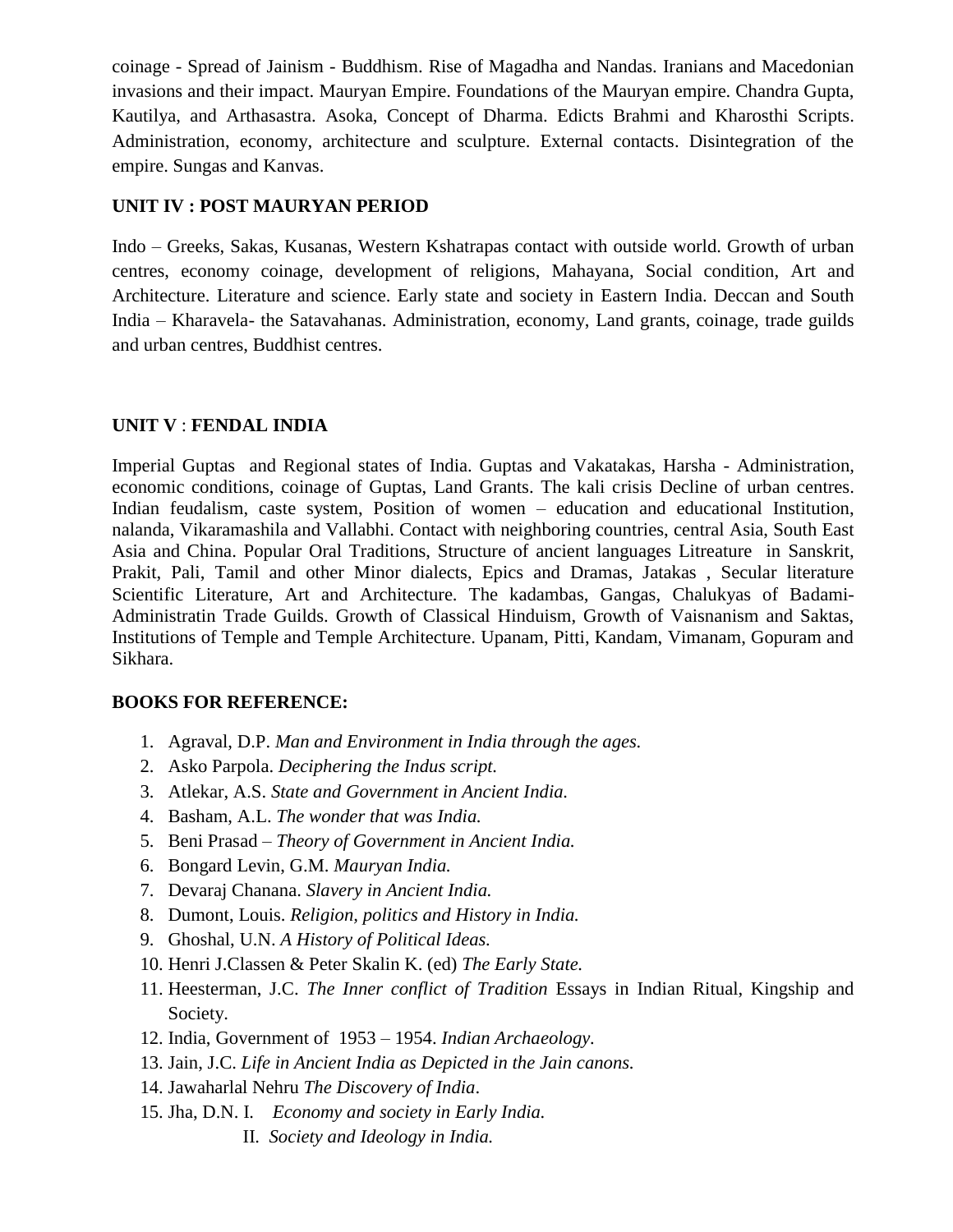III. *Revenue system in the post Maurya and Gupta Times.*

IV. *Feudal social formation in Early India.*

- 16. Jhon Marshall et al., *Mohanjadaro and Indus civilization.*
- 17. Kane, P.V. *History of Dharma sastras 5 vols.*
- 18. Kosambi, D.D I. *An Introduction to the study of Indian History.*
	- II. *The culture and civilization of Ancient India in Historical outline.*
- 19. Kum kum Roy. *Emergency of Monarchy in North India.*
- 20. Mahadevan. I. *The Indus script, Text concordance and tables.*
- 21. Maity, S.K. *Economic Life in Northern India in the Gupta period.*
- 22. Majumdar, R.C. (ed) *History and culture of Indian people.*

 *(i)Volume I. The vedic age.*

 *(ii)Volume II. Age of imperial unity.*

 *(iii)Volume III.Classical Age.*

 *(iv)Volume IV. Sruggle for Empire* 

23. Majumar, R.C. Ray Chaudhuri, H.C. Datta K, *An Advanced History of India.*

24. Nilakanta sastri, K.A. (ed) *A Comprehensive History of India.*

25. Rao, S.R. *The Decipherment of the Indus sript.*

26. *Romila Thapar. (i) A History of India Vol I.*

 *(ii) From linege to state.*

- *(iii) Asoka and the Decline of the Mauryas.*
- *(iv) Mauryas Revisited.*
- *(v) Cultural pasts.*
- *(vi) Recent Perspectives of Early Indian History.*
- *(vii) Inter preting Early India.*
- 27. Sankalia, H.D. *Pre – History and Proto History of India and Pakistan.*
- 28. Sharma, R.S. (i) *Urban Decay in India.*
	- (ii) *State and varna Formation in the mid Gangetic Plains*
	- (iii) *Matreial culture and social formation in Ancient India.*
	- (iv) *Indian Feudalism.*
	- (v) *Aspects of Political Ideas and Institutions.*
	- (vi) *Sudras in Ancient India.*
- 29. Sharma, R.S & V. JHA (Ed) *Indian society Historical probing.*
- 30. Shereen Ratnagar : (i) *Harappa Encounters, Western Trade of Harappa civilisation*.

(ii) *Enquiries into the Political organization of Harrapan society.*

- 31. Sircar, D.C. *Land Lordism and Tenancy in Ancient and Medieval India.*
- 32. Smith, V.A. *The Early History of oxford India.*
- 33. Suvira Jaisuval. *The origin and Development of Vaisnavism.*
- 34. Thakur, V.K. *Social Dimensions of Technology : Iron in Early India C 1300-200 B.C*
- 35. Thomas R. Trautmann. (ed) *The Aryan Debate*
- 36. Uma chakravarti. *The social Dimensions of Early Buddhism.*
- 37. Vijaynath. Dana : *Gift system in Ancient Indi. C600 B.C.C Ad 300. A Socio – economic perspective.*

 <sup>(</sup>iii) *The End of the Great Harappa Tradition.*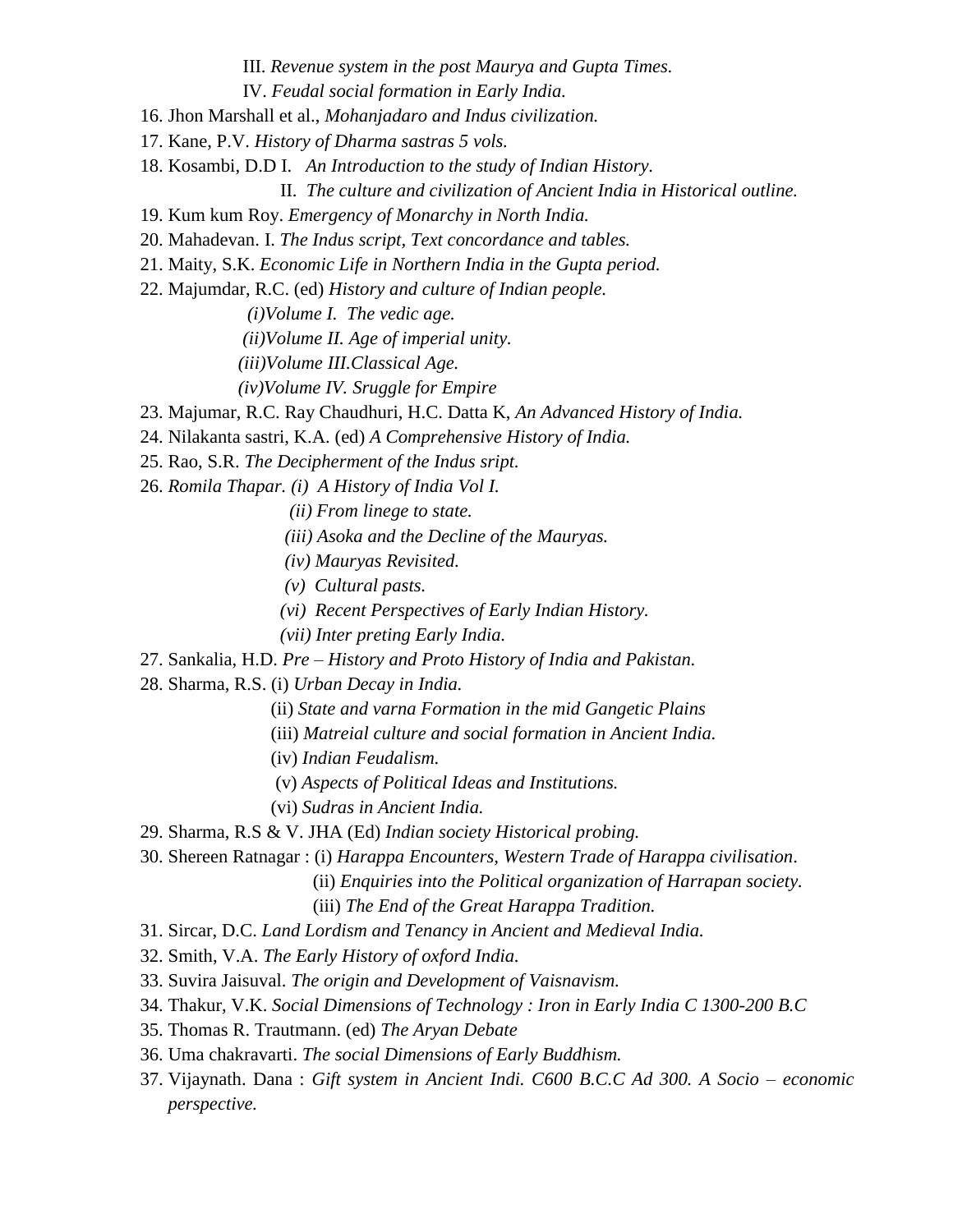#### **HISTORY OF TAMIL NADU – UPTO 1565 A.D**

#### **Description**

The paper introduces the basic concepts of ancient socio-economic life in Tamil Nadu and introduces the issues debated in the subject.

#### **Objectives**

## **TO ENABLE THE STUDENTS**

- to acquaint the students with the importance of ancient Tamil history
- write and think about ancient Tamil life

#### **UNIT I: GEOGRAPHY AND SOURCES:-**

(i) Boundaries of Tamil Nadu and its Influence Landscapes – Five Ecological Zones (*tinai*) in *Sangam* Period. *Kottam* in Pallava Period. *Nadu* in Chola Period. *Amara Nayankara* in Vijayanagar Period. (ii) Sources.Lithic and Iron artifacts. Inscriptions – Pottery Monuments-Excavation sites - Literary Sources Traveller's Accounts. Temples - Sculptures-copper Plates-Iconography-Painting-Folks. Historical writings of K.A.Nilakanta Sastri, T.V. Mahalingam, K.Rajayyan, N.Subramanian, M.G.S. Narayanan, Rajan Gurukkual, Burton Stein, Subbarayalu, and Noboru Karashima.

## **UNIT II: PRE HISTORY AND** *SANGAM* **PERIOD:-**

History from Athirampakkam, Kodumanal Aditchanallur sites. Madras Hand Axes-Levasion Technology – Urn Burials – Graffiti – Rock Art – Paleolithic-Neolithic – Iron Age – Subsitence Economy. Tools and Technical knowledge – Religion. *Sangam* Period: Political History. Chera- Chola- Pandyas. Discussion on State on *Sangam* Period. *Kilar – Velir-Mannan – vendan* Political Index. Tribal Economy – Production for use – value. Markets-Organisation of Trade – *Sattu* – Influence of sea- and the emergence of sea ports, Different types of ships and trade organization – Traders Versus King. Social Divisions – Identification – *uyarnthor – Iinthor* – Genderisation – Sanskritisation – *Army – Aram Sangam's* Jurisprudence – subaltern conscious – Literacy – *Brahmi.* Sea Knowledge. Tools and technical Knowledge. Kalabhras – *Muvendar* – Dr. K. Rajayyan"s appraisal of Kalabhras.

#### **UNIT III: PANDYA – AND PALLAVA PERIOD:-**

Political History of the Pandyas: Kadungon to Varaguna II. Pallavas – Prakrit Pallavas – State Administration – Mahendravarman I to Nirupatunga Varman.State Sponsored Economy. Irrigation – Reservoir system – Agriculture – Tank System – Agro – Past oralism – Agrarian Produciton – Trade *Ceriyar* – Guild Trade – Foreign Trade – Narasimha Varman II Ship Building Pallava – china. Harbours – types of Ships. Occupation groups into castes *(jatis)* the influence of Brahmins – Bhakti Hymns – Cave temples – Pillaiar Patti Mandagapattu, Malaiadikurichi – Monolithic temples – shore temple – five Rathas – Kailasanathar temple – Erichaudaiyar –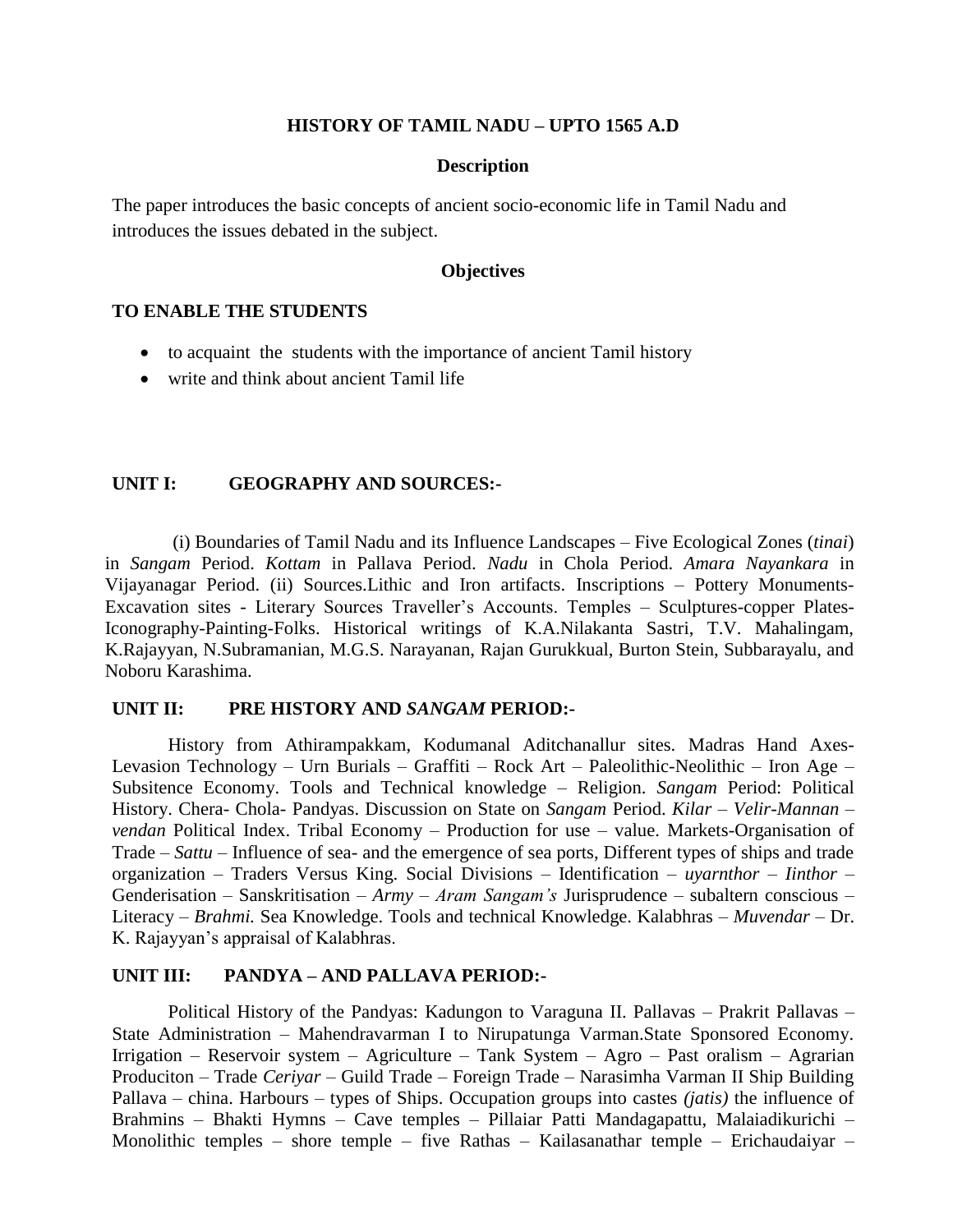Kalugumalai temple. Sittannavasal painting tools and scientific knowledge of the people. Education – Different types of ships used. Genderisation – Land rights. Education *Asiriyam.*

### **UNIT IV: THE IMPERIAL CHOLAS AND THE PANDYAS:-**

TIRUPURAMBIYAM Battle The emergence of the Cholas – Vijayala I to Rajendra III Chola – Pandya Viceroy. Jatavarman Kulasekaran I to Sundara Pandya (muslim invasion)-Tenkasi - Tirunelveli Pandyas - Transition of kingly State to By Zantine Empire. The establishment of state slavery or General Slavery - village assemblies – Autonomy Vs Imperial control cholas Revenue Policy – Land Rights – *Karanmai – Miyatchi-* the emergence of Big land Lords – the decline of Chola state Trade – Trade Guilds – karashima"s study on Chola"s Trade. Organisaton of Trade – Artisan Production. *Tisaiaiyarathinrruvar – Srivijayam* – China -Trade. *Padinenvishayattar.* Harbour Control. Horse Trade. Pearl Fishing – Coins Dominance of Brahmins over the others. Artisans Deterioration of Social values – temple castes. Hortizontal Divisions – *Valangai –Idangai*. New *kaniyalar* – *Chitrameliperia Nadu.* New upsurge in Religion. Saiva siddhantam *Vadakalai –Tenkalai* in Vaishnavism – Glorious Period to Litreature and Architecture Kambaramayanam, Periya puranam. Vijayalaya Choleswarm – style of Chola Architecture. Tanjore Brahadeswar temple Gangai Konda Choleswaram. Taraswaram Temple Portions Adhistanam, Vimanam, Girivam, Devakostam. Pothgai Gopuram.Madurai Minatchi amman temple. Tenkasi - Tirunelveli temples.

## **UNIT V: MADURAI SULTANATE AND VIJAYANAGAR PERIOD:-**

Sundara Pandya"s Invitation to Malikkabur. The Invasion of Malik kabur. Madurai Sultanate – Sherif Jaludin Akransha to Allaudin Sikkendar saha. The results of muslim rule. The empire of vijayanagar in Tamil Nadu. Kumara Kampana"s Invasion. Tamil country under Vijayanagar. Krishna Deva Rayar – A chutadevarayar – Battle of Talaikottai – Vijayanagara – A Centralised Feudal State - Revenue Policy – Military. The Administration of *Maha Mandaleswar*. The administration of *Nayak* – commodity Production – Trade Centres - Pettai – Temple as Trade centres. Import and Export Vijayanagar Rule and the Nattavars. Vijayanagar and the Foreigners – *Valangai – Idangai* – Group – Religious life. Architecture. Palaces – Forts – Temples –Sculpture – Painting – Temple Honor – (*Koyil Pirasadam*). Merchant Guilds in the Indian Ocean.

- 1. Abrham, Meera, 1988 *Two Medieval Merchant Guilds of South India*.
- 2. Appadorai, A; 1936. *Economic conditions in Southern India 1000 – 1500 A.D*.
- 3. Champakalakshmi, R. 1996. Trade, Indology and and Urbanization in South India 300 B.C. A.D 1300.
- 4. Goough, Kathlean, 1980. " Modes of Production in Southern India; *Economic Political Weekly*.
- 5. Gurumurthy, S. 1974. *Education in south India.*
- 6. Gurumurthy, S. 1992*. Ceramic Traditions in South India*.
- 7. Hall, Kenneth, R. 1980. *Trade and State craft in the Age of Colas.*
- 8. Heritzman, E. James 2001. *Gifts of Power*.
- 9. Kailasapathy, R. 1968. *Tamil Heroic Poetry*.
- 10. Kanakasabhai V. 1904*. The Tamils Eighteen Hundred Years Ago*.
- 11. Karashima, Noboru. 1984. *South Indian History and Society*: Studies from Inscriptions AD  $850 - 1800.$
- 12. Karashima, Noboru 1992. *Towards a New formation South Indian Society under Vijayanagar Rule.*
- 13. Karashima, Noboru. 2009. *South Indian Society in Transition*. Ancient to Medieval.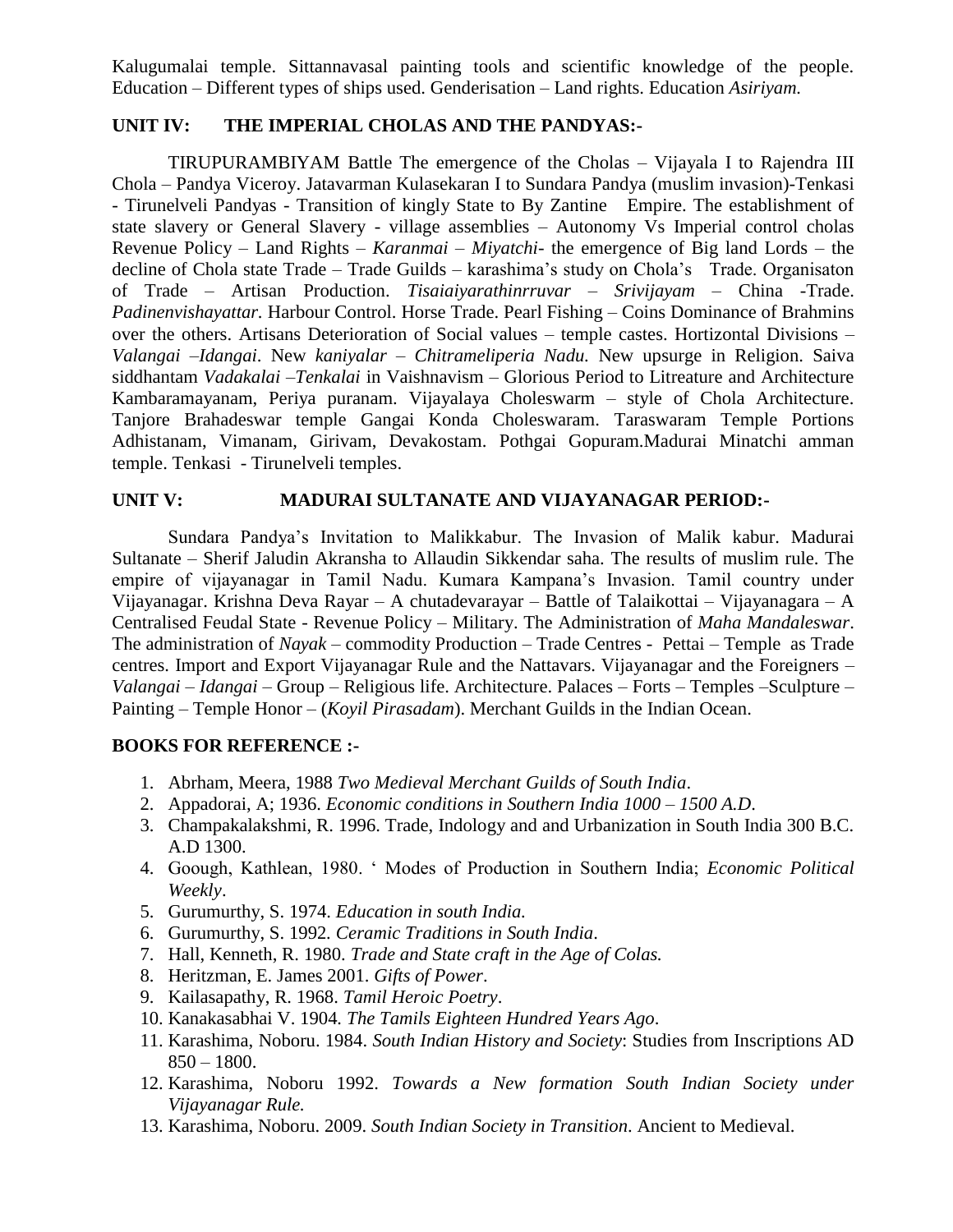- 14. Krishnan, K.G., 1981. *Studies in South Indian History and Epigraphy*.
- 15. Krishnaswami, A. 1964 *The Tamil Country under Vijayanagar*.
- 16. Krishnaswami Ayyangar, S. 1919. *Sources of Vijayanagar History*.
- 17. Krishnamurthy, R. 1994. *Late Roman coins from South India*.
- 18. Ludden, David 1985. *Early Capitalism and Local History in south India*.
- 19. Manickam, v. 2010. *jkpoH tho;tpay; (fp.gp. 300 tiu).*
- 20. Mahalingam, T.V; 1940. *Administration and social Life under Vijayanagar.*
- 21. Mahalingam, T.V; 1955. *Economic Life in the Vijayanagar Empire.*
- 22. Mahedevan, Iravatham 2003 *Early Tamil Epigraphy.*
- 23. Minakshi, C; 1938 *Administraion and Social Life Under the Pallavas*.
- 24. Narasimahiah, B. 1980 *Neolithc and Megalithic Culture in Tamil Nadu*.
- 25. Narayanan, M.G.S 1977*. Re-Interpretations in South Indian History*.
- 26. Nilakanta Sastri, K.A.N; 1939 *Foreign Notices of South India*.
- 27. Nilakanta Sastri 1958 *History of South India From Pre historic Times to the Fall of Vijayanagar*.
- 28. Nilakanta Sastri 1955 *The Colas*.
- 29. Nilakanta Sastri 1972. *The Pandyan Kingdom*.
- 30. Pillai, K.K. 1975. *Social History of the Tamils*.
- 31. Rajan K. 1994. *Archaeology of Tamil Nadu*.
- 32. Rajayyan K. *Real History of Tamil Nadu.*
- 33. Raman, K.V. 1977*. History of Pandyas* (Tamil).
- 34. Rajalakshmi *Tamil Polity A.D 600 – 1300 A.D.*
- 35. Sewell, Robert 1900. *A. Forgotten Empire Vijayanagar*.
- 36. Shanmugam, P. 1987. *The Revenue system of The Cholas 850 – 1279*.
- 37. Sivathamby, K. 1998 *Studies in Ancient Tamil Society.*
- 38. Stein, Burton, 1980. *Peasant State and society in Medieval South India*.
- 39. Subbarayalu Y. 1973. *Political Geography of The Chola Country*.
- 40. Subramanian N. 1972; *The History of Tamil Nadu to A.D 1336.*
- 41. Subramanian N. 1986. *Sangam Polity*.
- 42. Subrahmanyam, Sanjay 1990 *Political Economy of commerce.* Southern India 1500 1650.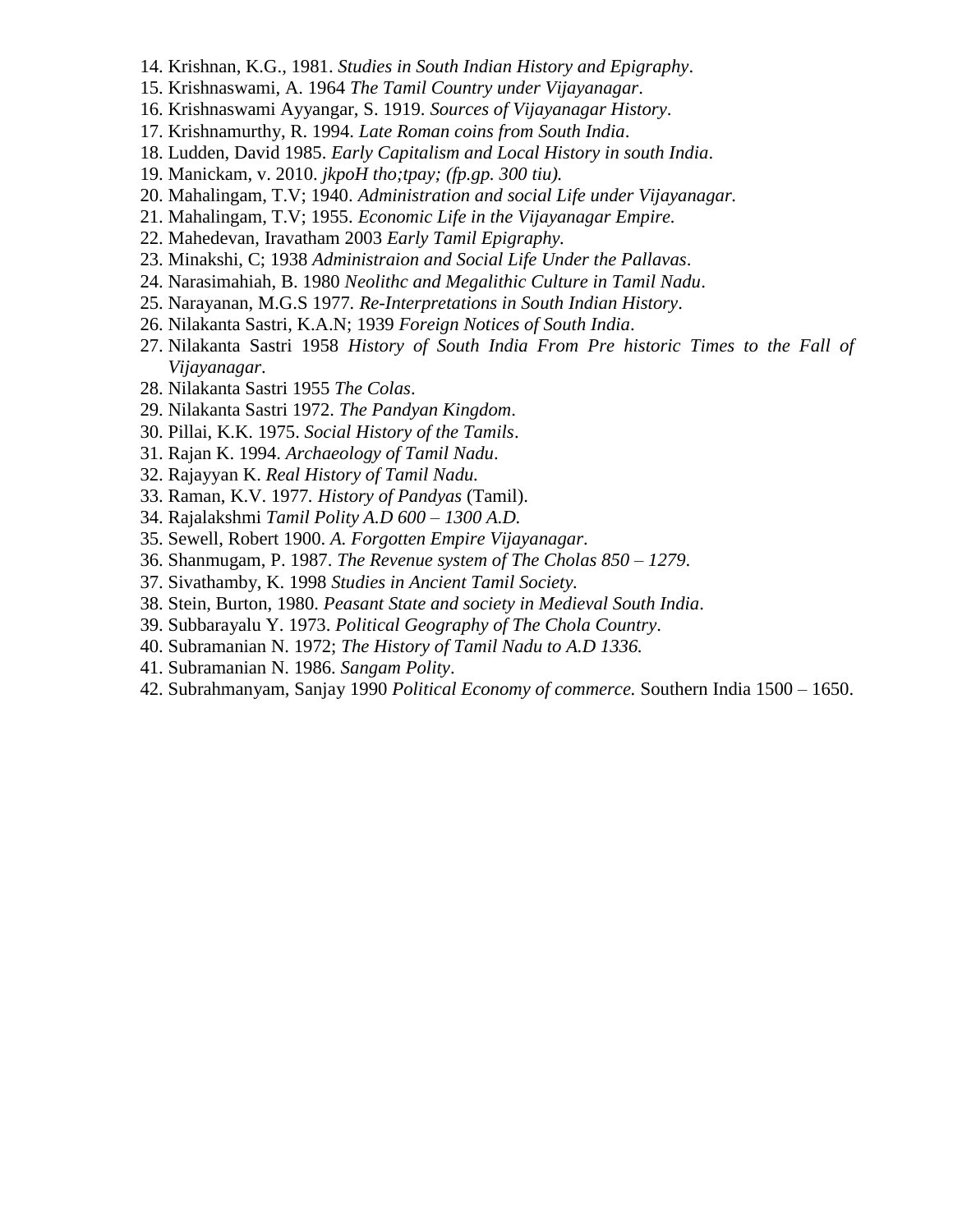#### **ANCIENT WORLD CIVILIZATION**

#### **EXCLUDING INDIA**

#### **Description**

The paper introduces the basic concepts of Ancient World Civilization and the issues debated in the subject.

#### **Objectives**

#### **TO ENABLE THE STUDENTS**

- to acquaint the students with the importance of ancient world civilization
- write and think about ancient life beyond India

#### **UNIT : I**

Countdown to Civilization. The world before Man – "1470 Man" to Negroids. Concepts and terms Defined Evolution, The meaning of Civilization – "Worship, Architecture, Heritage, Death pits of us. Epics and Epigrams. Empire – Belshezzar's Feast. Ishtar Gate – Great Sphinx – Immortals, Semites – Bible – Writing - Cuneiform – Hieroglyphics – Alphabets – Phoenicians – Hebrews – Jews – Christians – Hittites- Land of Milk and Honey. The Illiad – Odyssey – Marathon Run – Democracy – Utopia – Bath house and circus, Great wall of China. The way (Tao).

## **UNIT : II GREAT CIVILIZATIONS**

1. Tigris and Euphrates Civilizations 3500-539 B.C.E. – Sumerians – Mesopotamia – Separate city kingdoms – The First war – for Water – Important cities – Ur, Uruk, Nippur, Royal cemetery. Social – Political and Economic life. Sargon – Ur – Nammu – Hammurabi – Tigalthpilases I – Assur banipal, Nebuchadnezzar. Babylon – Sumarian Law – Religion and Morality - Gender – Class – Knowledge – Technique.

2. Nile Valley (Egypt) Menes – The first king or Pharaoh. Old kingdom (King Zoser) Middle kingdom (Mentuhotep) New kingdom (Ahmose) Queen Dowager Hatshepsut Akhenaton (The king Amneophis). The battle of Kadesh. Saite kings. The Decline of Egypt. Historical Traces of the Civilization. Political. Social, Economic – Religious Features. Language, Arts. Controlling water Body for the after life. Maths and Medicine. Calendar craft features.

#### **UNIT : III**

Persia – "Geographical Location Cyrus II (The Great) Darius the Great (Shahan shah) Alexander"s Invasion – Parthians – Sasanid king Chosroes II - Arab conquest – Socio – Political, Religious and Economic life. Place of Assembly - Gardens – Royal Road – Worship of the Sun God.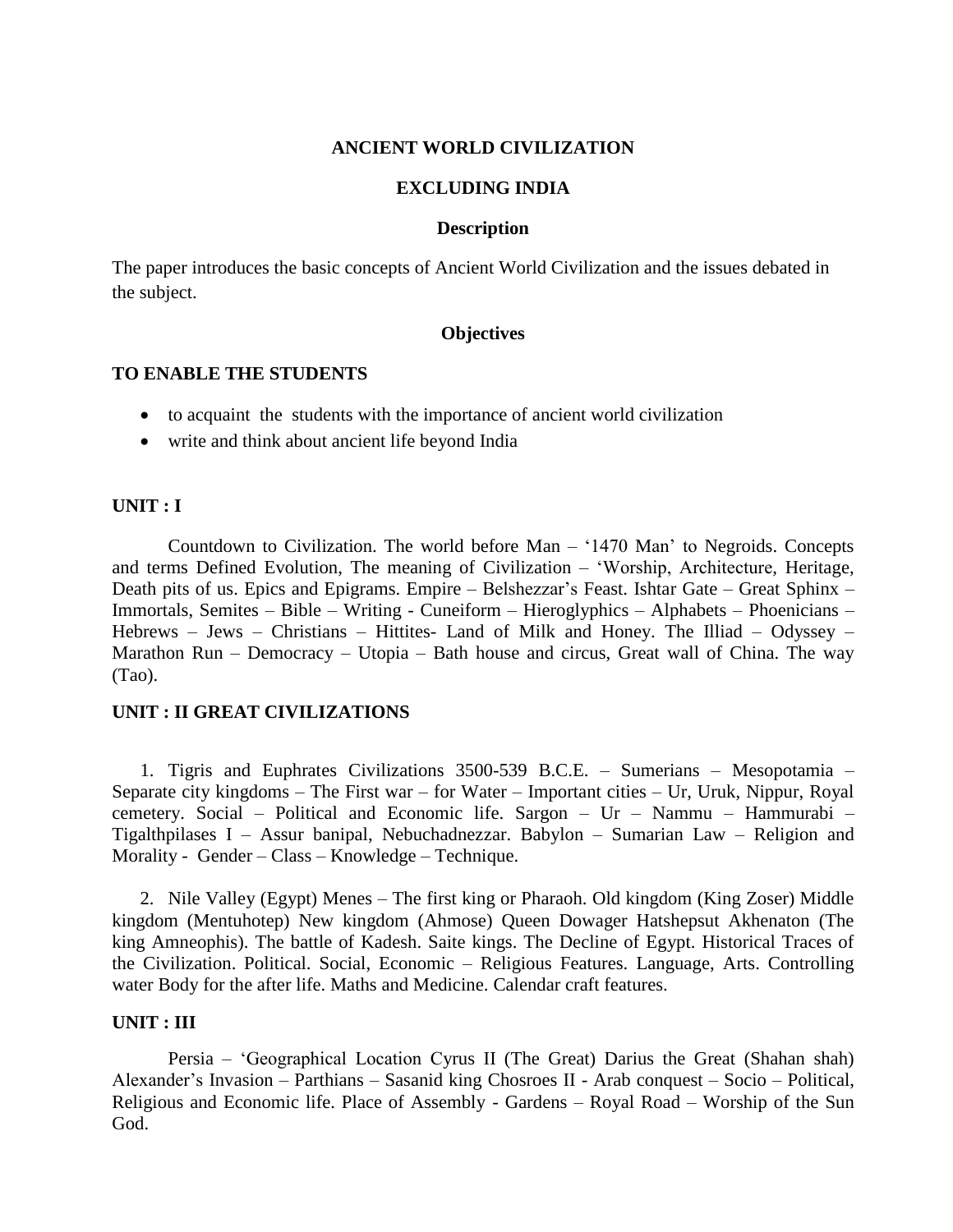Sea farers and Prophets of Bible lands. Mediterranean coast Civilizations. Hebrews. Shem – Migrations – Canaan – Promised Land (Palestine) Jews. Jehovah. Relations of Hebrews with Hittites. King David – King Solomon – Jerusalem – Psalms – Prophet – Messiah. Jesus of Nazareth – Christians – Phoeniciens. Yellow river civilization – China – Shang Dynasty, Chou Dynasty, China Dynasty, Han Dynasty. The Great wall of China – Socio – Economic, Political aspects. Silk weaving . Inscriptions – Papers. Confucius, Taoism, Buddhism.

## **UNIT : IV**

Crete – Minon Civilization. Trojan war Mycenan heroes – Odysseus, Achilles, Nestor, Agamemnon Heleon Wife of Menelaus. Greeks – Polis – Olive – 750 to 550 B.C.E. Athens, Spartan"s rule. Socrates, Plato, Aristotle – The Rise of Macedonia, Alexander Rome – Domination of Rome on Ancient World for 500 years – Etruscans Cheiftains Particians – Plebeians. The Punic wars. Julius Caesar. Trajan. Hadrian, Antoninus, Marcus Aurelius.

## **UNIT : V CONTRIBUTIONS OF ANCIENT CIVILIZATION :**

The Idea of one God Teachings of Jesus – Myths of creation. Reasoning the highest The first Atomic theory – Astronomy – Pottery. Egypt's health service, Chinese Medicine. Greek Doctor's four Humours. Phoenician"s sea voyage. Alexander"s reach of India – Weapons – Military.

- 1. H.A. Davies, An Outline History of the World, Oxford University Press, 1968
- 2. Fellipe Fernandez, Civilizations, London, 2000.
- 3. Hermann Schneider, The History of World Civilization from Prehistoric Times to the Middle Ages, 1931
- 4. Manoj Sharma, History of World Civilizations, New Delhi,
- 5. Neil William & Sedlar Jean, Origin of Civilization, New York, 1981
- 6. Philip Lee Ralph & Others, World Civilizations, New York, 1997
- 7. F.G. Pearce, An Outline History of Civilization, Oxford University Press, London
- 8. J.E. Swain, A History of World Civilization, Eurasia Publishing House(Pvt.) Ltd., New Delhi, 1997.
- 9. W.N.Weech, History of the World, Volume I, II & III, New Delhi, 1992.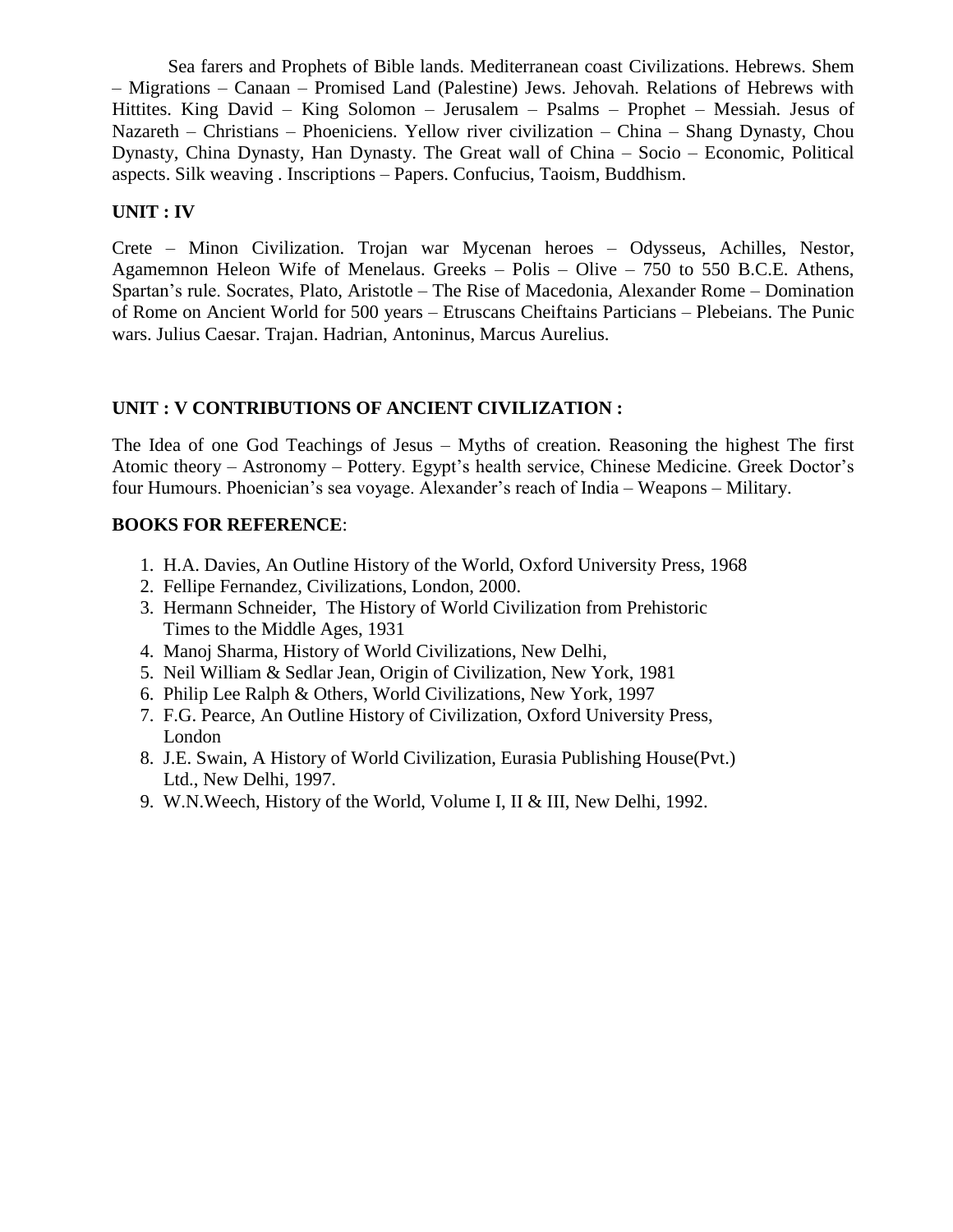#### **PRINCIPLES AND METHODS OF ARCHAEOLOGY**

#### **Description**

The paper introduces the basic concepts of archaeology and introduces theoretical ideas of the subject and practical aspects of the subject.

#### **Objectives**

#### **TO ENABLE THE STUDENTS**

- Relate learning with dimensions of history of India and Tamil Nadu
- Practically involve, write and think about archaeology

#### **UNIT I: INTRODUCTION TO ARCHAEOLOGY:**

Definition, aim, scope of Archaeology, Pre historic Archaeology – Proto-historic and Historic Archaeology Relationship of Archaeology with social and Natural sciences. Archaeology and History; Archaeology and Anthropology; Archaeology and Geology; Archaeology and Biology; Archaeology and Zoology; Archaeology and Botany; Archaeology and Physics and Archaeology and Chemistry. Kinds of Archaeology: Classical Archaeology, Environmental Archaeology, Ethno Archaeology Public Archaeology and Under Water Archaeology. Archaeological themes: Functionalism, New Archaeology,- Processual Theory Archaeology and Archaeology To-Day. Archaeological Gender Artifacts. Stone weapons- Inscriptions – Coins – Architecture.

#### **UNIT II: HISTORY OF ARCHAEOLOGY IN THE WORLD AND IN INDIA**

Beginning of Archaeology – Great Discoveries like the tomb of Tutankhamum in Egypt, Mexico, Harappa. Classical Archaeology 14<sup>th</sup> Century.C.E. Johann winckle Mann's work *History of Ancient Art 1764*. Antiquarianism, Sweden, Den mark Three Age Theory Titus Lucretius carus – Scientific Archaeology, Henri Schliemann – Thomas Jefferson. Thompson – Felinders Petrie – Pitt Rivers – Gordon Childe *History of Archaeology in India*: Pre William Jones Archaeology Antiquarian William Jones- William Chambers, Colonel Colin Mackenzie Buchanan. Relieving from Antiquarianism. James Prinsep – The Programme of inter pretative and Analytical Research – Alexander Cunningham Sirwalter Elliott. Post Prinsep : James Fergusson and Colonel Meadows Taylor. Archaeological survey of India – Robert Bruce Foote James Burgess – Epigraphia India E. Hultzsch. Curzon and the New Era – Sir John Marshall – After John Marshall – Rao Bahadur Daya Ram Sahni – The first Indian M.C. Burkitt, R.E. Mortimer wheeler Ancient India Bulletin – Dr. N. P. Chakravarti – Post Independence.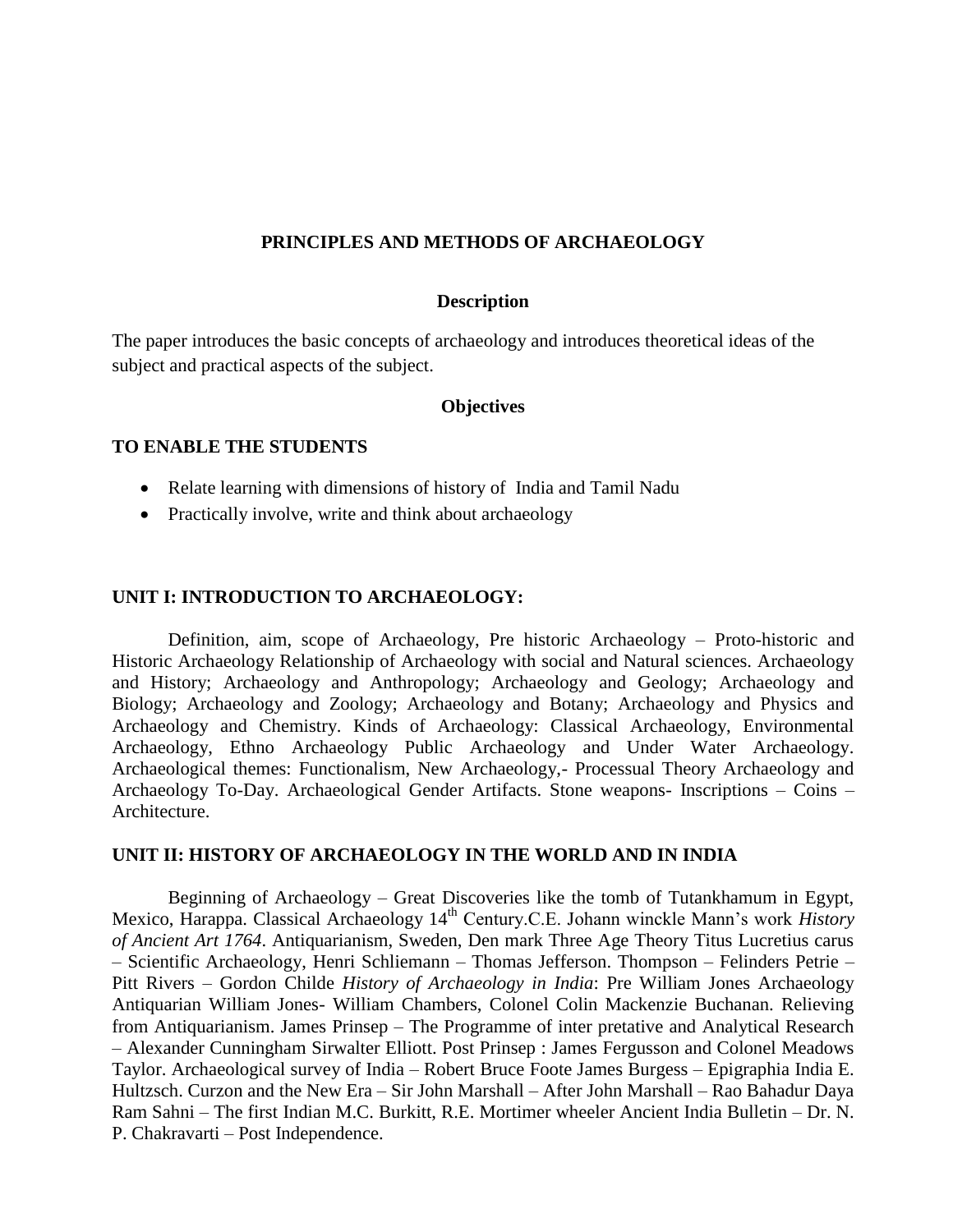#### **UNIT III: RETRIEVAL OF ARCHAEOLOGICAL DATA:**

Techniques of Exploration, Surface Exploration. Transformational Process Field Survey-On – Site investigations – site survey methods Horizontal Excavation – Vertical Excavation – The on a drant method- Trial Trench – Digging method. Stratigraphy, Principles of Excavation – Excavation of a Burial, Excavation tools – Survey Equipment.

#### **UNIT IV: PRESERVATION AND RECORDING:**

Aims and Methods of Conservation – Preliminary conservation methods. Organic material – Inorganic material- Natural Preservation. Recording and preparation of Reports. Photography Maps Site Note Books – Catalogue card Trench Report .

#### **UNIT V: CHRONOLOGY AND DATING.**

Relative, Stratigraphy, Typology, Absolute, Carbon 14, Pottasium –Argon, Fission Track. Thermo luminescence, Uranium series Dendro chronology , Pollen analaysis – Varve clay analysis. Other methods. Flourine, Nitrogen, Phosphate analaysis. Pollen Dating - Historical Dating.

- 1. Agrawal, D.P. and M.G. Yaadava, 1995. *Dating the Human Past.*
- 2. *Archaeological site Manual* 1994.
- 3. Balasubramanian, R. 2002. *Delhi Iron Pillar – New Insights*.
- 4. Banerjee N.R. 1965. *The Iron Age in India*.
- 5. Barker, Philip, 1977. Techniques of Archaeological Excavation.
- 6. Binford L.R. 1968. *New Perspectives in Archaeology*.
- 7. Childe V.G. 1956. A short Introduction to Archaeology.
- 8. Childe, V. Gordon. 1960*. What happened in History?*
- 9. Chakrabarti D.K 1992. *The Early use of Iron in India*.
- 10. Colin Renfrew 2000. *Archaeology: Theories, Methods and Practices*.
- 11. Dancey, W.S. 1981*. Archaeological field Methods An Introduction*.
- 12. Daniel, Glyn E. 1967. *The origin and Growth of Archaeology*.
- 13. Daniel, Glyn E. 1976. *A Hundred and fifty years of Archaeology*.
- 14. Harris, Edward 1989. *Principles of Archaeological stratigraphy*.
- 15. Hester R. Thomas, Shafer J. Harry and Feder L. Kenneth. 1977. *Field Methods in Archaeology*.
- *16.* Irwin Scollar, A. Tabbagh, A. Hesse and I. Herzog 1990 *Archaeological Prospecting and Remote sensing.*
- *17.* Jeffery L. Eighmy and Robert S. Sternberg ed. 1990. *Archaeo magnetic Dating*.
- *18.* Joseph W. Miches 1973. *Dating Methods in Archaeology.*
- *19.* Kuppuram G. and Kumudamani K. 1989. *Ancient India, Metals and Metal Technology.*
- *20.* Levi Strarss C. 1952. *Race and History.*
- *21.* Martin J. Aitkan 1990. *Science Based Dating in Archaeology*.
- *22.* Petrie, W.M.F. 1904. *Methods and Aims in Archaeology*.
- *23.* Rajan K. *Archaeology: Principles and Methods*.
- *24.* Raman, K. V. 1986. *Principle and methods of Archaeology*.
- *25.* Ramaswamy K. Duraisamy D. Venkatachalapathy R. "*Archaeo-magnetic dating. Application to Recent Excavation in Tamil Nadu'.*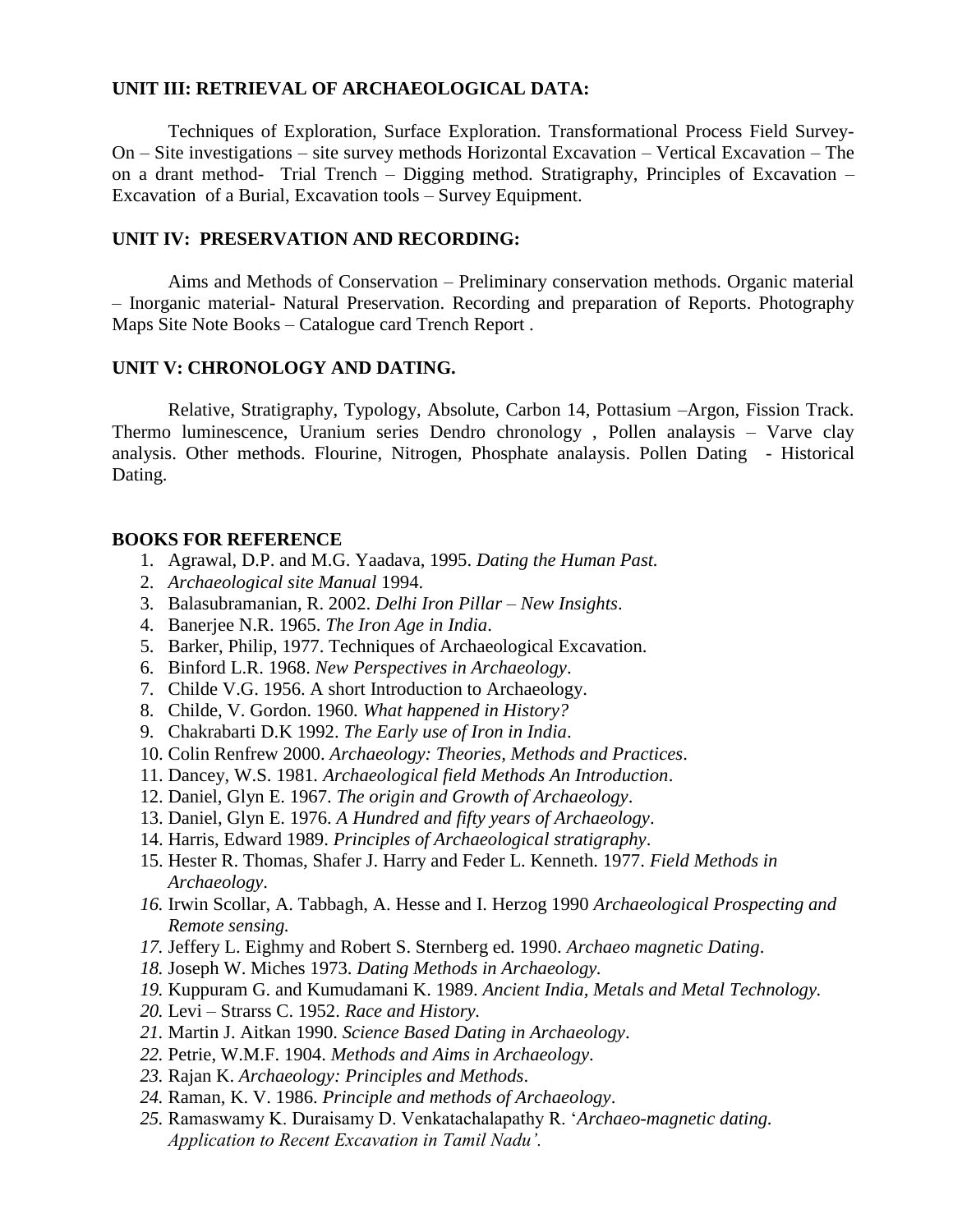*26.* Rao, S.R. 2001*. Marine Archeology in India*.

- *27.* Robert J. Sharer and Wendy Ash more 1979. *Fundamentals of Archaeology*.
- *28.* Tite M.S.ed. 1972. *Methods of Physical Examinations In Archaeology*.
- *29.* Wheeler R. F.M. 1954. *Archaeology from the Earth*.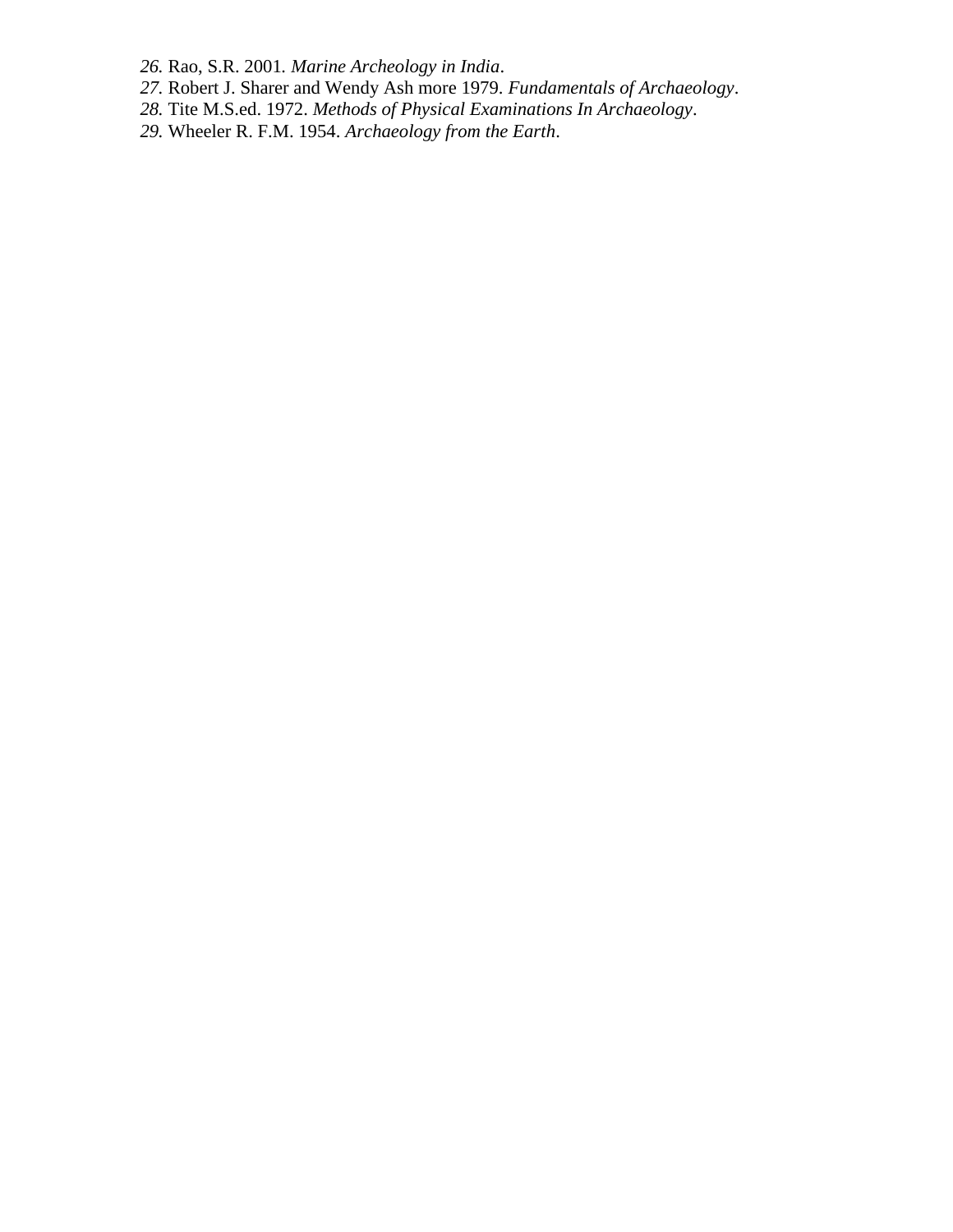#### **ELECTIVE PAPER:**

### **DRAVIDIAN MOVEMENT: 1885 – 1987 Description**

The paper introduces the Social Life of South India and introduces theoretical ideas of the subject.

#### **Objectives**

#### **TO ENABLE THE STUDENTS**

- Relate learning with dimensions of history of India and Tamil Nadu
- write and think about socio-political issues pertaining to modern South India
- **UNIT I: Genesis of the Movement:** Western Liberal Ideas Missionaries and Educational Services - Contributions of Bishop Dr.Robert Caldwell and Prof.P.Sundaram Pillai to Dravidian identity - Role of the Pure-Tamil Movement - Depressed Class Movement.
- **UNIT II: The Justice Party**: Formative Period Dravidian Home South Indian Liberal Federation - The Justice Manifesto and Justice Party - Pitti Theagaraya Chettyar and Dr.T.M.Nair, Dyarchy and General Elections - The Party in Power : Socio - Religious and Educational Measures - Relation with the British - Congress Party - Failure of the Justice Party.
- **UNIT III: E.V.R. and Self-Respect Movement**: EVR and His Philosophy Cheranmahadevi Gurukulam Episode - Temple - Entry Movement - Vaikom Satyagraha - Dravida Kazhaham - Self - Respect Marriages - Anti-Hindi Agitations - Split in the Dravida Kazhaham.
- **UNIT IV: Rise of DMK**: Annadurai Formation of DMK General Election of 1967 DMK in Power - Social Welfare Schemes - World Tamil Conferences - Centre - State Relations.
- **UNIT V: Rise of AIADMK**: Split in the DMK Emergence of MGR and DMK AIADMK in Power: Educational Policies and Social Welfare Measures - Creation of New Districts - Demise of MGR 1987.

- 1. Anil Bhatt, Caste, Class and Politics
- 2. C.J. Baker, The Politics of South India, 1920 1937
- 3. C.J. Baker & D.A. Washbook, Political Institutions and Political Changes
- 4. David Arnold, The Congress in Tamilnadu
- 5. Murasoli Maran, Dravidian Movement
- 6. T.M. Nair, The Non-Brahmin Manifesto
- 7. Nedunchelian, Dravida Iyakka Varalaru
- 8. Spratt, DMK in Power
- 9. K. Thirunavukkarasu, Dravida Iyakka Verkal
- 10. E.S.Viswanathan, "Periyar" Political Biography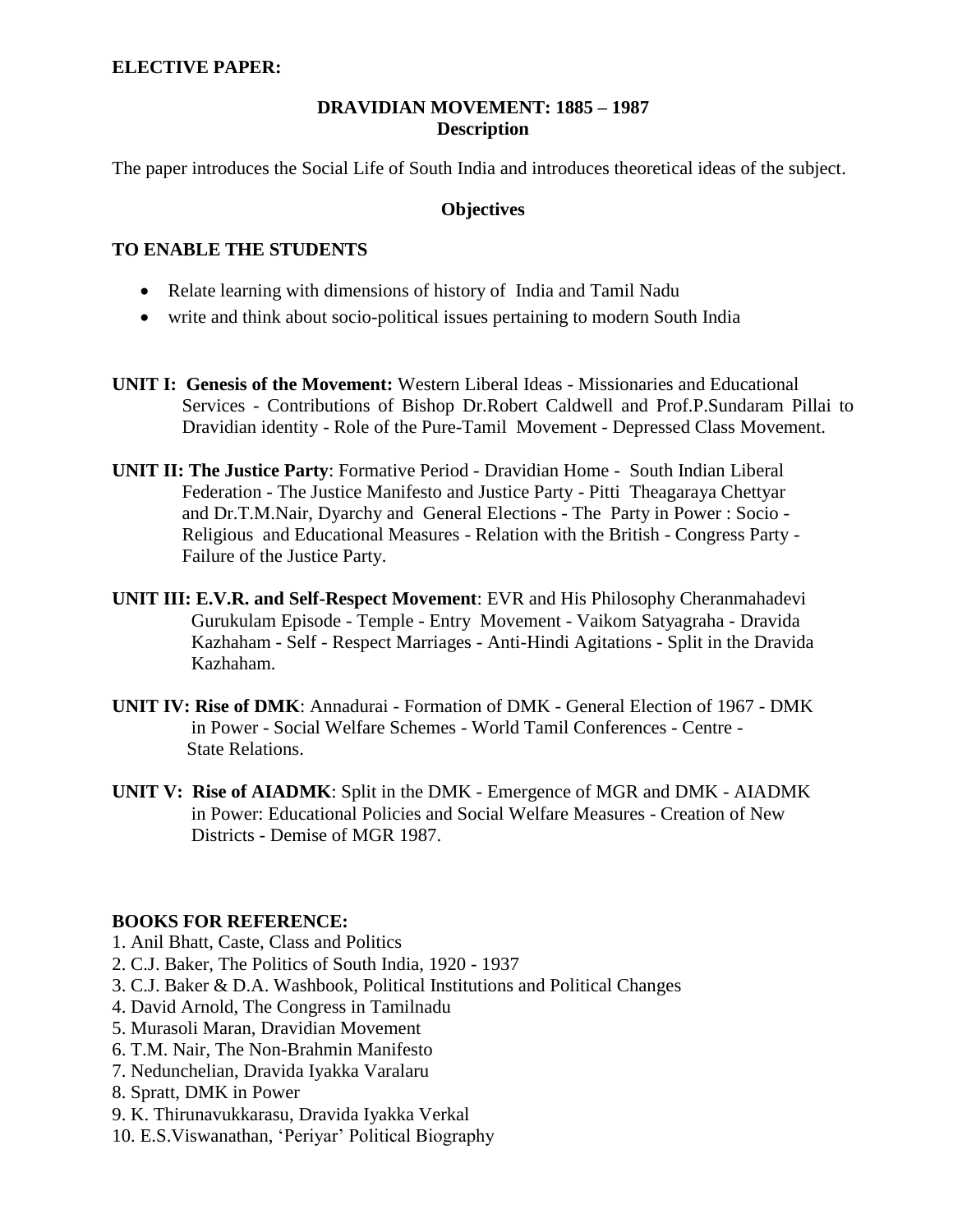## **LOCAL HISTORY: TIRUNELVELI Description**

The paper introduces the basic concepts of Local History and introduces theoretical ideas of the subject and practical aspects of the subject.

## **Objectives**

## **TO ENABLE THE STUDENTS**

- Relate learning with dimensions of history of Southern Tamil Nadu
- Practically involve, write and think about Local History

## **UNIT I: CONCEPTUALISING LOCAL HISTORY:**

Sources –Constructing Local History - Themes and Projects - Local History Research and its Significance - Relating Local History to the region/ nation/ world.

## **UNIT II: SITUATING TIRUNELVELI IN HISTORY**:

Pandyas-Cholas-Cheras-Tenkasi Pandyas - Vijayanagar - Nayak-Nawab Powers-Castes & Subcastes-Communities- Caste Conflicts & Communal Violence - Irrigated Agriculture-Agrarian Expansion-Temples as Social Institutions in Chola and Pandya times- Artisanal Production and Urban Centres.

## **UNIT III: CHANGING LAND TENURES DURING VIJAYANAGAR, NAYAK AND NAWABI RULES:**

Mudaliar-Vellala-Balija-Reddi-Kamma Migrations into Tirunelveli and Impact on Agrarian Economy- Islam in Tirunelveli: Arab Traders in Tuticorin- Marakkayars-Arcot Nawabs and Their Agents in Trade & Commerce.

#### **UNIT IV: THE PORTUGUESE AND THE DUTCH IN TIRUNELVELI:**

Conversion of Paravas-Political Conflicts- Tirunelveli as a Maritime Zone-Poligari System and its Disruption under British Rule- Missionaries and Spread of Christianity-Its Impact on Tirunelveli Society.

#### **UNIT V: DECLINE OF TRADITIONAL ARTS & CRAFTS:**

Cotton Economy and its Fall out- Development of Railways & Communication-Local Banking-New Social Formation-Social Conflicts and Social Change in Colonial Tirunelveli- Intellectual Origin of Non-Brahman Movement-Swadeshi Movement in Tirunelveli-National Movement: Gandhian Phase.

- 1. Barbara Alen & William Lyn Wood, From Memory to History: Using Oral Sources in Local Historical Research
- 2. R. Caldwell, A History of Tinnevelly
- 3. David Ludden, Peasant History in South India
- 4. "Education as an instrument of Imperial Integration during the Company"s Raj in South India"in C.H. Philips (ed). Policy and Practice in the Indian Empire, 1820-1860
- 5. R.Frykenberg, "The Impact of Conversion and Social Reform upon Society in South India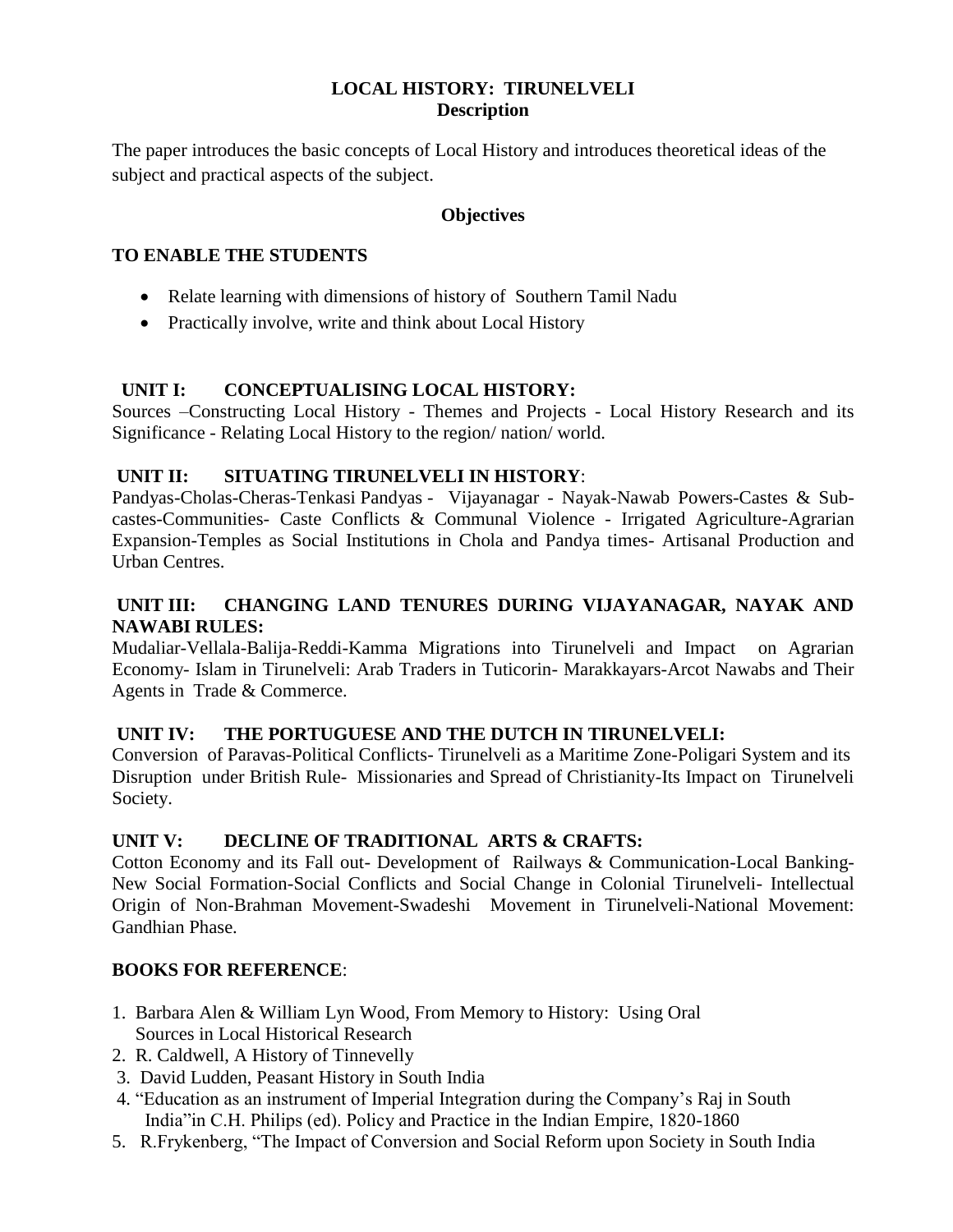during the late Company Period" in C.H. Philips and Marydorcen Wainwright (ed). Indian Society and the Beginnings of Modernisation, 1830-1950.

- 6. R.Hardgrave, Nadars of Tamilnad
- 7. S. Kadhirvel, A History of Maravas
- 8. C.Kammen, On Doing Local History
- 9. H.R.Pate, District Gazetteer: Tinnevelly
- 10. Philip D. Jordan, The Nature and Practice of State and Local History
- 11. H.Stuart, Manual of Tinnevelly
- 12. A.R. Venkatachalapathy,Dravida Iyakkamum Vellalarum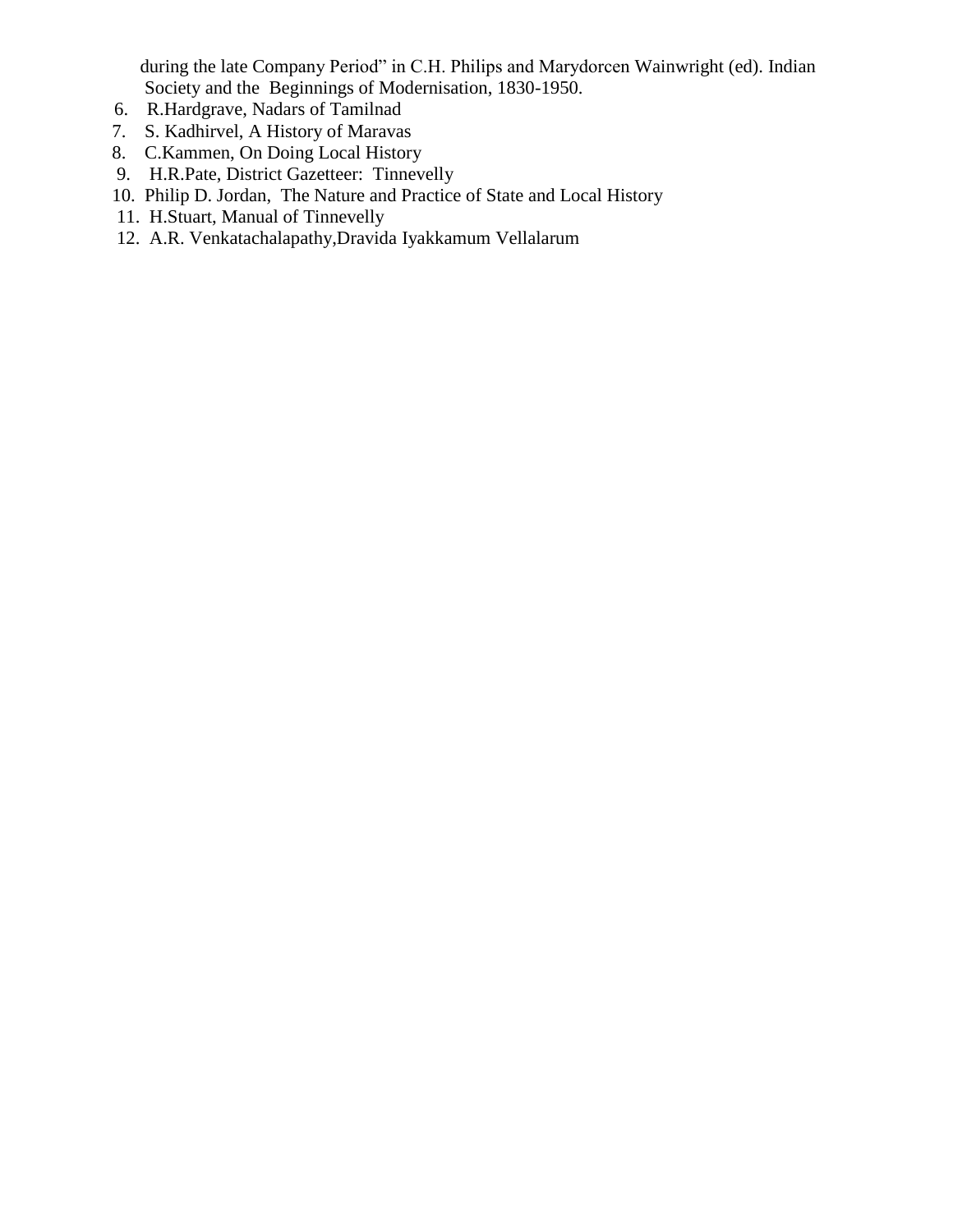#### **SECOND SEMESTER:**

#### **Core Courses:**

#### **HISTORY OF EARLY MEDIEVAL INDIA 712 A.D TO 1526 A.D.**

#### **Description**

The paper introduces the basic concepts of medieval socio-economic life and brings forth the issues debated in the subject.

#### **Objectives**

#### **TO ENABLE THE STUDENTS**

- to acquaint the students with the importance of medieval history
- write and think about medieval life

#### **UNIT I : SOURCES AND INTRODUCTION TO EARLY MEDIEVAL INDIA**:

Archaeology; Monuments, Inscriptions, Coins, Excavation sites. Literature court Historians - Amir Khusrur Literature Miftah-ul-Futuh Nuhsipihr. Siyaudin Barani. Isami Yakiya-bin-Ahamed, Ahamed yatka-Perishta, Nizamuddin, Foreigners Ibin-Batuta- Abdur Razak. Marco-Polo. Niccolo Canti Domiscus Paes. BarbosaGeo – Political back ground – Social – Economic Back ground. Regional Polities. Multiple sovereignties- Combination of Imperialism and Regionalism-Political Fragmentation – Processes of Feudalism.

### **UNIT II : CENTRAL KINGDOM (CE 712 – 1526)**

CE 712 The invasion of Muhammad-bin Kasim on Arabia – Mahmud of Ghazri. His invasions on India between CE 1000- 1072 Muhammed Ghuri Invasion-Slave Dynasty (1206- 1290) Khilji Dynasty (1290-1320) – Tughlaq (1320-1412) Sayyids (1414-1451) and  $Lodis(1451 - 1526).$ 

#### **UNIT III: PROVINCIAL KINGDOMS**

Pratihara-Palas-Senas-Rashtrakutas. Rajaputras – Chalukyas of Kalyani, Yadavas of Devagiri – Kakatiyas of Warrangal-Hoysalas of Dwarasamudram – Vijayanagar – Bahmini – Chandellas-Kalachuris – The Begining of Europeanization – Portuguese. **UNIT IV: SOCIO-ECONOMIC FEATURES**

Administration of Sultanate – Division of Indian society into Hindus – Muslims – Agrarian Structure and relations- Taxtion system. Evolution of the Iqta system – Rural classes – official classes – Growth of trade and commerce – Technological changes – Emergence of New Highly Complex and Stratifies societies – New identity – Efforts of Sultan to increase Commerce – Coins of Delhi – Immigration – Stages of Feudalism.

## **UNIT V: CULTURAL HISTORY**

Growing Importance of temples – Incorporation of Local Deities and cultures – Bilingualism of Sanskrit – Cosmopolitanism and vernaculars. Shankara Charya and Hinduism. The Bhakti Movement – Historiography features of Nagara style. Evolution of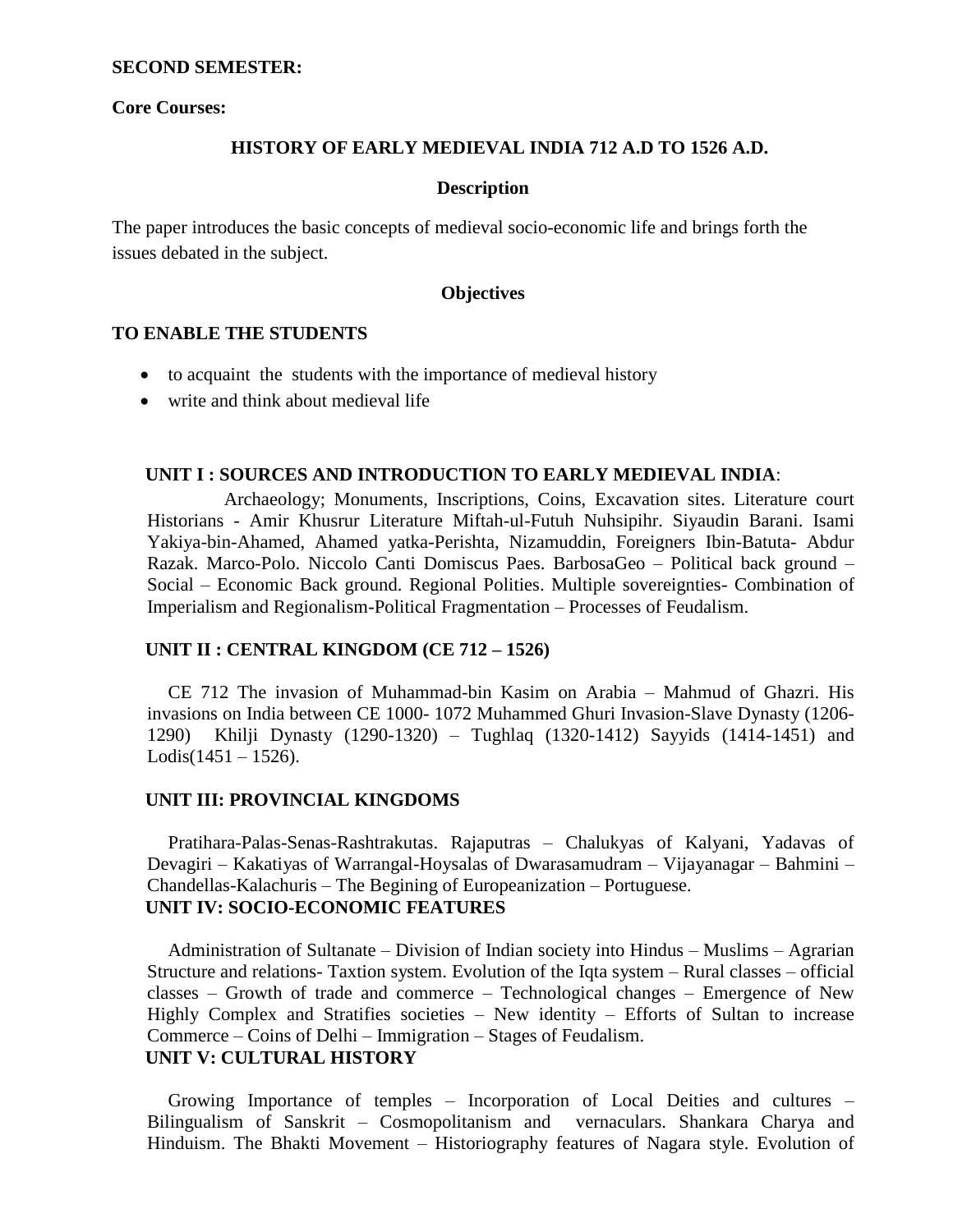Indo – Persian culture Architeture: Arch and Dome Method, Slab and Beam Method. Tughlaq architecture – Persian Historians – Vijayanagar Architecture – Mystic Movement in Islam.

- *1.* Altekar A.A. The *Rashtrakutas and their Times.*
- 2. Balambal v. *Feudatories of South India.*
- 3. Brown Percy. *Indian Architecture Islamic Period* .
- *4.* Brij Narain *Indian Economic Life Past and Present.*
- *5.* ChattoPadhayaya B.D. *Aspects of Rural Settlements and Rural society in Early Medieval India.*
- 6. Daniel and Alice Thorner *Land and Labour in India*.
- *7.* Dharma Kumar. *Cambridge Economic History of India II.*
- 8. Gopal L. *The Economic Life of Northern Inida*.
- 9. Habibullah A.B. M. *The foundation of Muslim Rule in India*.
- 10. Husain A Mehdi. *Tuglaq Dynasty*.
- 11. Khrsana *History of India Earliest Times to 1526*.
- 12. Krishna Reddy *Indian History.*
- 13. Lal .K.S. *History of the Khalji's* 1290-1320.
- 14. F. Lokkegaurd *Islamic Taxation in the Classic Period*.
- 15. Ray Chaudhri.T&Irfan Habib *The Cambridge Economic History of Sufism in India* Vol II.
- 16. Rizri. S.A.A. *A History of Sufism in India, Voll II*.
- 17. Sangh Mittra *Medieval Indian History*.
- 18. Satish Chandra : *The Indian Ocean Exploration in History Commerce and Politics*.
- 19. Sharma R.S. *Indian Feudalism*.
- 20. Sherwani *The Bahmanis of Deccan*.
- 21. Singh V.B. *Economic History of India*.
- 22. Stein *Vijayanagara*.
- 23. Sunil Saxena *History of Medieval India*.
- 24. Tara Chand *Influence of Islam on Indian Culture*.
- 25. Yadav B.N.S. *Society and culture in Northern India in the Twelfth century*.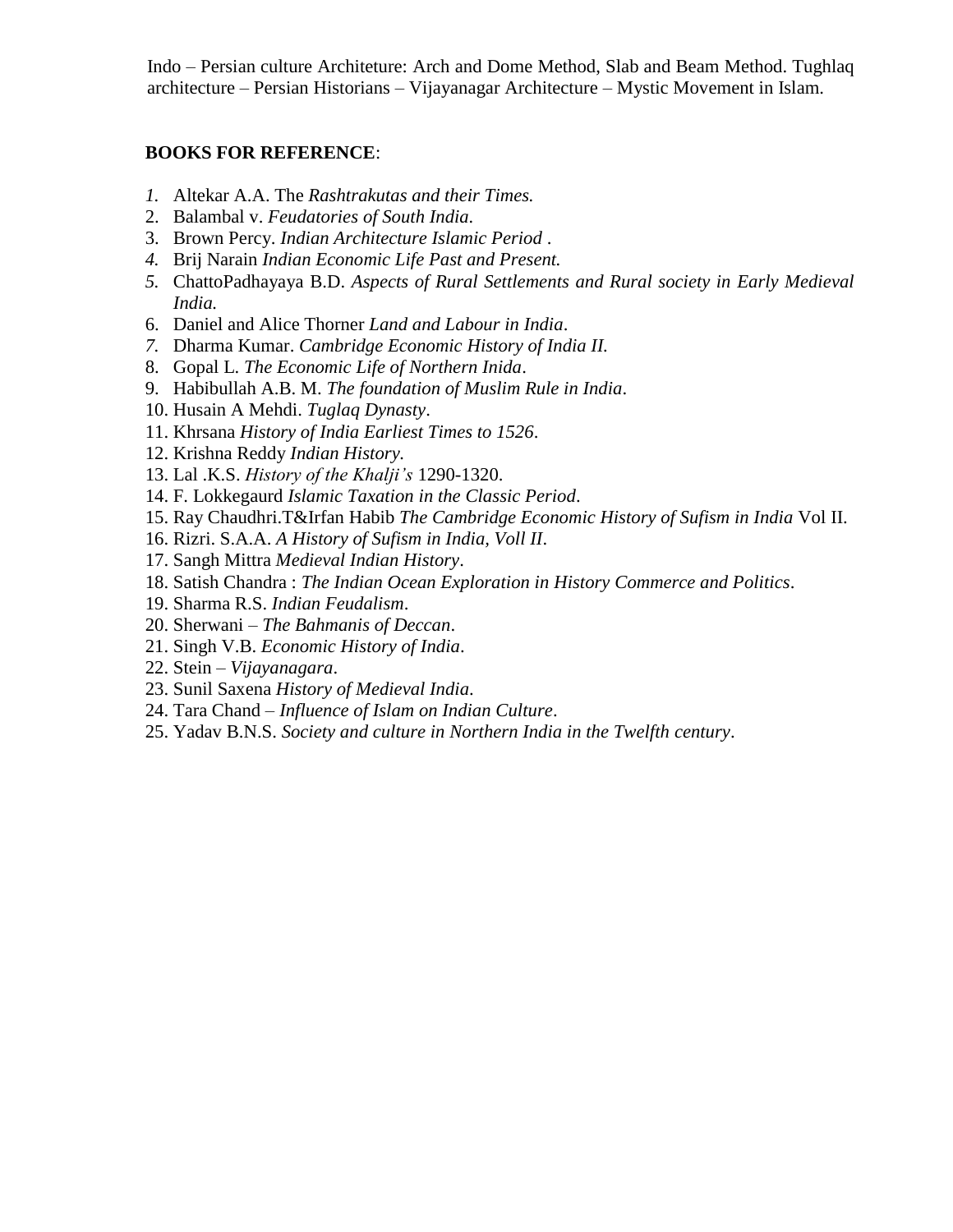### **HISTORY OF TAMIL NADU 1565 A.D TO 1967 A.D**

The paper introduces the basic concepts of ancient socio-economic life in Tamil Nadu and introduces the issues debated in the subject.

## **Objectives**

## **TO ENABLE THE STUDENTS**

- to acquaint the students with the importance of medieval and Modern Tamil history
- write and think about developments of Tamil life

## **UNIT I: Tamil Nadu under the Nayaks**:

a) Sources Vijayanagar Empire in Tamil Nadu Since 1565 – Transfer of Capitals between

Penukonda – Chandragiri and Vellore – Annexation of vijayanagar to Bijapur Nayaks of Madurai b) Three Nayak Kingdoms - Madurai, Tanjore and Senji. c) Administration d) Nayankana System e) Society and religion f) Art and Architecture.

## **UNIT II: Nawabs and Marathas:**

a) Nawabs of Arcot b) Chanda Sahib, Mohammad Ali, Maphuz Khan, Khan Sahib c) Administration of the Nawabs d) Society e) Marathas - Political History f) Society, Religion, Culture and Education.

## **UNIT III: Poligars**:

a) Poligari System b) Kaval System c) Society d) Kattabomman e) Military Organisation f) Mysorean Invasions g) Haider Ali and Tipu Sultan

## **UNIT IV: Tamilnadu under the British**:

a) Early Europeans b) Carnatic Wars c) Poligari Revolt d) South Indian Rebellion, Vellore Mutiny e) Abolition of Zaminadari System Periyar"s Movements, Nadar upsurge – Dalits Resistance Caste Associations – Temple Entry Movement.

## **UNIT V: Freedom Struggle in Tamilnadu:**

a) Congress Party b) V.O.C, Subramania Siva, Bharati, V.V.S. Ayar, Maniyachi Incident, Non Co-operation Movement, Salt Satyagrah. Civil Disobedience c) Justice Party d) E.V.R e) Rajaji and Satyamurthi f) Kamaraj and Administration – Hindi Agitation, The Development pf DMK Party – 1967 Elections – N. Annadurai – Tamil Integration Movement.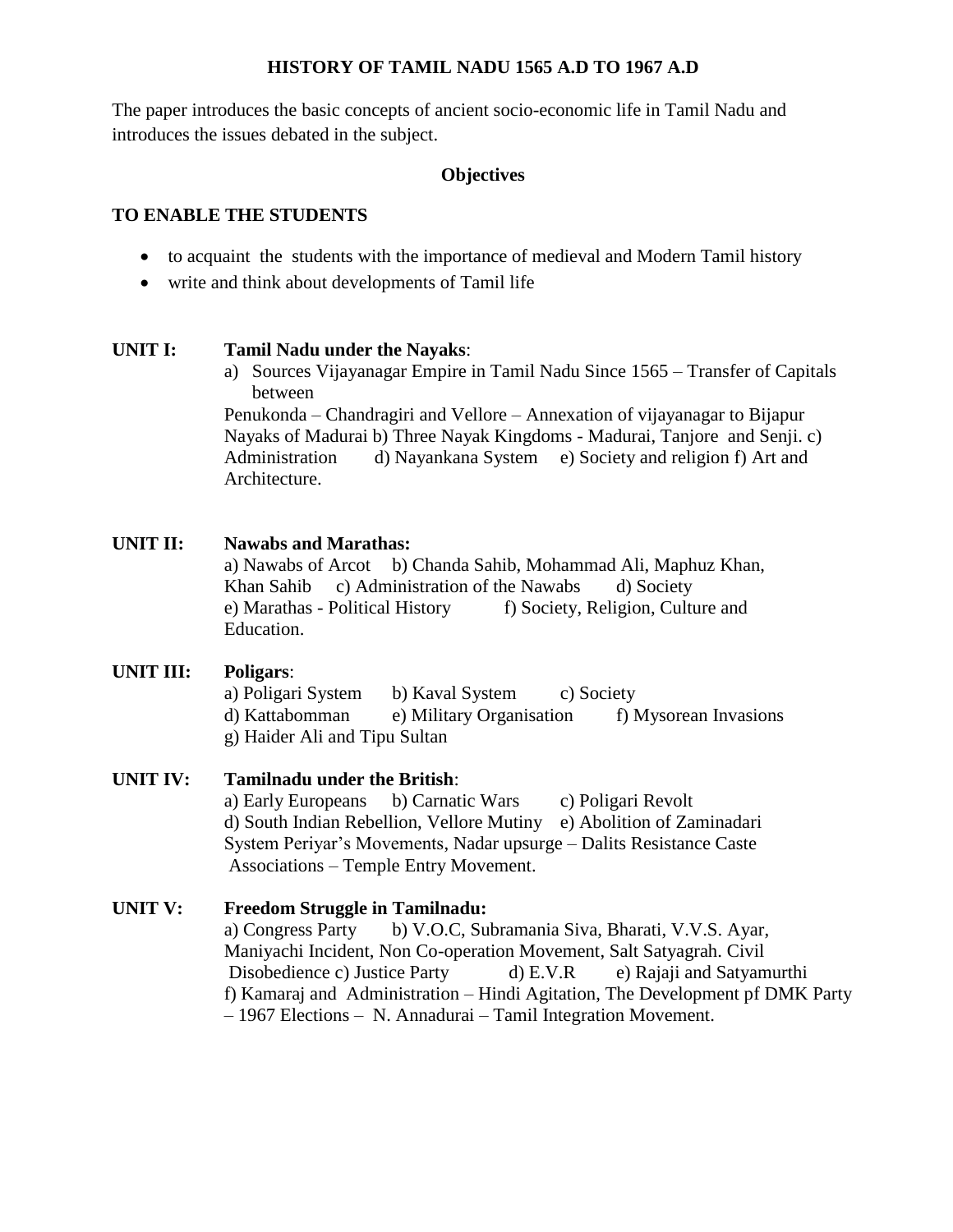- 1. A. Krishnasami, The Tamil Country Under Vijayanagar Rule
- 2. K. Rajayyan, History of Madurai, 1736-1801 A.D
- 3. -do- ,South Indian Rebellion
- 4. -do- ,British Diplomacy in Tanjore
- 5. -do- , Rise and Fall of the Poligars in Tamil Nadu
- 6. R. Sathianathaiar, History of the Nayaks of Madura
- 7. K. Sadasivan , Devadasi System in Medieval Tamil Nadu
- 8. C.S.Srinivasachari, A History of Ginjee and its Rulers
- 9. N. Subramanian, History of Tamil Nadu, Pt.II
- 10. Vridhagirisan, Nayaks of Tanjore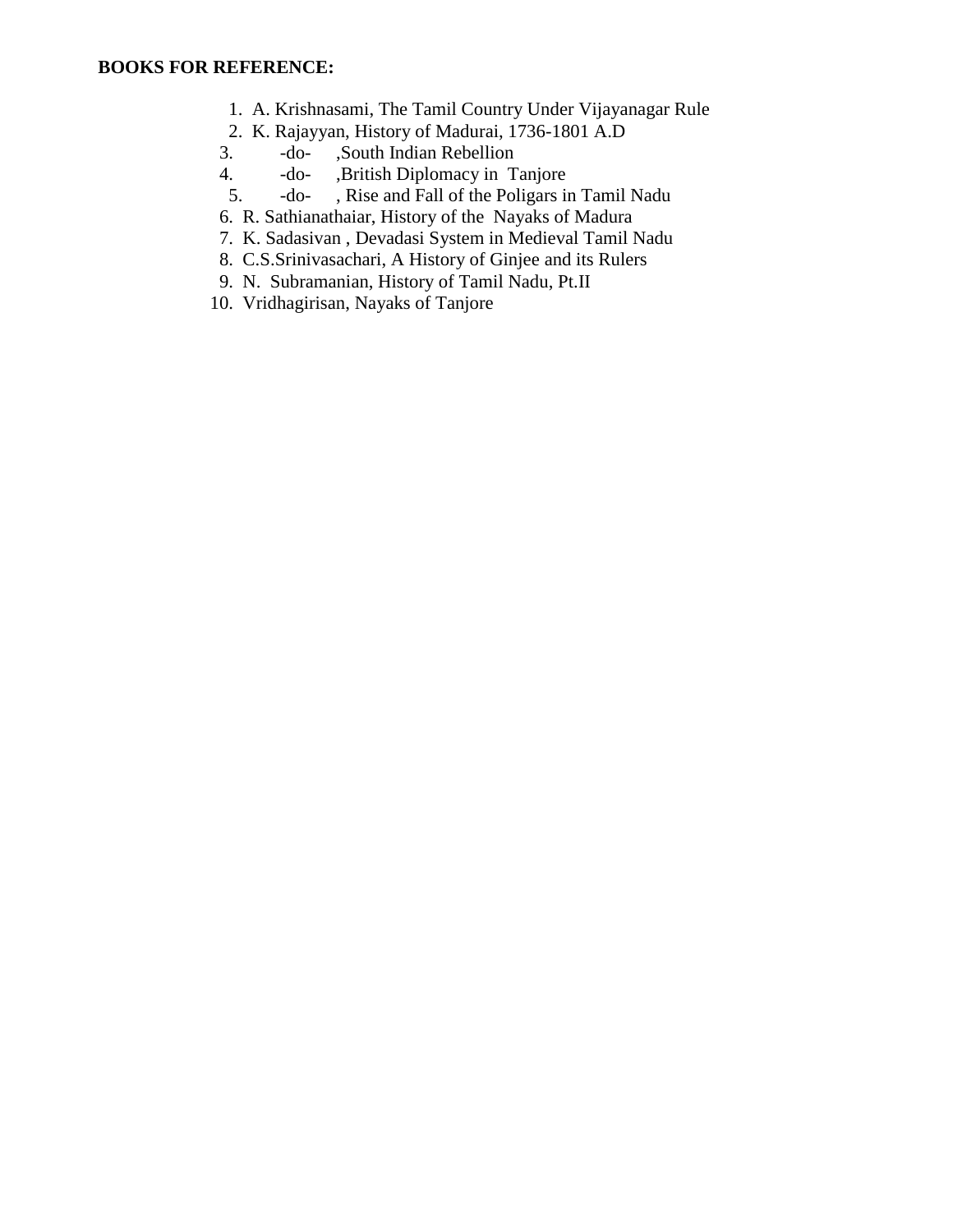## **HISTORY OF CHINA AND JAPAN SINCE 1840 A.D.**

The paper introduces the basic concepts of Political life in China and Japan introduces the issues in the subject.

## **Objectives**

## **TO ENABLE THE STUDENTS**

- to acquaint the students with the importance of China and Japan in the world
- write and think about East Asia

**UNIT I:** Historical and Geographical survey - Early European Intercourse- The Origin Wars-Treaties- Taiping Rebellion- Sino Japanese War- The Tripe Intervention.

**UNIT II:** Open door Policy - Reform Movement - The Boxer rising - Hundred days Reforms - The Revolution of 1911 - Founding of Republic - Sunyastsen - China and the First World War - Cultural Movements - The Kurominatang Party - The Kuomintang and the Communists - Chiankaishak.

**UNIT III:** China and the Second World War - Establishment of the People"s Republic Missionary Societies - The National Government in Formosa - Mao-Tse-Tung - Foreign Policy of China from 1950-1970. Meiji Restoration – Economic & Educational Charges – Religion Changes.

**UNIT IV:** Rise of Japan – War with China – War with Russia – Japan & Korea.

**UNIT V:** Mutshihito – His Service – Japan and the First World War – Japanese Militarism - Japan"s Economic and Social problems between the two world wars – Japan and the second World War – Occupation of Regina – Economic Recovery – Foreign Relations.

- 1. Clyde and Beers The Far East.
- 2. M.D. David -Rise and Growth of Modern China.
- 3. M.D. David -Rise and Growth of Modern Japan.
- 4. S.L.Roy A Short History of the Far East in Modern Time.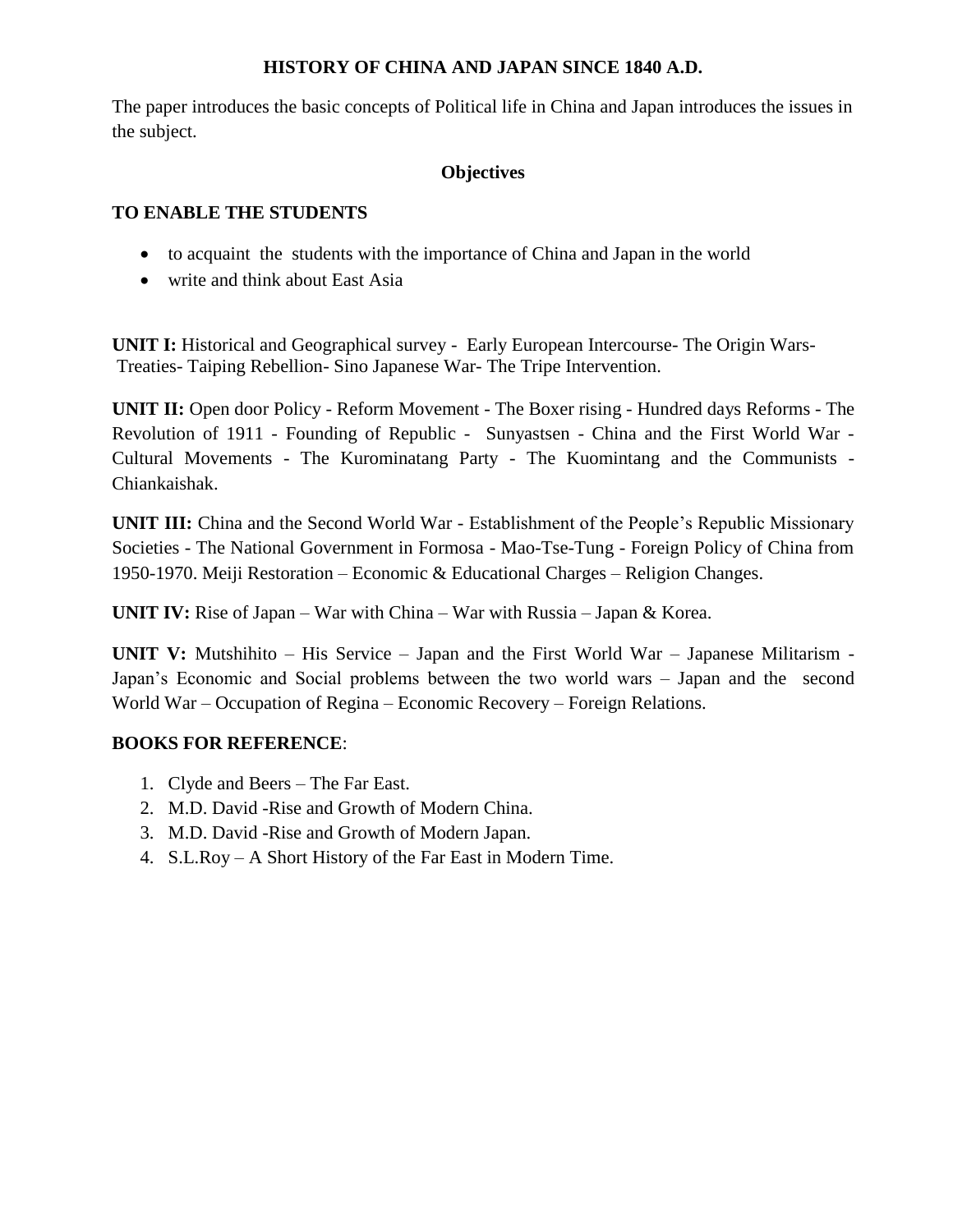### **ELECTIVE PAPER:**

## **HISTORY OF USA 1776 A.D – 1865 A.D.**

The paper introduces the basic concepts of Political life in USA and introduces the issues in the subject.

### **Objectives**

## **TO ENABLE THE STUDENTS**

- to acquaint the students with the importance of USA to the world
- write and think about USA

**UNIT I:** Discovery And Colonization – The Geographical Discoveries – Colonization. The Colonial Period – General – Education – Popular representation – Early Differences – The American – Anglo – French Conflicts.

**UNIT II:** The War of Independence – Causes – the Course – Terms of the Peace Treaty of Paris (1783) – Reasons for the Failure of the English – Results of the War. The Making of the Constitution – The Aftermath of the War of Independence.

**UNIT III**: The New Republic (1789-1801) – George Washington – John Adams. Thomas Jefferson, The Democrat  $(1801 - 1809)$  James Madison  $(1809 - 1817)$  and the War of  $1812$  – The Peace of Ghent (24-12-1814) – The Hartford Convention (Dec, 1814 – Jan, 1815).

**UNIT IV**: James Monroe (1817 – 1825); J.Q. Adams (1825-1829) – Acquisition of Florida – Boundary between the U.S and Canada – Missouri Compromise (1820) – John Marshall, the Chief Justice – Monroe Doctrine - Andrew Jackson and his Democracy (1829- 1837).

**UNIT V**: Martin Van Buren to James Buchaman (1837 – 1861) –the Mexican War – Van Buren – William Henry Harrison – John Tyler – Oregon Dispute – Texas Question – James Knox Polk – Oregon Settlement – Manifest Destiny - Mexican War – Zachary Taylor – Millard Filmore – Franklin Pierce – James Buchanan - Westward Expansion and Sectional Conflict – Abraham Lincoln (1861-1865):Civil War.

- 1. Bernad Bailyn the Great Republic A History of the American People.
- 2. Morton J. Frisch & Richard G. Stevens American Political Thought.
- 3. Max J. Skidmore & M.C. Tripp American Government A Brief Introduction.
- 4. James MacGregor & Others Government by the People.
- 5. Pessen, Edward Jacksonian America: Society, Personality and Politics.
- 6. Mathiessen, F.O.N American Renaissance ; Art and Expression in the Age of Emerson and Whitman.
- 7. Dr. K. Rajayyan A History of United States of America.
- 8. Dr. N. Subramanian, A History of USA.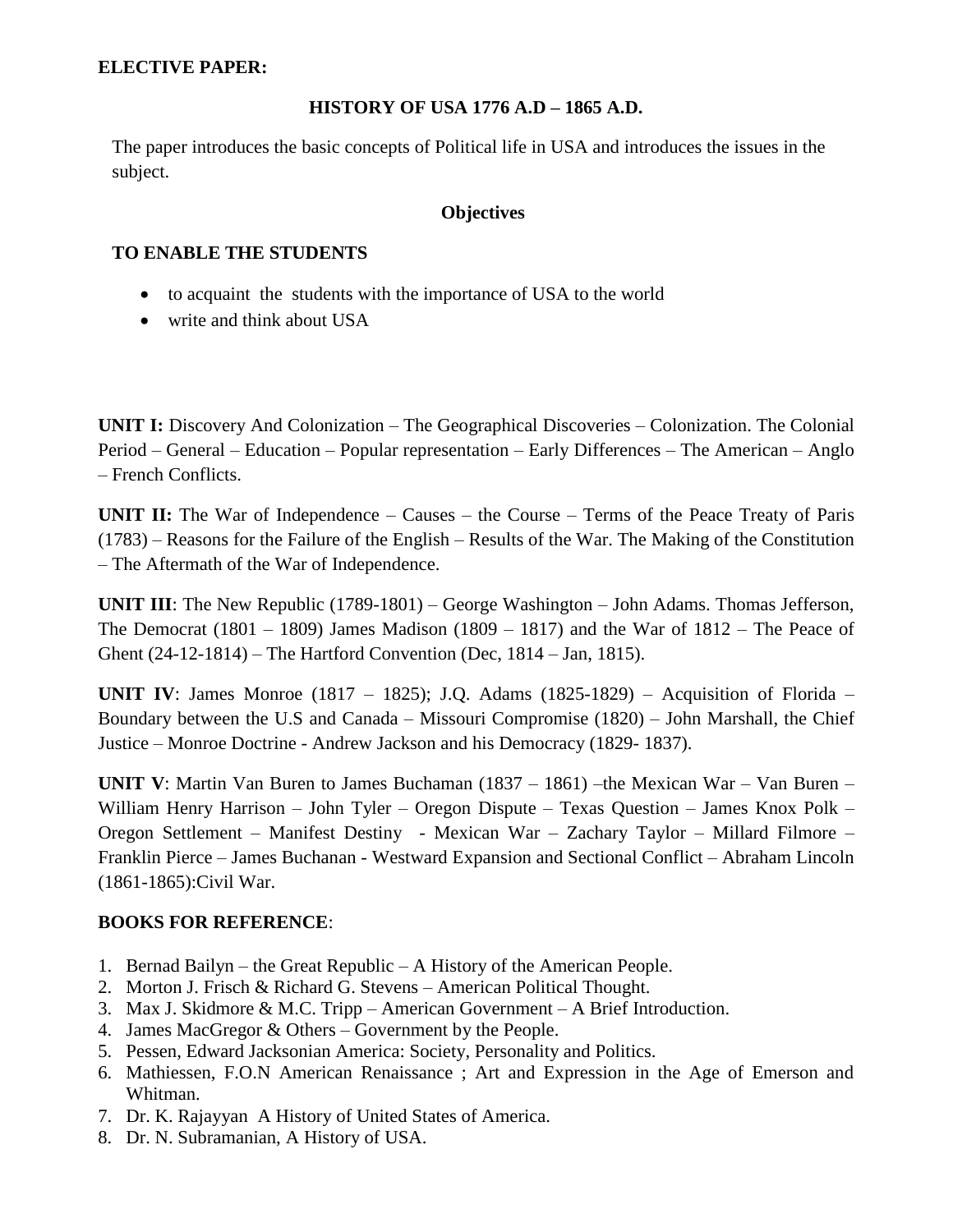#### **GLOBAL HISTORY (1600-1914)**

The paper introduces the Political under currents of Global History and introduces the issues in the subject.

## **Objectives**

## **TO ENABLE THE STUDENTS**

- to acquaint the students with the linkages between nations in the world
- write and think about Global political, social and economic issues.

## **UNIT I: THE GLOBAL BEFORE THE GLOBAL:**

from the ancient trade routes to the Indian Ocean Economy

## **UNIT II: THE END OF THE OLD REGIME (1600 UNTIL 1815)**

Inventions, innovations, science, religion and the state The Atlantic triangle and the emergence of world trade Political transformations and revolutions from Holland, England, America and France to India and China

## **UNIT III: THE EMERGENCE OF A EUROPEAN WORLD ORDER (1815 UNTIL 1890)**

Between the world revolutions: the monarchy in crisis A period of revolutions: From 1815 to the American War of Secession and the Paris Commune Political movements and ideologies Colonialism, genocides, and ecological depredation The expansion of Europe (USA, Australia etc.)

## **UNIT IV: THE GREAT SOCIETAL TRANSFORMATION (1815 UNTIL 1890)**

Migration Industrialization and the new city The agrarian revolution Nation, empire, and ethnicity Technologies The transformation of religion The new social order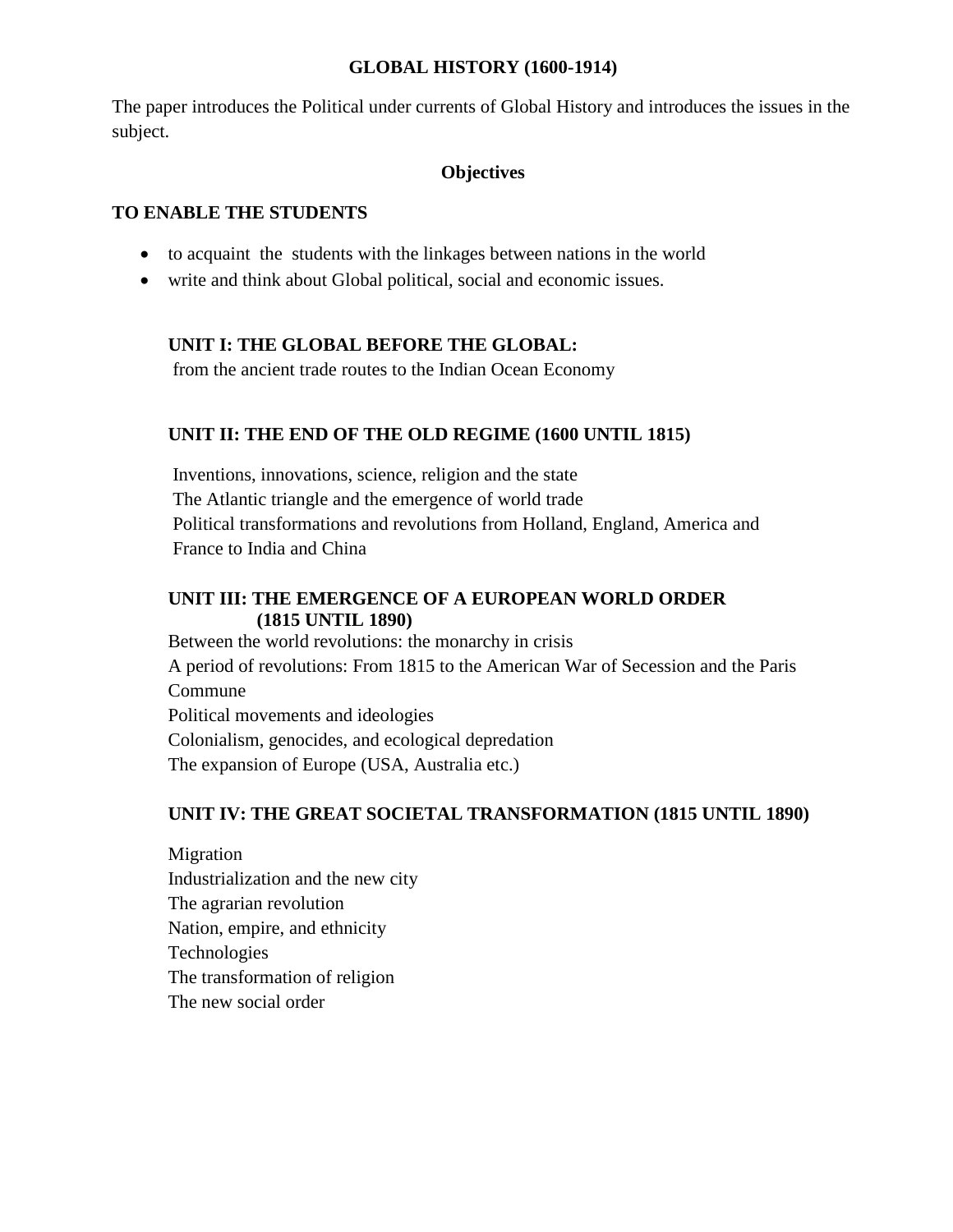### **UNIT V: THE GREAT ACCELERATION (1890 UNTIL 1914)**

Imperialism The transformation of the international system Challenging the world order, new powers, new movements, new technologies, and new ideologies.

#### **BOOKS FOR REFERENCE**:

Arnold, David, *The Age of Discovery:* 1400-1600, London, 1983.

Black, Jeremy, Cambridge Illustrated Atlas of Warfare: *Renaissance to Revolution 1492-1792,* Cambridge, 1996.

Black, Jeremy, Europe and the World: 1650-1830, London, 2002.

Chandra, Bipan, et. Al., *India's Struggle for Independence,* New Delhi, 1988.

Cohen, B.J., *The Question of Imperialism*, New York, 1974.

Doyle, Michael W., *Empires,* London, 1986.

Fieldhouse, D.K., Colonialism, 1870-1945, *An Introduction, London*, 1981.

Geoffrey, John, *The Decline, Revival and Fall of the British Empire*, Cambridge, 1982.

Gifford, P. and Louis, W.R., *The Transfer of Power in Africa: Decolonisation 1940-60*, London, 1982.

Grimal, Henri, *Decolonisation: the British, French, Dutch and Belgian Empires*, London, 1978. Lenman, Bruce, *Britain's Colonial Wars: 1688-1783*, London, 2001.

Low, D.A., *Eclipse of Empire*, Cambridge, 1991.

Hobsbawm, E.J., *The age of Revolution*, 1789 – 1848, New York, 1962.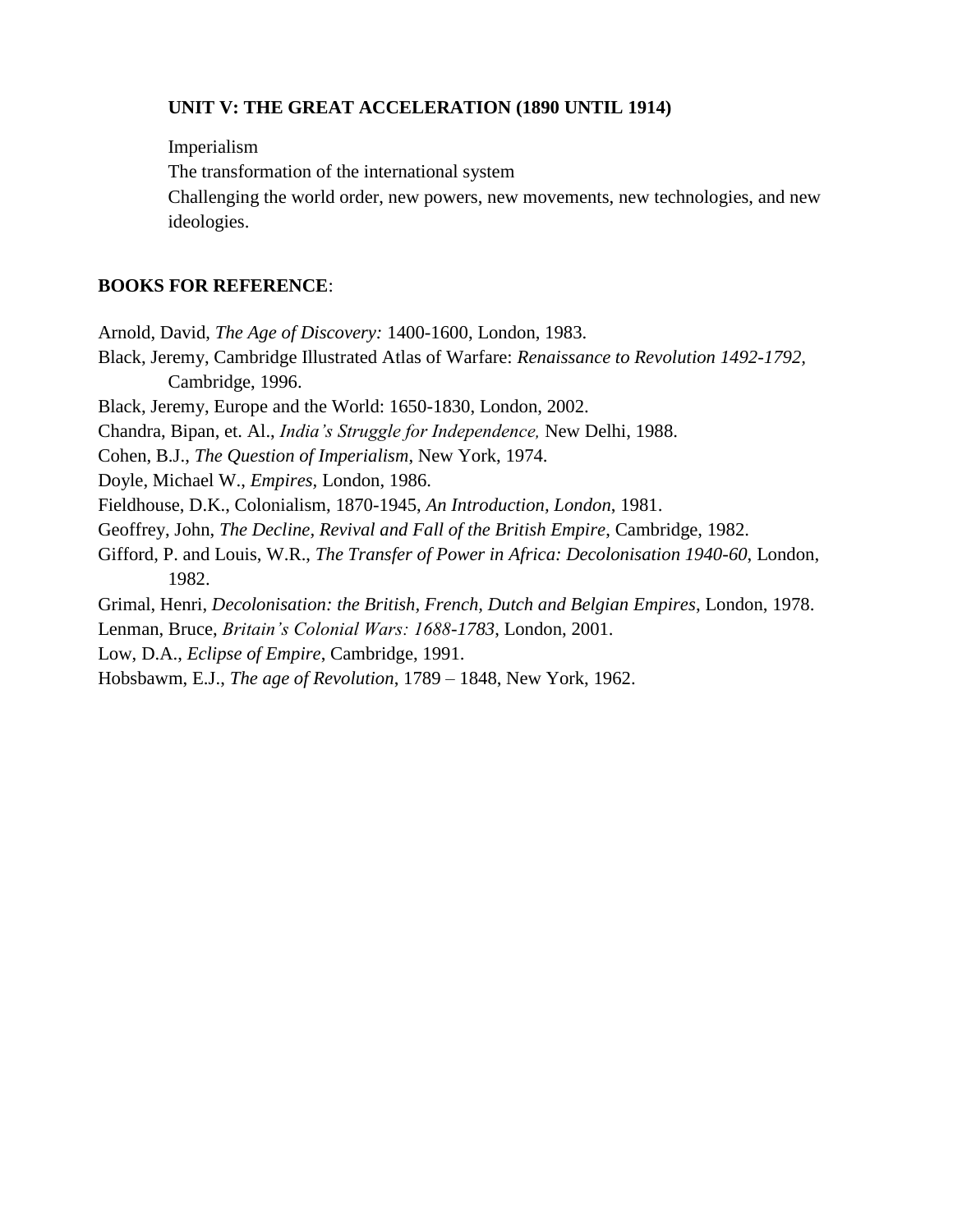### **TOURISM PRINCIPLES AND METHODS**

The paper introduces the basic concepts of Tourism and introduces the issues in the subject.

## **Objectives**

## **TO ENABLE THE STUDENTS**

- to acquaint the students with the importance of tourism
- to undertake internship in tourism field

## **UNIT I: INTRODUCTION:**

Meaning, Nature and Significance- Principles of Management-Need for Organization and Management- Management Levels- Managerial Skills and Roles - Planning- Organizing, Directing and Controlling.

## **UNIT II: TRAVEL AGENCY AND TRANSPORT:**

Types of Agencies- Organisation, Structure and Working of Travel Agency- Road Transport – Railways and Air Travel-Profile of Modern Travel Agencies- Travel Organisations- Agencies : ASTA, UFTAR, PATA, IATA, ICAO and WTO.

## **UNIT III: HOSPITALITY & ACCOMMODATION:**

Kinds of Tour & Tourists - Tourist Guides- Tourist Centres: Tamilnadu (Rameswaram ,Mahabalipuram, Madurai, Trichy, Ooty, Kodaikanal, Courtallam & Kanyakumari) & North India:(Varanasi-Agra-Delhi- Jaipur) -Motivation-Groups and Teams - Receptionists and Customer Relation-Interaction - Emergence of Hotels-Types of Hotels - Accommodation, Registration and Gradation of Hotels- Changing Profile of Accommodation Sector.

## **UNIT IV: PRODUCTS AND MARKETING:**

Concept of Marketing-Needs, Wants and Demands-Types of Products- Kinds of Products-Marketing Agencies-Market Segmentation – Marketing Process and Functions – Kinds of Products – Prices of Products.

## Unit V**: Socio-Economic Impact**:

Unity in Diversity- Cultural Contact- Spread of Languages and Ideas- Eradication of Taboos-Generating of Income: Trade and Commerce – Trade Centres- Currency Exchange – Employment – Livelihood.

- 1. V.P. Bendre, Tourism in India, Parimal Prakashan, 1979
- 2. Dirk.Glasser, Crisis Management in the Tourism Industry, Elsevier Publications, 2006
- 3. Mohinder Chand, Travel Agency Management: An Introductory Text , Anand Publications, Delhi, 2002
- 4. Peter Mason, Tourism Impact, Planning and Management, Elsevier Publications, London, 2003.
- 5. Pragati Mohanty, Hotel Industry and Tourism in India, Ashish Publishing House, New Delhi, 1992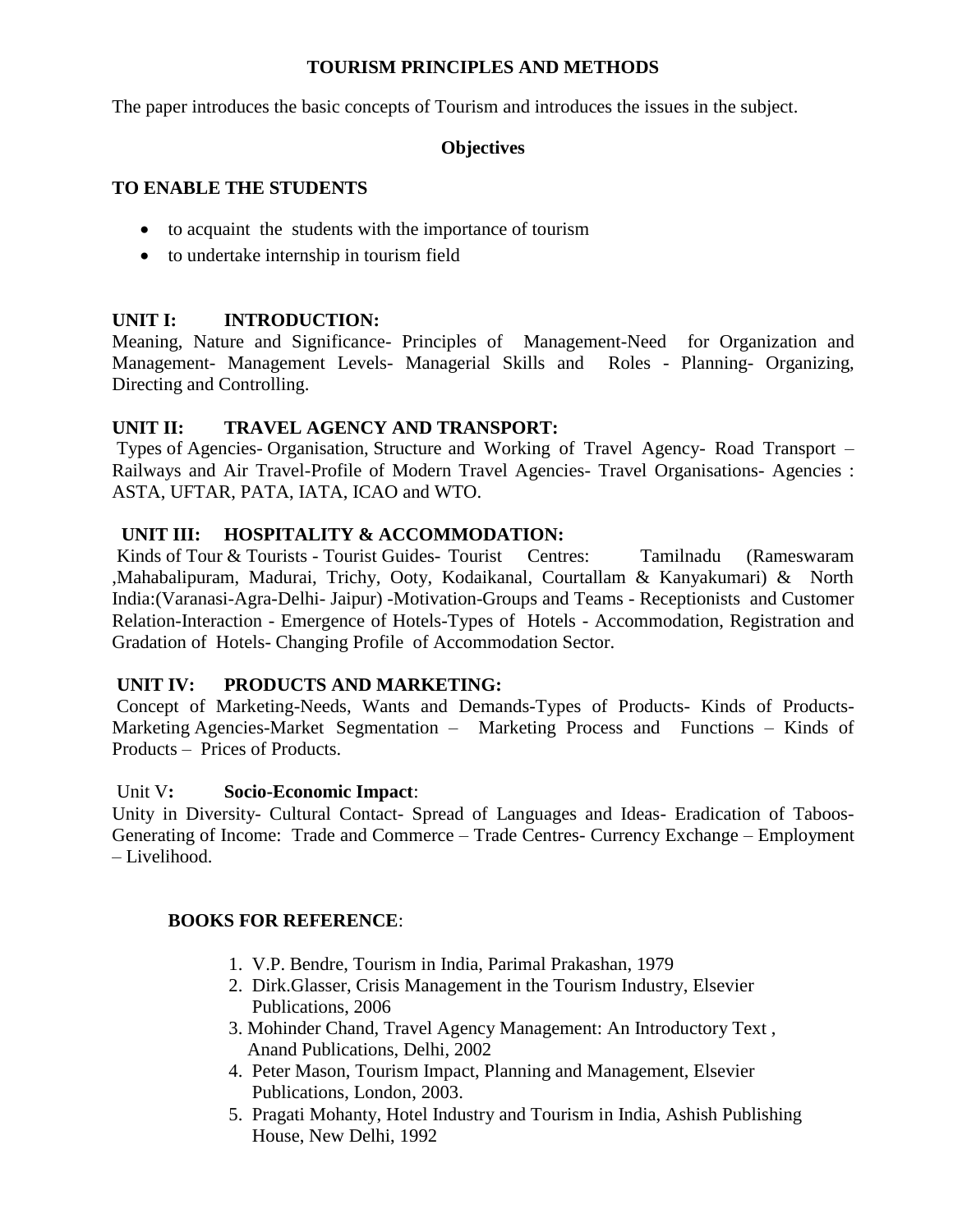- 6. Stephen J., Tourism Management, Managing for Change
- 7. Shalini Modi, Tourism and Society, Rawat Publication, Jaipur, 2001
- 8. William Revill Kerr, Tourism Public Policy, The Stragetic Management of Failure, Elsevier Publications, London, 2003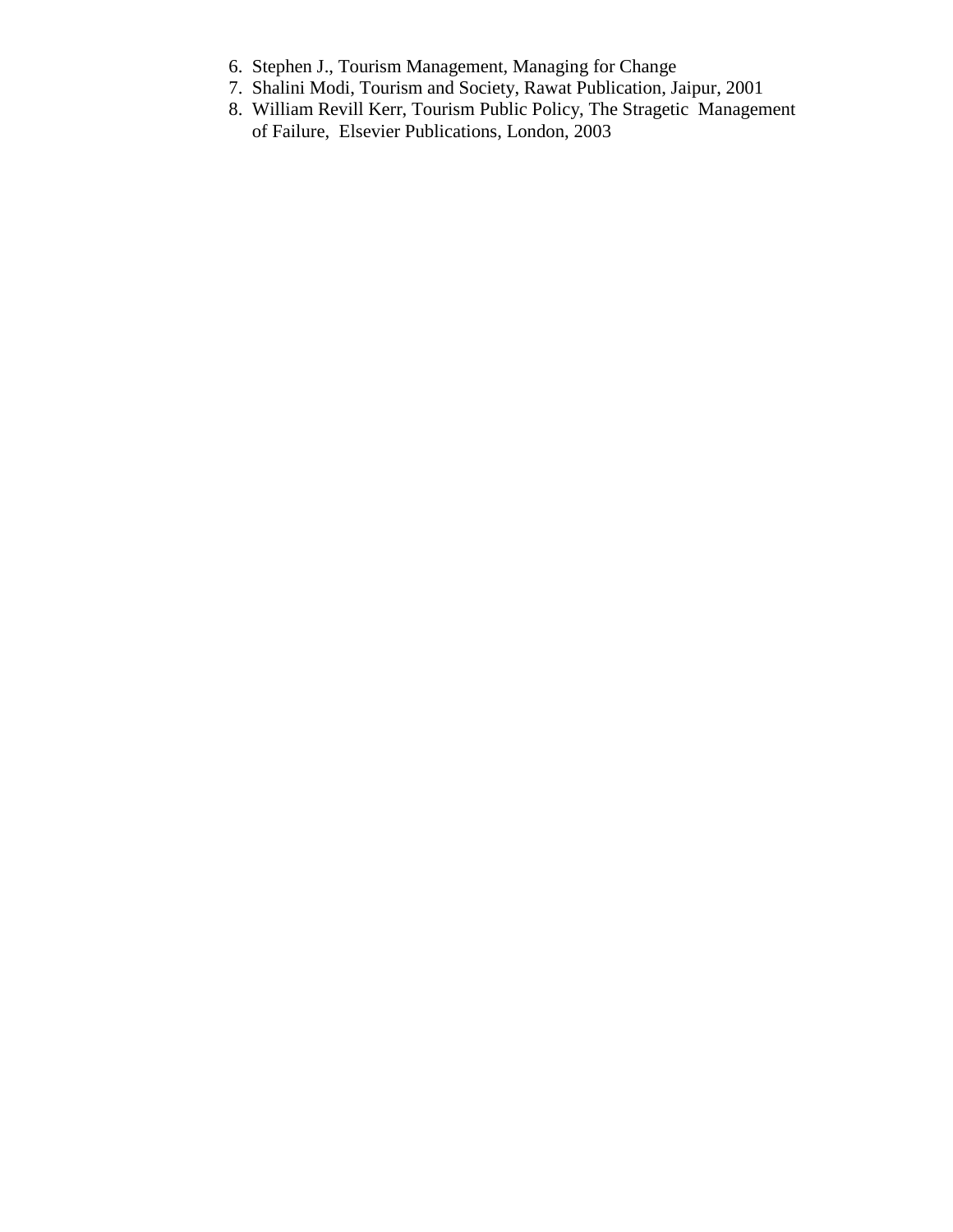## **EDOC:**

## **HISTORY OF EUROPE (1789 A.D – 1945 A.D)**

The paper introduces the basic concepts of Political life in Europe and introduces the issues in the subject.

#### **Objectives**

### **TO ENABLE THE STUDENTS**

- to acquaint the students with the importance of Europe to the world
- write and think about Europe

**UNIT I :** Europe in 1789 – French Revolution – Causes Course and Results – Napolean Bonaparte – Administration – Wars – continental system – Defeat and Decline. The Congress of Vienna – Its achievements – The Holy Alliance – Concert of Europe – Revolution of 1830 – Revolution of 1848 – Napolean III – Foreign Policy. The Third Republic of France.

**UNIT II**: National Movements in Europe – Unification of Italy and Germany – Bismarck – Career and Achievements. The Eastern Question – The Greek War of independence – the Crimean War – The Russo – Turkish War and the Congress of Berlin – Young Turk movement – the Balkan wars.

**UNIT III:** European Alliances – the Triple Alliance and the Triple Entente – Out break of I World War – First World War – Course and Results – Peace of Paris – League of Nations.

**UNIT IV**: Locarno Pact – Kellog Briand Pact – Russian Revolution – Fascist Italy – Mussolini – Wemiar Republic and its failure Nazi Germany – Turkey under Mustafa Kamal Pasha.

**UNIT V:** Rise of Axis Powers – Munich Pact – Germany"s aggression – II World War – Causes, Course and Results – U.N.O. Europe after the Second World War – Cold War – Various Alliances in West and East Europe – European Common Market – Domination of the two super powers in Europe.

- 1. G.W. Southgate: A Text book of Modern European History 1789 1960.
- 2. Grand and Temperly: Europe in the  $19<sup>th</sup>$  and  $20<sup>th</sup>$  Centuries.
- 3. C.D.M. Kateby : History of Modern Europe.
- 4. Raghubir Dayal: History of Europe.
- 5. Stephen J. Lee: Aspects of European History 1789 1990.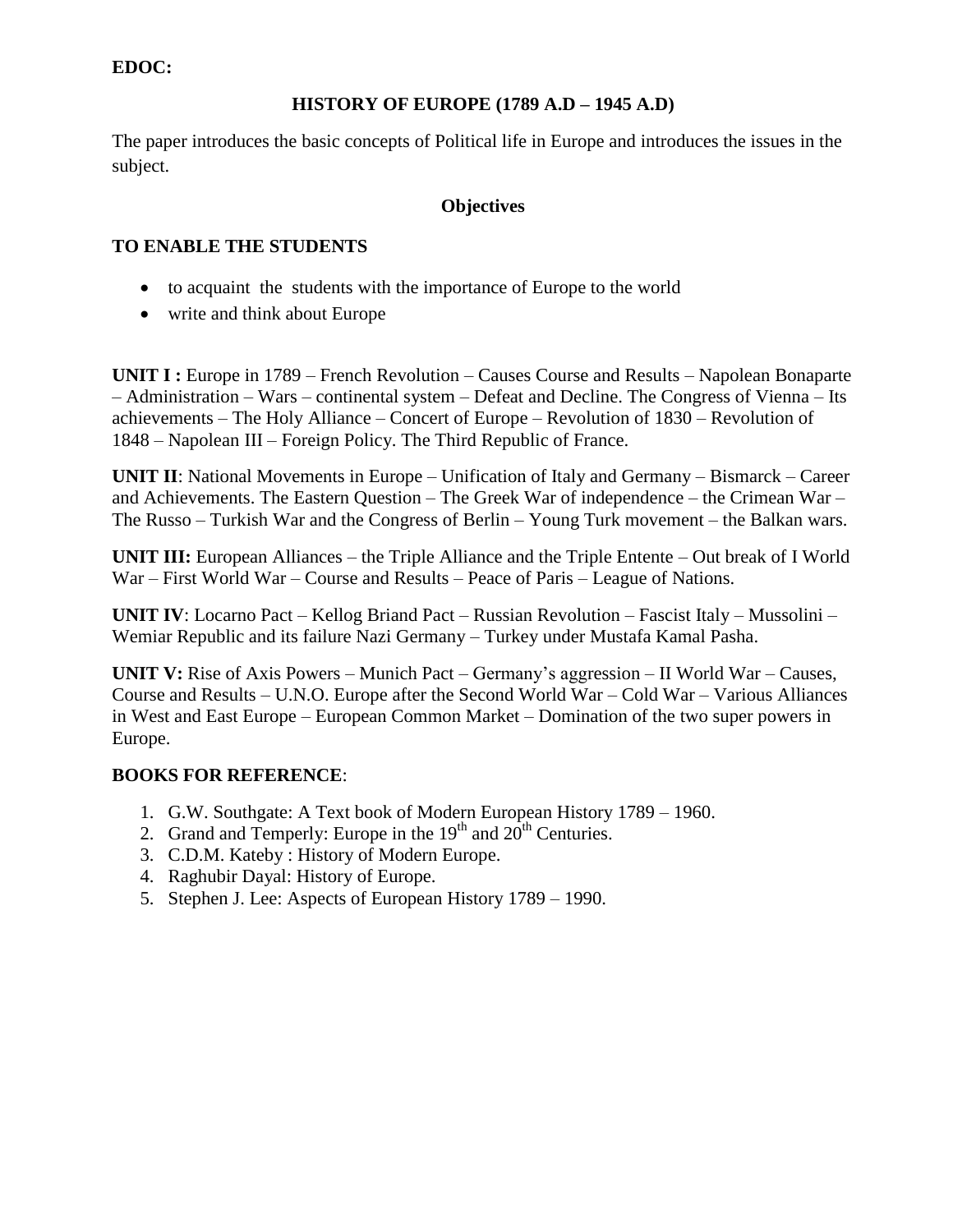## **HISTORY OF RELIGIONS IN INDIA**

The paper introduces the basic concepts of Indian Religion and its philosophy from the beginning till date.

## **Objectives**

## **TO ENABLE THE STUDENTS**

- to acquaint the students with the issues of religion in India
- write and think about Indian Religions in comparison with elsewhere

**UNIT I:** Scope, Periodical Classifications, Difference between Institutional Religions and Folk Cults and Tribal pattern of Worship, Sources, Issues, Approaches and Methods, Theories of Religious Conversion.

**UNIT II**: Harappan Religion, Vedic Religion: Ritual and Thought, Understanding Religion through Epics and Puranas, Bhakthi Movement: Saivism, Shakthism, Nathapanthis and Vaishnavism, Six Schools of Philosophy.

**UNIT III**: Ajivika Cult, Buddhism, Jainism and Schisms within Heterodox Sects, Zoroastrianism, Spread of Semitic Religions and their impact in society, Sikhism – Christianity in India.

**UNIT IV**: Brahma Samaj, Arya Samaj, The Ramakrishna Movement, Theosophical Society, Status of Minority Religions during National Movement,

**UNIT V:** Regional Variations within Same Religion, Religion Vs Indian Polity, Culture, Society and Science.

## **Reading List:**

- 1. N.N. Bhattacharya, Indian Religious Historiography.
- 2. \_\_\_\_\_\_\_\_\_, History of the Sakta Religion.
- 3. T.N. Madan, Religion in India.
- 4. Max Weber, Sociology of Religion.
- 5. Chitrasen Pasayat, Tribe, Caste and Folk Cuture.
- 6. P.D. Mehtam, Early Indian Religious Thought.
- 7. S. Atre, The Archetypal Mother: A Systemic Approach to Harappan Religion.
- 8. A.K. Warder, Indian Buddhism.
- 9. Kunal Chakrabarti, Religious Process: The Puranas and the Making of a Regional Tradition.
- 10. S. Radhakrishnan, Indian Philosophy.
- 11. R.C. Hazra, Studies in the Puranic Records on Hindu Rites and Customs.
- 12. Suvira Jaiswal, The Origin and Development of Vaisnavism.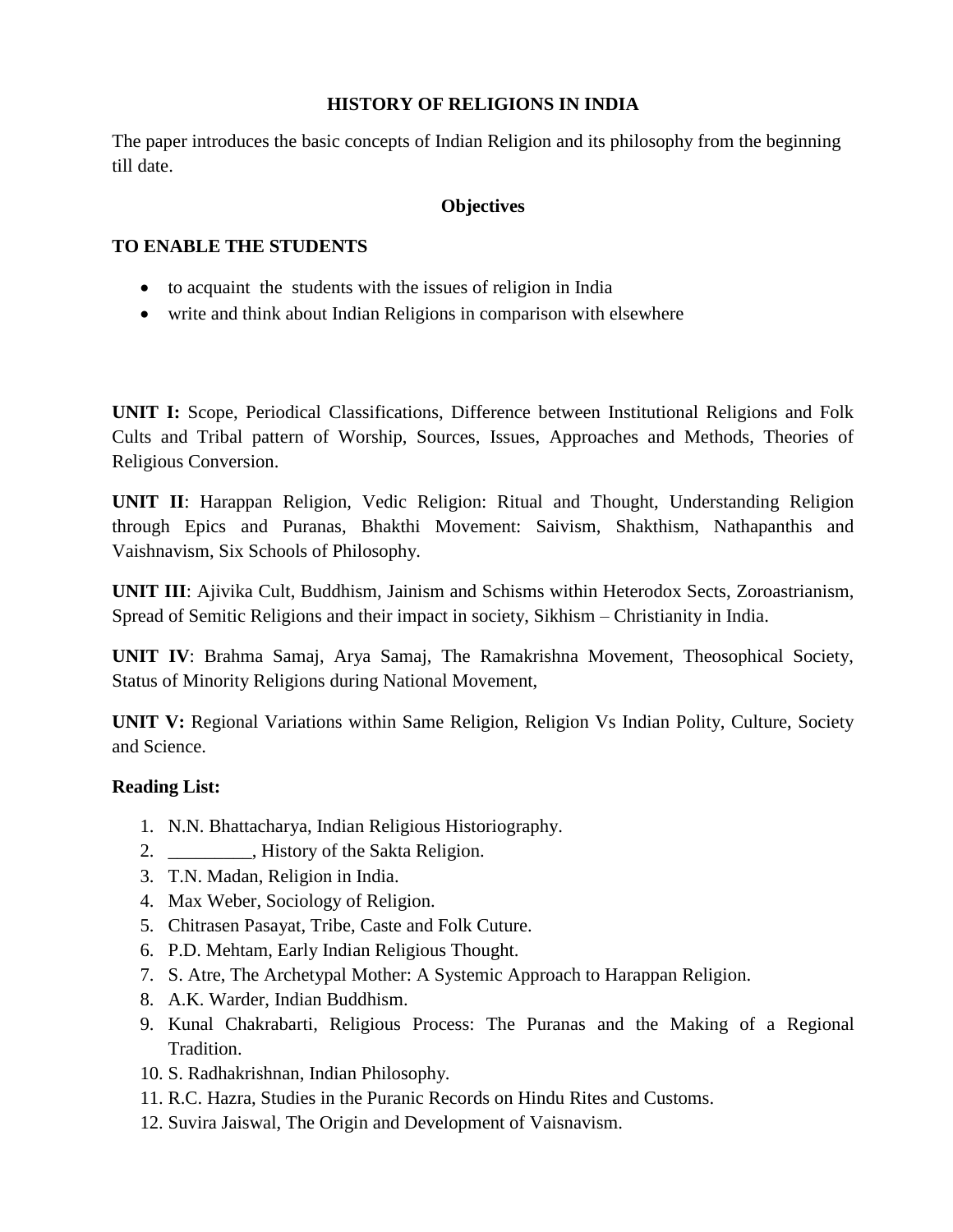- 13. A.K. Ramanujan, Speaking of Siva.
- 14. Tara Chand, Influence of Islam on Indian Culture.
- 15. Khushwant Singh, A History of the Sikhs, 2 Vols.
- 16. M. N. Dhalla, History of Zaroastrianism.
- 17. K. Sharma, Bhakthi and Bhakthi Movement: A New Perspective
- 18. S.B. Das Gupta, Obscure Religious Cults
- 19. Stephen Neil, A History of Christianity in India, 2 Vols.
- 20. Robert D. Baird, Religion in Modern India.
- 21. Harbans Singh, The Heritage of the Sikhs
- 22. Mohinder Singh, The Akali Movement.
- 23. Paul Dundas, The Jains.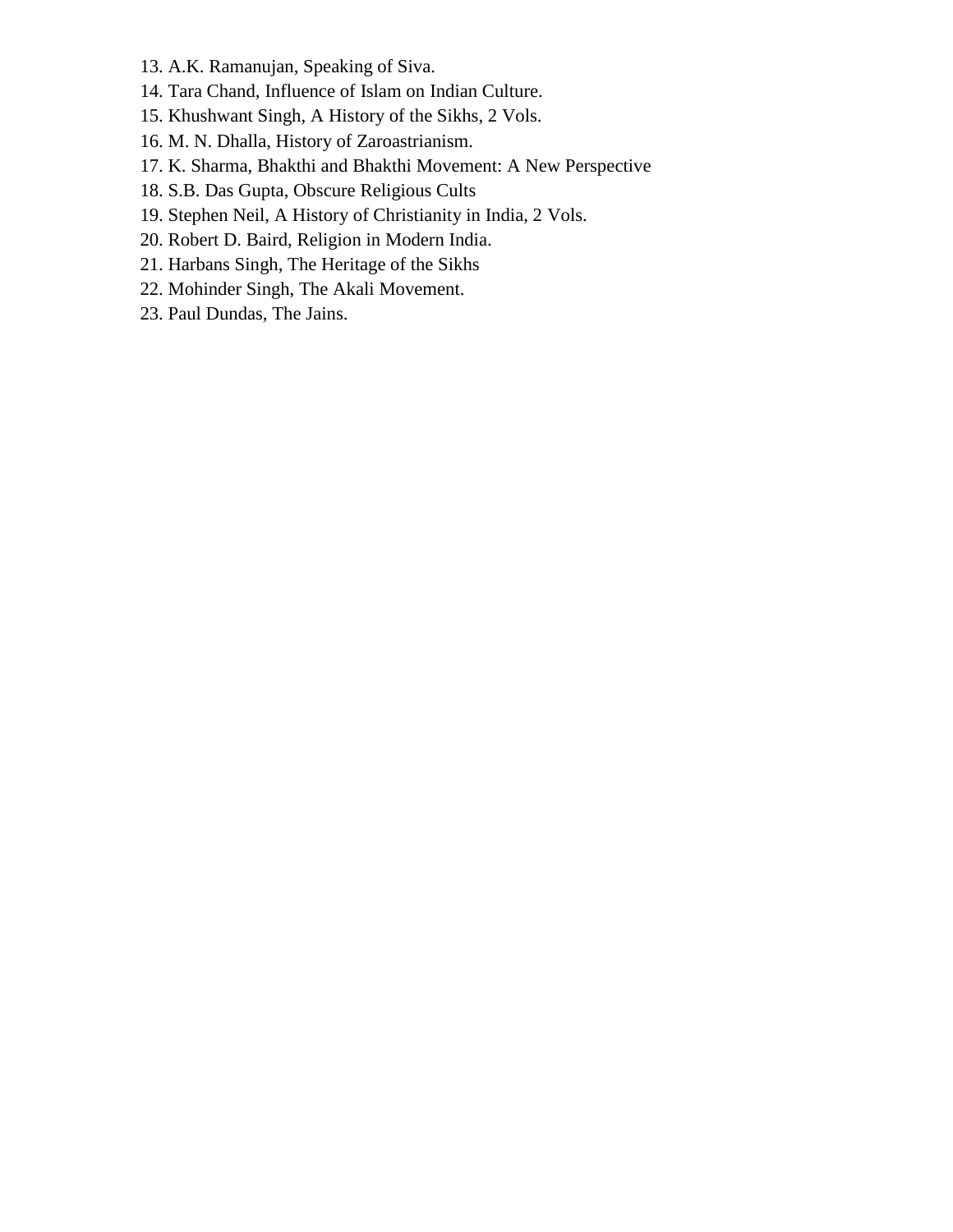### **THIRD SEMESTER:**

#### **Core Paper:**

#### **HISTORY OF LATER MEDIEVAL INDIA 1526 A.D – 1757 A.D.**

The paper introduces the basic concepts of medieval socio-economic life and brings forth the issues debated in the subject.

### **Objectives**

## **TO ENABLE THE STUDENTS**

- to acquaint the students with the importance of medieval history
- write and think about medieval life

**UNIT I** : Sources of Mughal History – Archaeological – Epigraphy – Numismatics – Artefacts – Monuments – Chronicles – Literary Sources, Persian, Sanskrit and Regional Languages – Archival Materials – Foreigner Travelllers Accounts – Conceptual Explanation Jagir, Pargana – Mansab -- Desh muka, Jizyah Shana-i-mandi and Mercantilism.

## **UNIT II: POLITICAL DEVELOPMENTS**:

Foundation of the Mughal Empire – Babur, Humayun and the Suris. Expansion from Akbar to Aurangazeb . The period of Stability and Expansion 1611 – 1621. The Period of crisis 1622-1627. The Nurjahan Junta. Later Mughal Empire. Decline and disintegration of Mughal Empire. Political, administrative and Economic causes. The Maratha Movements. The foundation of Swarajya by Shivaji – Its expansion under Peshwas – Administration, Marathas confederacy cause and decline. European penetration and The British Conquest of India. The Anglo – French Struggle in South India. The Carnatic wars. British occupation of Bengal-Battle of Plassey Buxar, Dupleix, Robert Clive.

#### **UNIT III: ADMINISTRATION**:

Shersha"s Administrative Reforms.- Mughal Administration – Land Revenue and other sources of Income – Mansabdari and Jagirdari – Administrative system in the Deccan – The Vijaya Nagara – Bahmanis – and the Marattas. Britisher"s Dual system of Administration of Bengal.

#### **UNIT IV: AGRICULTURAL PRODUCTION**:

Village Economy, Peasantry, Urban centres and Population. Industries cotton Textile, handicrafts, agro- based Industries. Organisation, Factories Technology. Trade and commerce State Policies, Internal and external trade, European Trade, trade centres and Ports, transport and communication. Financing trade, commerece and Industries, Hundi – (Bills of Exchange) and Insurance currency.

**SOCIO – RELIGIOUS MOVEMENTS**: The saints of the Medieval Period North and South – their impacton Socio – Political and religious life. The sikh Movement : Guru NarnakDev, and his teachings and practices Adi Granth.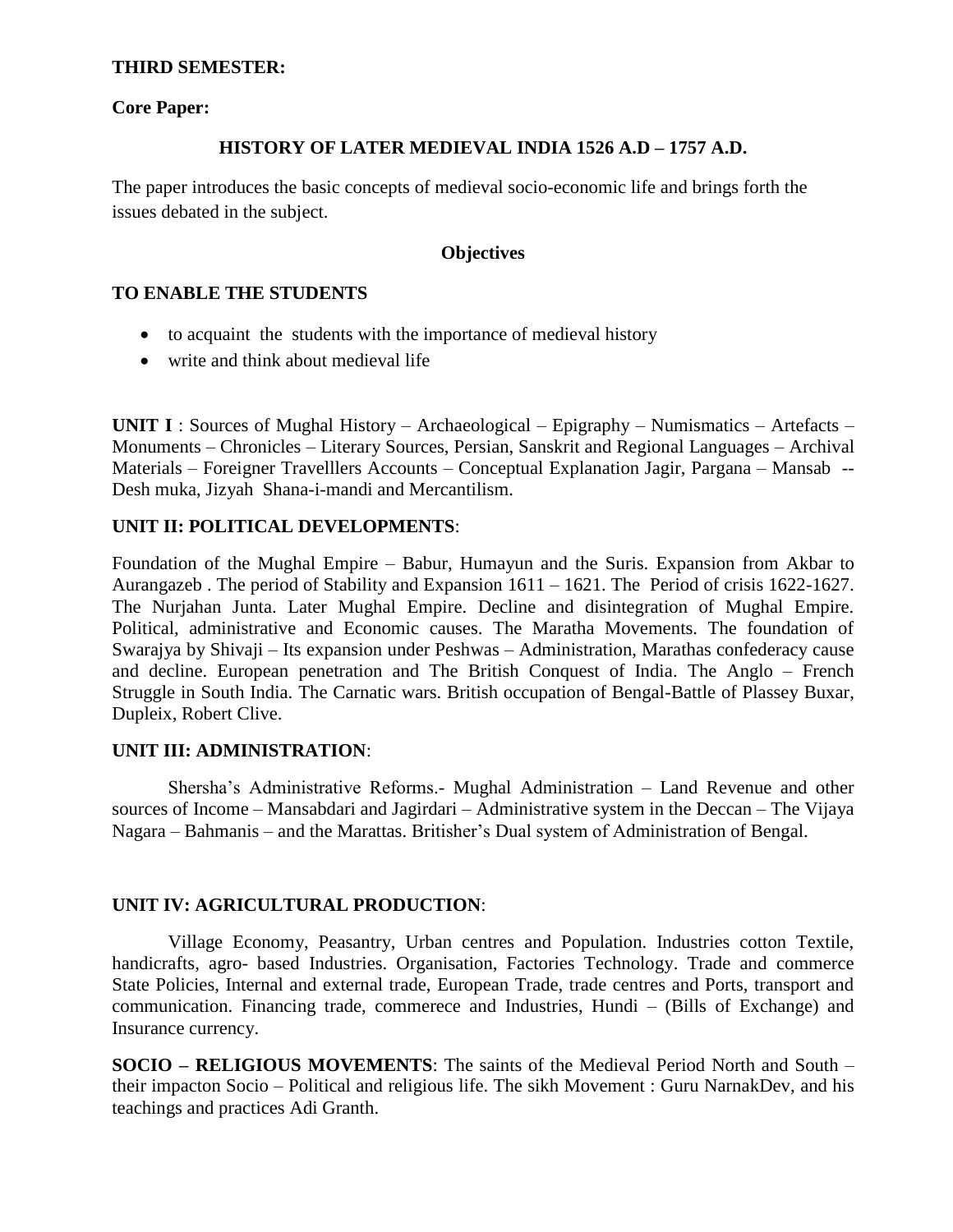## **UNIT V:**

Society-Classification – Ruling Class – Major Religious Groups – The mercantile and Professional classes Rural Society. Petty Chieftains – Village official. Cultivators – and Non cultivating classes artisan, position of women. British Officers – Anglo – Indian classes – System of Education and its Motivation - Literature Persian Sanskrit and regional Languages Fine Arts – Major school of Painting Music – Architectural Development of North and South India – Indo – Islamic Architecture – English Architecture.

## **BOOKS FOR REFERENCE**:

- 1. Arasaratham, S. *Maritime India in the Seventeenth century*.
- 2. Athar Ali M. *The Mughal Nobility under Aurangazeb*.
- 3. Banerji, A.K*. Aspects of Indo-British Economic relations*.
- 4. Bayly C.A. *Indian Society and the making of the British Empire*.
- 5. Bernier Travels.
- 6. Brown Percy. *Indian Architecture Islamic Period*.
- 7. Chaudhuri K.N. (a) *The Trading World of Asia and the East India Company*.
	- (b*) Economic Development Under the East India Company.*
		- (c) *The East India Company*.

8. Dutt, R.C - *Economic History of India in Early British Rule*.

- 9. Hodivala S.H. *Studies in Indo-Muslim History*.
- 10. Irfan Halab. *Agrarian system of Mughtal India*.
- 11. Irwin W. *The Army of the Indian Mughal.*
- 12. Lynn, White. *Medieval Technology and Social Change.*
- 13. Mureland . *Agrarian system of Moslem India*
- 14. Moreland. *Akbar to Aurangazeb.*
- 15. Moreland. *India at the Death of Akbar.*
- 16. Moosvi S. *Medieval India A Miscellany.*
- 17. Mortiz Hermann. *Mughal Architecture*.
- 18. Ovington *A voyage to Surat in the year 1689*.
- 19. Om Prakash. *European Commercial enterprise in Pre-colonial India*.
- 20 Palsaert. *Jahangir's India.*
- 21.Pavlov .V.I. *Historical Premises for Indian Transition to Capitalism*.
- 22. Ray Chaudhari T.& Irfan Habib : *The Economic History of India 1200 – 1700 Vol I*
- 23. Ranade, M.G. *Rise of the Maratha Power*.
- 24. Rapson, E.J*. Cambridge History of India I.*
- 25. Rosenthal, E.I.J. *Political thoughts in Medieval Islam*.
- 26. Sarkar, J.N. *History of Aurangazeb Vol I – V*
- 27. *Fall of the Mughal Empire*.
- 28. Satish Chandra. *Parties and Politics at the Mughal Court 1707-40*.
- 29. *Medieval India: Society the Jagirdar Crisis and the Villages*.
- 30. Sen , S.N. *Military System of the Marattas*.
- 31. Saran P. *Provincial Government of the Mughals* (1526 1658).
- 32. Stephan F. *Dale Indian Merchants and Eurarian Trade 1600 – 1750*.
- 33. Thornoas Ellis on *The cotton Trade of Great Britian*.
- 34. Tripathi, R. *Rise and fall of the Mughal Empire*.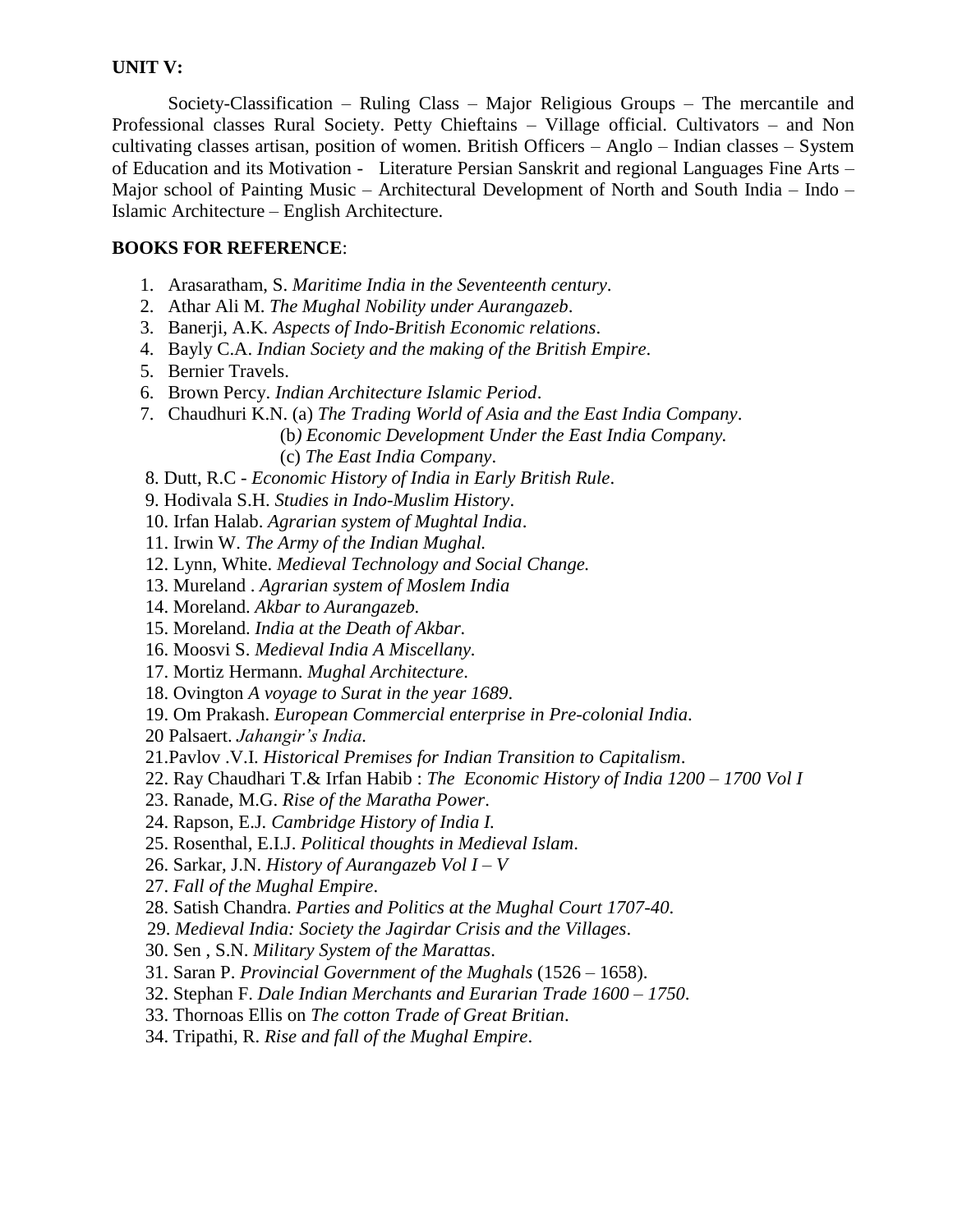## **HISTORIOGRAPHY**

The paper introduces the basic concepts of history of history and brings forth the writing techniques in the subject.

### **Objectives**

### **TO ENABLE THE STUDENTS**

- to acquaint the students with the methods of writing history
- observe, verify and interpret historical data

## **UNIT : I CONCEPTS OF HISTORY**

Meaning of History, Nature of history. Scope and purpose of History. Is History science or Art? Kinds of History. Allied subjects. Limitations – Uses of History – Lessons of History – Abuses of History – Varities of Sources – Archaeological – Inscriptions – Coins – monuments – Government Reports – Gazetters – News papers – Nature of causes Agencies of change. Ideas and change – Theory of Repetition – The concept of progress.

## **UNIT : II HISTORY OF HISTORIOGRAPHY**

Ancient Historiography – The Greek Historians. Herodotus, Thucydides – Xenophon. Polybuis – Roman Historians – Titus Livy, Tacitus – Medieval Historiography *Biblical view of History,*  Eusebius, St. Augustine. Islamic Historiography. Ibn khaldum. *Modern Historiography* Renaissane – Machiavelli, Reformation – Historiography – Cartesianism Bacon – Descartes, Montesquieu, Anticartesianism – Vicco – Enlightenment Gibbon – Romanticism – Kant, Hegel. Utilitarianism - James Mill, John Stuart Mill – Positivism – Comte. Socialism Maxx. Scientific History-Ranke and Spengler. Beard, Trevelyan and Toynbee. Total History-Annales school Marc Bloch. Post Modern History – Michel Foucault – Structural History Braudelien-Gramscian Grammatology. Jacques Derrida.

#### **UNIT : III PHILOSOPHY OF HISTORY**

Theological Interpretations – Stages – Agents and Laws – Historical Determinism. Free will Doctrine – Historicism – Relativism – Dialectical Materialism – Cyclical Theory. Rhythm in history. Archaeology of History.

## **UNIT : IV THE HISTORIOGRAPHY IN INDIA**

Oral Traditions – Gatha, Narasamsi, Akhyana, Itivrtta, Vamsa, Vamsanu – Charita Punanas, Ithihasa, Sutas, Charita, Indo – Muslim Historiography – Pre – Mughal Historiography – Mughal Historiography – Modern historiography – Indological studies – Discovery and study of old inscriptions – Monuments and coins – Colonial Historiography on India. James Mill – Imperialist – Administrator Historians – Henry Maine, Vincent Smith, W.H.Moreland.Indian Nationalist Historiography V.D. Savarkar, R.C.Majumdar. *Modern Indian Historians*. R.G.Bhandarkar, J.Sarkar, S.Krishnaswami Aiyangar, K.M.Panikkar, K.A.Nilakantasastri, D.D.Kosambi, R.S.Sharma, Romila Thampar, S.Gopa,l Bipin Chandra, Satish Chandra, Irfan Habit, Ranjit Guha, and Ramachandra Guha.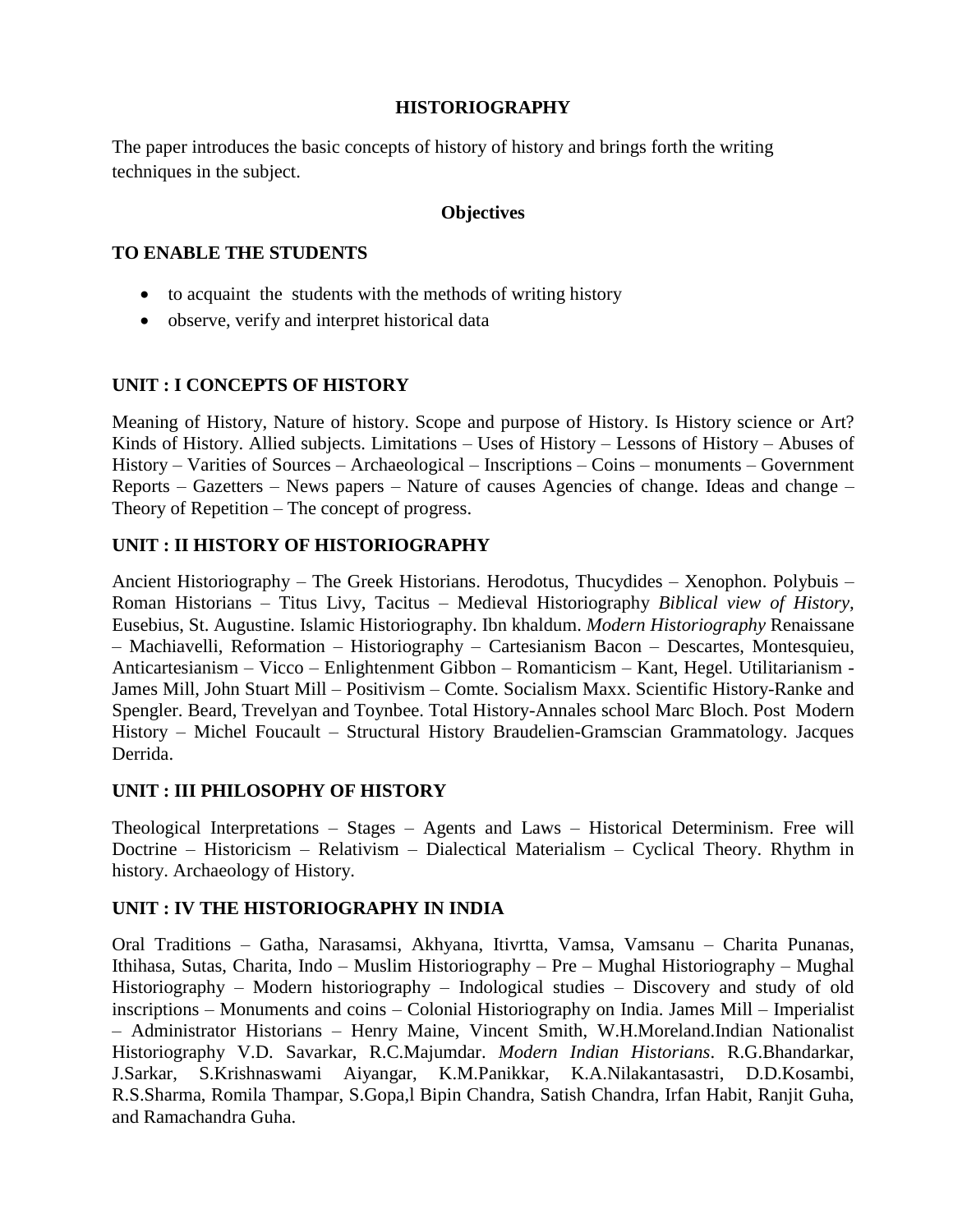#### **UNIT : V METHOD OF HISTORY**

Methodology of Research, Design, Research Problems, Hypothesis, Collection of Data, Bibliographic method, Card file, External criticism, Internal criticism – Organisation of research work – Contextual Analaysis. Statistical analysis – Preparation of Tables. Foot – Notes – Abbreviations – Italics – Dates and Figures. Electronic sources.

- 1. Bajaj, Satish, K.1988.*Recent Trends in Historiography*.
- 2. Barness, H.E*. The History*.
- 3. Barnes, H.E*. A History of Historical writing.*
- 4. Barzun, J. Darwin marx, Wagner *A study of Historical writing.*
- 5. Black Jeremy and Donald M. Macraild *Studing History*.
- 6. Berkhofer, Junior R.F. *A Behavioural Approach to Historical Analysis*.
- 7. Berdyaeu, N. *The Meaning of History*,
- 8. Block, M. *The Historian's Craft*.
- 9. Block, M. Karl Marx"s *Interpretation of History*.
- 10. Burck Randt, J. *Judgements is History and Historians*.
- 11. Bury, J.B. *The Idea of Progress*.
- 12. Carlyle, T. *On Heroes, Hero worship and the Heroic in History*.
- 13. Carr, E.H. *What is History*?
- 14. Collingwood, R.G. *The Idea of History*.
- 15. Durant will and Ariel Durant *The story of civilization* vols VII to XI
- 16. Gosh, B. N. *Lectures on Scientific Method*.
- 17. Grant A.J. *English Historians*.
- 18. Grant , Michael. *The Ancient Historians*.
- 19. Koht,H. *Driving Forces in History*.
- 20. Lawith Karl. *Meaning of History*.
- 21. Nilakantasastri, K.A, *Historical Method*.
- 22. Rajayyan K. *History in Theory and Method*.
- 23. Rowse, A.L. *The use of History*.
- 24. Sen S.P. (ed) *Historians and Historiography in Modern India*.
- *25.* Sreedharan, E. *A Text Book of Historiography 500 B.C to A.D 2000.*
- 26. Stern F.C (ed) *The Varieties of History from Voltaire to the present*.
- 27. Thampson, J.W. A *History of Historical writing*.
- 28. Widgrey A.G. *Interpretation of History*.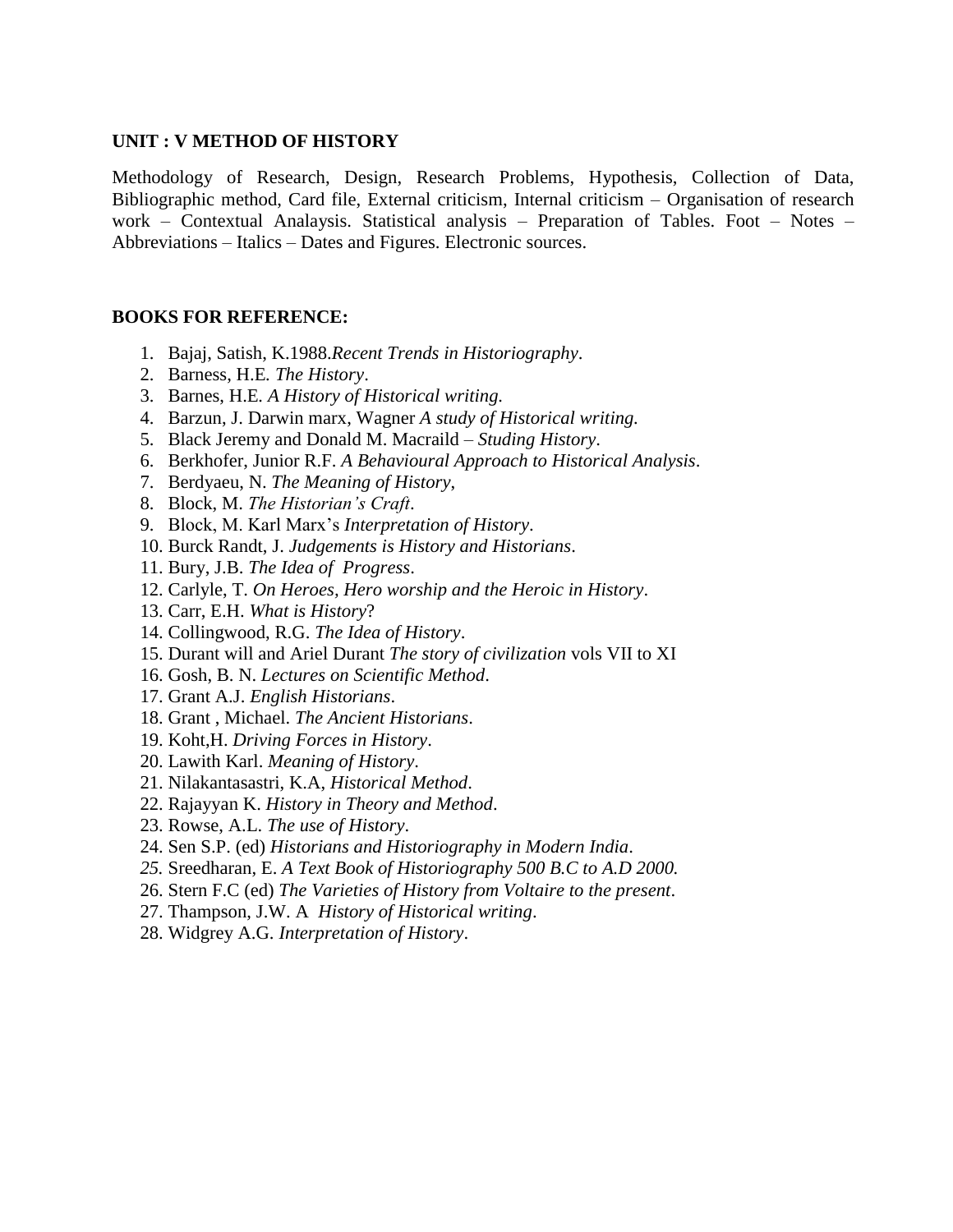## **ECONOMIC HISTORY OF INDIA UPTO 1757 A.D.**

## **Description**

The paper introduces the basic concepts in economic history and introduces the issues concerning the subjects.

## **Objectives**

## **TO ENABLE THE STUDENTS**

- to understand the importance of economic history
- write and think about political, social and economic issues of modern India

**UNIT I:** Scope, Periodical Classifications, Difference between Periods and Changes, Sources, Environmental Zones, Issues, Approaches and Methods.

**UNIT II**: Agriculture, Ideas on Surplus Production and Famine, Agricultural basis for Rural and Urban divide, Crop and Soil diversity and knowledge of Seasons, Various Tools of agriculture, Irrigation and water management, Cattle Wealth, agriculture related arts and crafts, Taxes, Tenancies, Feudalism-debate.

**UNIT III**: Artisans, Guilds, Various Articles of Trade and Everyday Utility, Systems of Exchange, Ethical Principles of Trade, State Policies on Trade, Chief Trading Communities, Trading Networks, Maritime Trade, Taxation

**UNIT IV:** Transportation, Various Trade Routes, Important Trading Centers, Chief Ports, Important Markets, Store-houses etc.

**UNIT V:** Public Expenditures of the State, Education, Systems of Communication, Labour, Health, Role of Technology.

- 1. Chandra, Satish (ed.), The Indian Ocean: Explorations in History, New Delhi.
- 2. Chattopadyaya, B.D., Essays in Ancient Indian Economic History, New Delhi.
- 3. \_\_\_\_\_\_\_\_\_\_, The Making of Early Medieval India, New Delhi, 1994.
- 4. Farooque, A.K.M., Roads and Communications in Mughal India, Delhi, 1977.
- 5. Gopal, L., Aspects of History of Agriculture in Ancient India, Varanasi, 1980.
- 6. Meera Abraham, Medieval Merchant Guilds, New Delhi Publications, 1988.
- 7. R.N. Salepore, The Early Indian Economic History,
- 8. T.M. Srinivasan, Irrigation and Water Supply, New Era Publications, 1991.
- 9. R.S. Sharma, Material Culture and Social Formation in India,
- 10. \_\_\_\_\_\_\_\_\_, Indian Feudalism, Orient Longman, Delhi, 1980.
- 11. \_\_\_\_\_\_\_\_\_, Urban Decay in India, AD 300-1000, New Delhi, 1987.
- 12. \_\_\_\_\_\_\_\_\_, Perspectives in the Social and Economic History of Early India, New Delhi, 1983.
- 13. Ranabir, Chakravarti, Trade and Traders in Early Indian Society, New Delhi, 2002.
- 14. Trade in Early India, New Delhi, 2001.
- 15. Verma, H.C., Medieval Routes to India, Calcutta, 1978.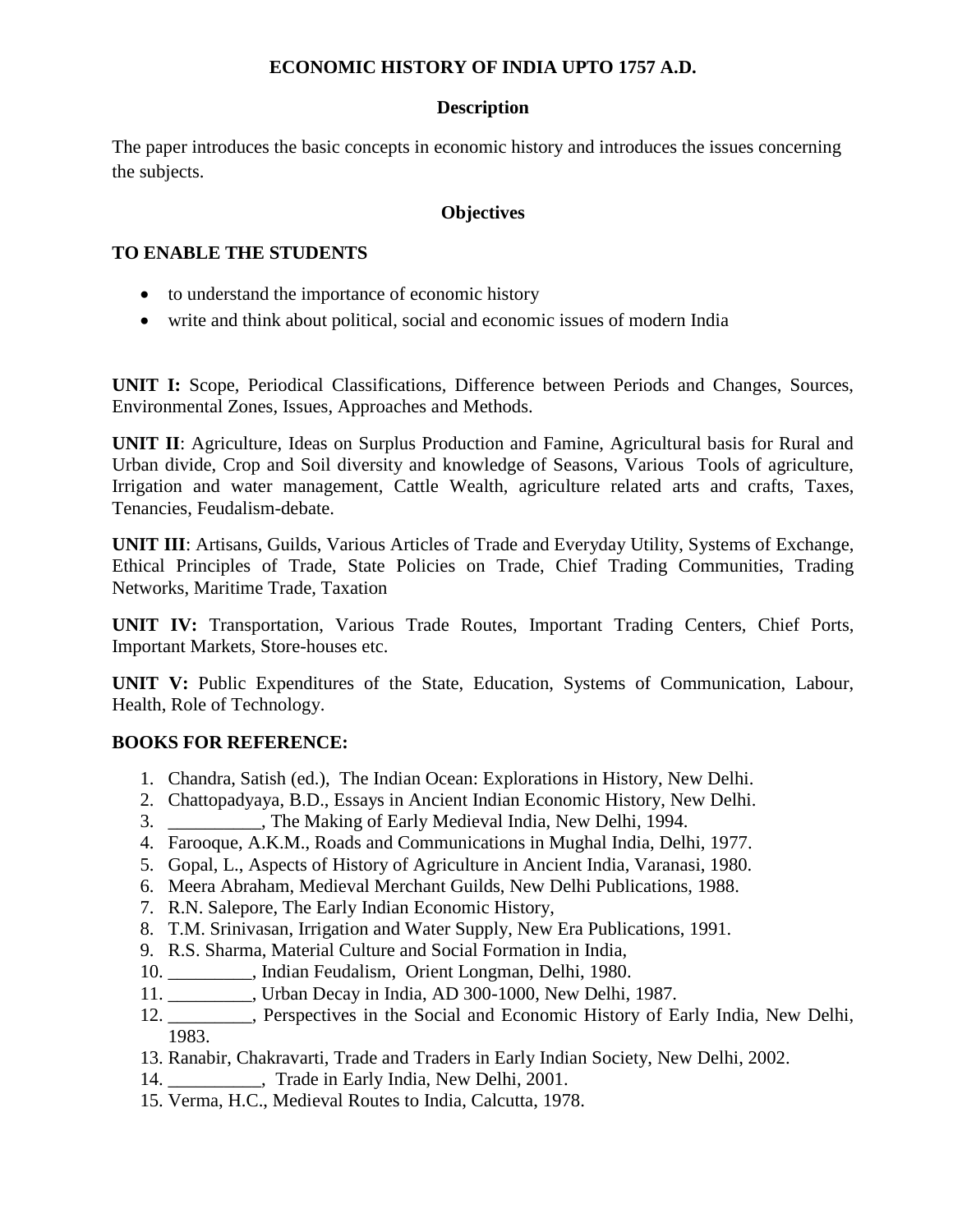#### **ELECTIVE PAPER:**

## **HISTORY OF USA 1865 A.D - 1965 A.D**

The paper introduces the basic concepts of Political life in USA and introduces the issues in the subject.

#### **Objectives**

#### **TO ENABLE THE STUDENTS**

- to acquaint the students with the importance of USA to the world
- write and think about USA

**UNIT I:** Legacy of the Civil War – Abraham Lincoln. Reconstruction : Varieties of reconstruction – Age of Exploitation.

**UNIT II:** Industrial growth and Growth of Imperialism: The Great Enterprisers – Science and invention – The Rise of Mass production. Sherman anti Trust Act of 1890 – Spanish American War – Annexation of Hawai – Philippines – Caribbean and Pacific problems.

**UNIT III:** The Rise of Progressivism and the First World War: Theodore Roosevelt – Square Deal – His Domestic and Foreign policy – Big Stick Policy – The Taft Administration - Dollar Diplomacy. American approach to war – The U.S at war – The Treaty and the League of Nations – Fourteen points of Wilson.

**UNIT IV:** Between the Wars and Franklin D. Roosevelt and New Deal: Economic Problems during Normalcy – Great Depression – Its effects – Hoover administration - Evaluation of New Deal – Legislations of New Deal – Foreign Policy during New Deal period.

**UNIT V:** The Second World War and Quest for Peace: Rise of Dictators – American's approach to World War II – End of Neutrality – The US at the War - Efforts of Peace during the II World War – Planning & New World Order – Atlantic Charter – San Francisco Conference - Emergence of Cold War – John F. Kennedy – Rise of Liberalism – Civil Right Movement – Martin Luther King.

- 1. Bernad Bailyn the Great Republic A History of the American People.
- 2. Morton J. Frisch & Richard G. Stevens American Political Thought.
- 3. Max J. Skidmore & M.C. Tripp American Government A Brief Introduction.
- 4. James MacGregor & Others Government by the People.
- 5. Pessen, Edward Jacksonian America: Society, Personality and Politics.
- 6. Mathiessen, F.O.N American Renaissance ; Art and Expression in the Age of Emerson and Whitman.
- 7. Dr. K. Rajayyan A History of United States of America.
- 8. Dr. N. Subramanian, A History of USA.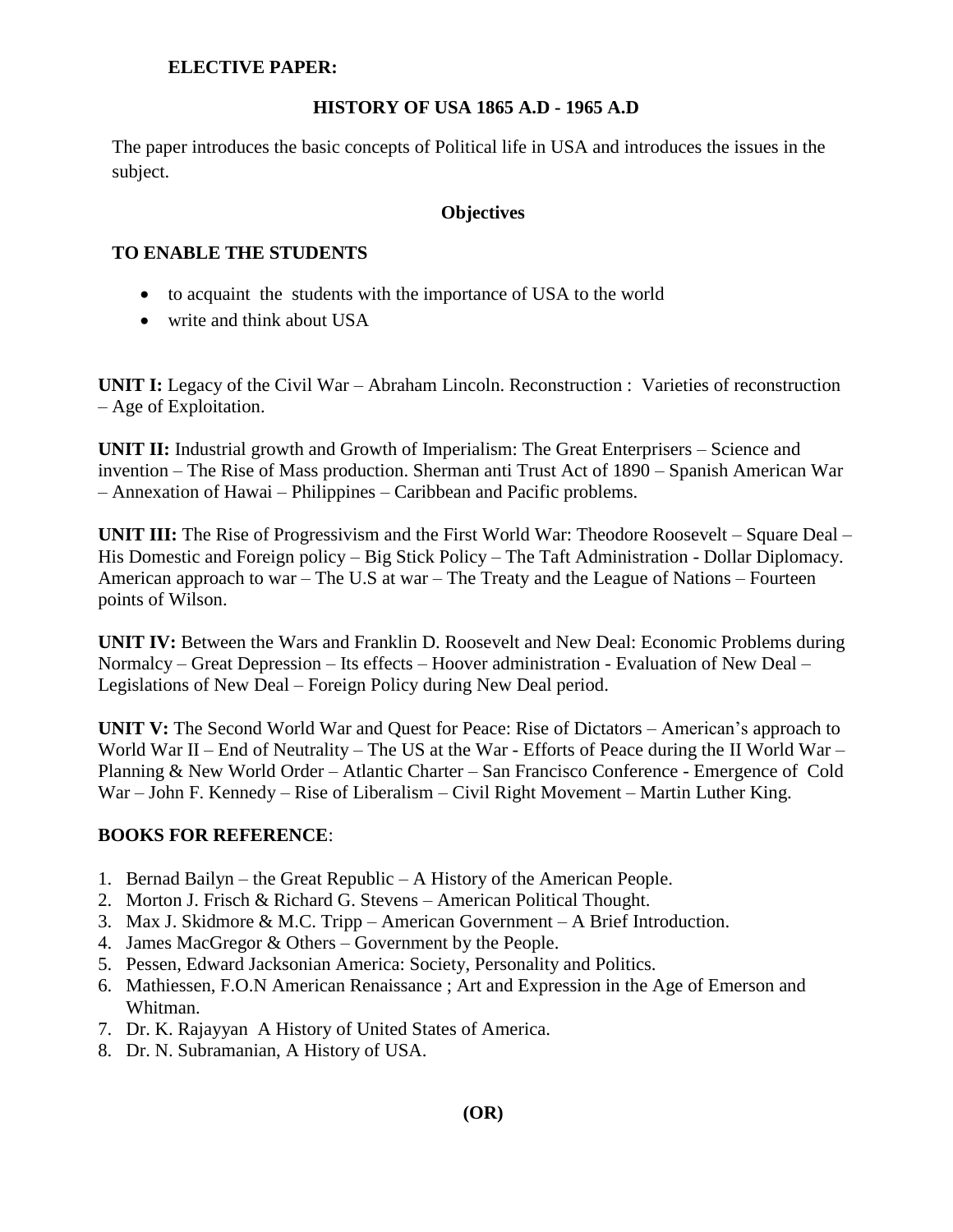## **GLOBAL HISTORY (1914-2000)**

The paper introduces the Political under currents of Global History and introduces the issues in the subject.

#### **Objectives**

#### **TO ENABLE THE STUDENTS**

- to acquaint the students with the linkages between nations in the world
- write and think about Global political, social and economic issues.

## **UNIT I: THE WORLD AT WAR (1914 UNTIL 1931)**

The First World War. Transformations and revolutions after 1917 (Russia, Germany, Turkey…). The treaties of 1919. Policies and conflicts after 1919. The world order challenged – Soviet Russia. The world order challenged – The Chinese revolution and the growing tensions in Asia. **UNIT II: THE WORLD AT WAR (1931 UNTIL 1955)**

The world order challenged – Japanese expansion. The world order challenged – German and Italian expansion. The Second World War (1937 until 1945/1955). The defeat of the axis powers. The collapse of the colonial system.

## **UNIT III: THE WORLD DIVIDED (1945 UNTIL 1990)**

The United Nations and the question of peace and stability after 1945/ 1955. The cold war. Decolonization after WW II. The Soviet sphere of influence – politics, economics, societies, unrest and revolutions. The American Sphere of influence– politics, economics, societies, unrest and revolutions.

## **UNIT IV: THE NEW MULTI-POLAR WORLD ORDER (1975 UNTIL 1990)**

The second great transformation: societal changes in the West – from the class society over the welfare society to the post-industrial society. The Third World. China and the dissolution of the bi-polar world system 1970 until 1990. The collapse of the Soviet empire. The unification of Europe.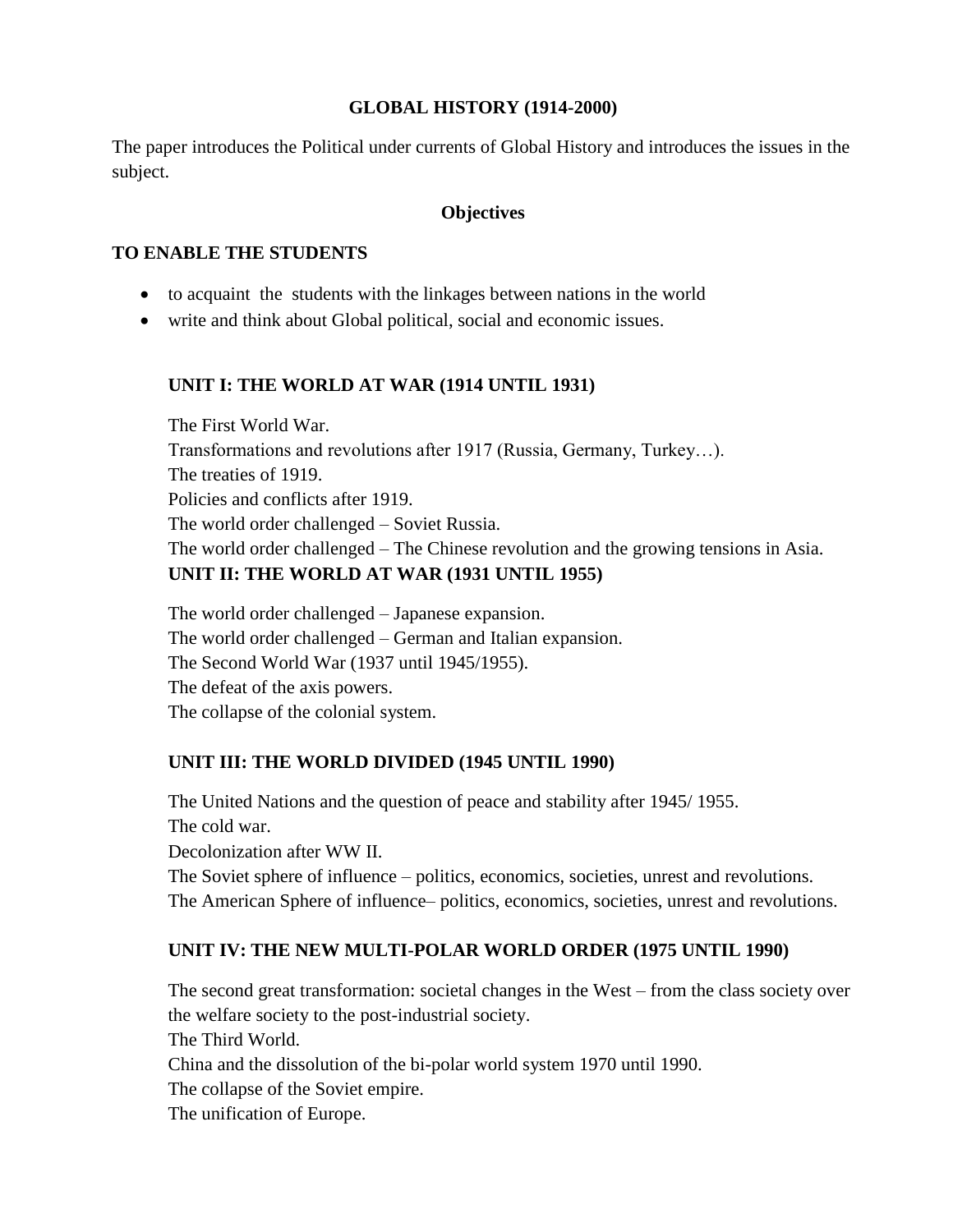# **UNIT V: GLOBAL CHALLENGES OF TODAY**

The emergence and decline of the US as superpower. The emergence of China as a global player. Seeking social justice. The collapse of the neo-liberal paradigm. The re-emergence of religion and religious fanaticism from the U.S. to Saudi-Arabia and India. Migration, multiculturalism and transnationalism. Environmental protection and climate change.

# **BOOKS FOR REFERENCE**:

Hobsbawm, Eric, *The Age of Extremes: The Short Twentieth Century, 1914-1991*, New Delhi, 1995.

Holland, R.F., *European Decolonisation, 1918-1981*, Basingstoke, 1985.

Huntington, Samuel, "Why International Primacy Matters," *International Security*, vol.17,no.4, Spring 1993.

Ikenberry,G.John, *After Victory: Institutions, Strategic Restraint, and the Rebuilding of Order after Major Wars* (Princeton: Princeton Universtiy Press, 2001).

Kennedy, Paul, *The Rise and Fall of Great Powers,* (New York, Random House, 1987), p.533.

Joseph S. NyeJr., *The Paradox of American Power: Why the World's only Superpower Can't Go It Alone,* (Oxford: Oxford University Press, 2002).

Morgenthau, Hans J. *Politics Among Nations – The Struggle for Power and Peace*, 6<sup>th</sup> ed. New York: Alfred A. Knopf: 1985.

Rosenau, James N. *Turbulence in World Politics: A Theory of Change and Continuity* (Princeton: Princeton University Press, 1990).

Waltz, Kenneth, " *Emerging Stucture of International Politics," International Security,* vol.18, no.2, Fall 1993.

Wohlforth, William C., "The *Stability of Unipolar World," International Security,* vol.21,no.1, Summer 1990.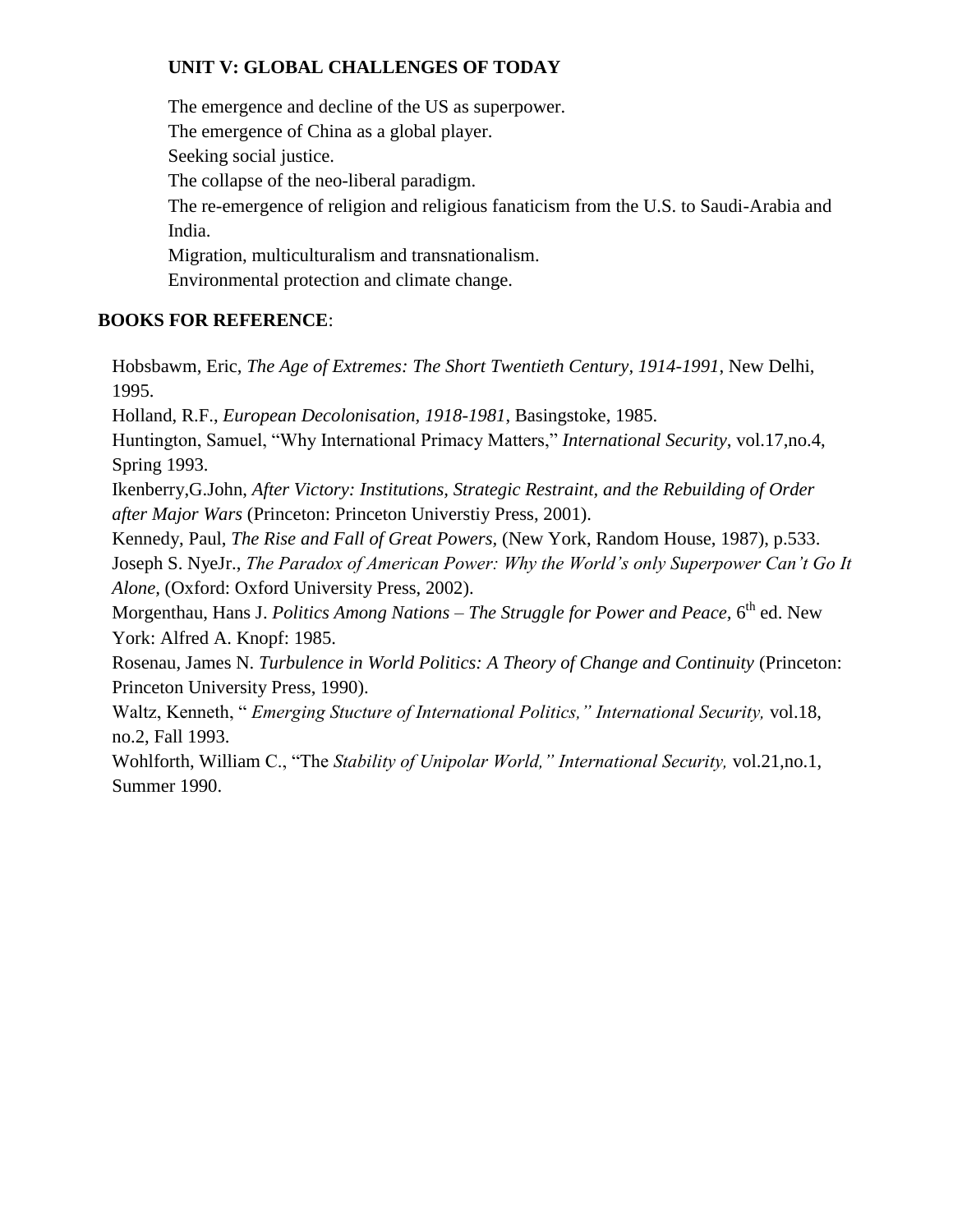#### **DALIT MOVEMENT IN TAMIL NADU 1890 A.D - 1996 A.D.**

The paper introduces the Social Life of South India and introduces theoretical ideas of the subject.

## **Objectives**

## **TO ENABLE THE STUDENTS**

- Relate learning with dimensions of history of India and Tamil Nadu
- write and think about socio-political issues pertaining to modern South India
- **UNIT I:** Caste System: Genesis and Its spread Social Oppression: Practice of Untouchability - Status of Scheduled Castes on the eve of the advent of British.
- **UNIT II:** Role of Christian Missionaries in Uplifting the depressed classes Depressed Communities Access to education - Early Dalit Intellectuals - Ambdkar, Iyothi Doss Pandithar, Rettaimalai Srinivasan, M.C. Raja, Swami Saha Jananda - claim for equality of Law - Movements for Temple Entry, Opportunities in Education and Employment.
- **UNIT III:** Empowerment through Education Emigration and Convension as forms of Social protest - Welfare Programme of the Colonial State.
- **UNIT IV:** Congress, Gandhi and Harijan Seva Sangh Constitutional Provisions for Protection of SC"s - Reservation in Jobs and Reserved Constituencies in Legislature.
- **UNIT V:** Untouchability Offence Act Protection of Civil Rights Act 1976 Prevention of Atrocities against SC"s & ST"s Act 1989 - Caste Violence: Mudukulathur Riots - Keezhvenmani in Tanjavur Bodi uprising - Kodiyankulam Incident - Dalit Organications becoming political parties - Dalit Rights as Human Rights.

#### **Books for Reference:**

| 1.    | Dhananjay Keer,    | $\ddot{\cdot}$ | Dr. Ambedkar's Life and Mission                       |
|-------|--------------------|----------------|-------------------------------------------------------|
| 2.    | K.K. Pillai,       | $\ddot{\cdot}$ | Studies in Indian History: with Special Reference     |
|       |                    |                | to Tamilnadu                                          |
| 3.    | C. Rajagopalachari | $\ddot{\cdot}$ | <b>Ambedkar Refuted</b>                               |
| 4.    | M. C. Raja         | $\ddot{\cdot}$ | <b>Oppressed Hindus</b>                               |
| 5.    | Deliege, Robert    |                | The World of Untouchables; Paraiyars of Tamil         |
| Nadu, |                    |                |                                                       |
|       |                    |                | Delhi                                                 |
| 6.    | Galanter, Marc     |                | The Abolition of Disabilities: Untouchability and the |
|       |                    |                | Law'. In J. Michael, Mahar, ed., The Untouchables in  |
|       |                    |                | Contemporary India.                                   |
| 7.    | K.R Hanumanthan,   |                | Untouchability: A Historical Study upto 500 A.D.      |
| 8.    | J.H Hutton,        |                | Caste in India: Its Natural Function and Origins.     |
| 9.    | S. Manickam.       |                | Slavery in the Tamil Country: A Historical over view. |
| 10.   | K. A Manikumar,    |                | Castes as an Instrument for Subaltern Mobilisation:   |
|       |                    |                | The case of Pallars; In Balasubramanian, ed., Caste   |
|       |                    |                | Organisations in South India.                         |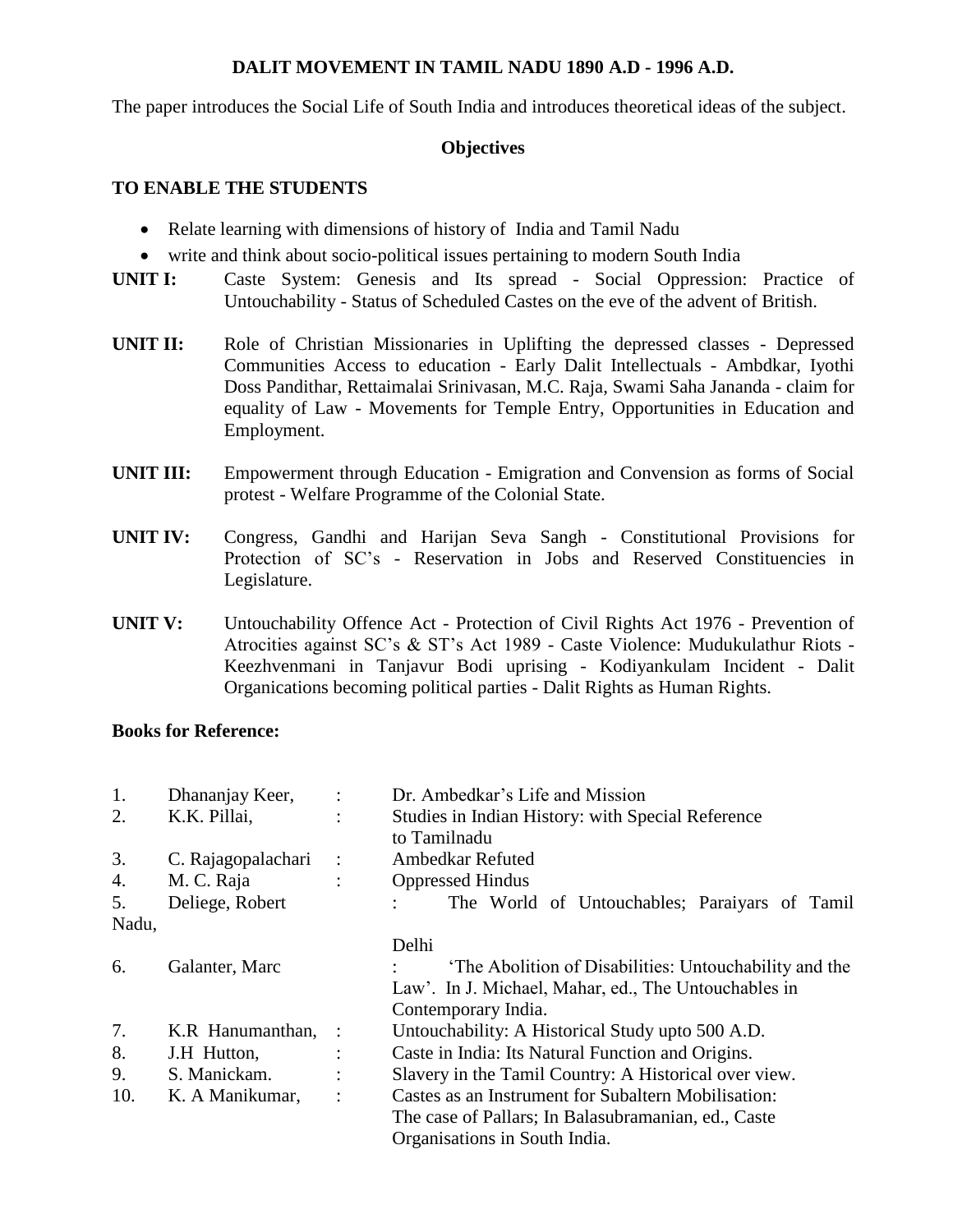### **AMERICAN STUDIES: SOCIETY AND CULTURE IN THE UNITED STATES** (Components of political history are excluded) **Description**

The paper introduces the basic concepts of American Society and Culture and introduces the issues concerning the subjects.

## **Objectives**

## **TO ENABLE THE STUDENTS**

- to understand the importance of social life in USA
- write and think about social and cultural issues of modern USA

#### **UNIT I:PURITANISM TO DENOMINALISM:**

Puritan experiment - religious uniformity by banishing all dissenters - reformation and its concomitant religious freedom - dissenting groups in the colonies and their numerical growth as well as geographical spread - religion and state in the context of independence denominalism becoming Americal religion.

#### **UNIT II:IMMIGRATION, PLURALISM AND AMERICAN DEMOCRACY:**

Immigrants from Europe and the ethnic diversity - pluralism to meet the situation arising out of immigration - evolution of American Constitution - contribution of Thomas Jefferson - two party system - the Judiciary Act of 1789 - The Courts and the law in the United States.

#### **UNIT III:EDUCATION, LITERATURE, ART, ARCHITECTURE AND MUSIC:**

System of education - literature and values - Emerson Whitman, Hemmingway and e.e. cummings - American painting - lack of art and culture - a new architecture amalgamating different cultures - popular music - jazz and blues.

#### **UNIT IV: RACE, GENDER AND ETHNICITY:**

American civil war and its fallout - White - Black divide - plight of native Americans - Women"s place in American society - suffrage and other changes - women"s liberation movement in the 1960s - ethnic conflicts - civil rights movement - black power movement problems of a multiethnic society.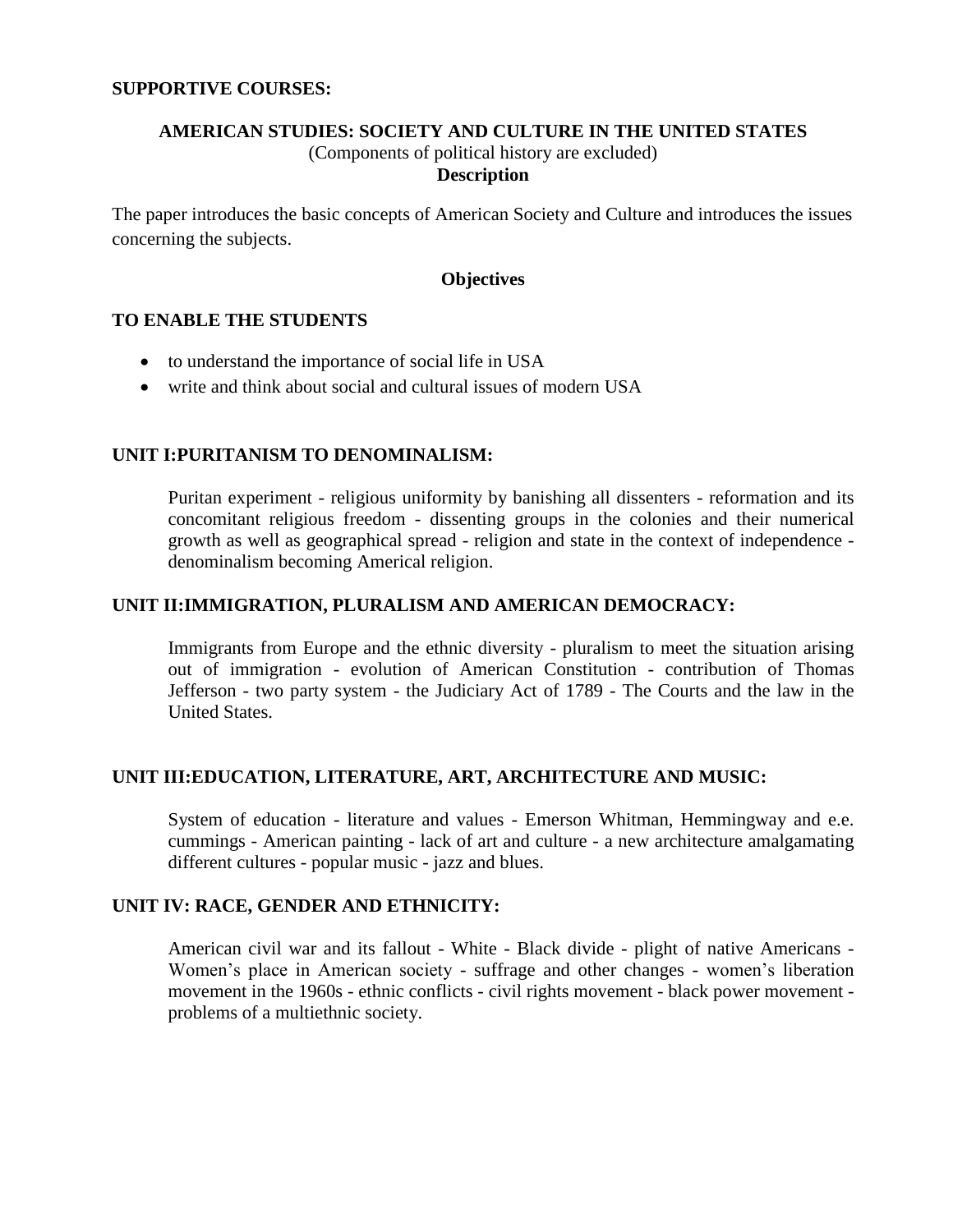## **UNIT V:ECONOMIC GROWTH, BIG BUSINESS AND THE UNITED STATES AS A WORLD POWER:**

Technology and change in latter part of  $19<sup>th</sup>$  century - business boom and industrial development - emergence of the United States as a world power after World War I - America as world power since the time of Wilson.

- 1. Irwin Unger, These United States: The Question of out Past.
- 2. Luther S. Luedke, Making America: The Society and Culture of the US
- 3. Kenneth D. Wald, Religion and Politics in the United States
- 4. Melvin 1. Urofsky, Basic Readings in the US Democracy
- 5. Lawrence H. Fuchs, The American Kaleidoscope: Race, Ethnicity and the Civic culture
- 6. Norman A. Grasbner, America as a World Power: A Realist appraisal from Wilson to Reagan.
- 7. Sydney E. Mead. The Lively Experiment: The Shaping of Christianity in American
- 8. Parks, History of America
- 9. Rajayyan K., History of the United States of America.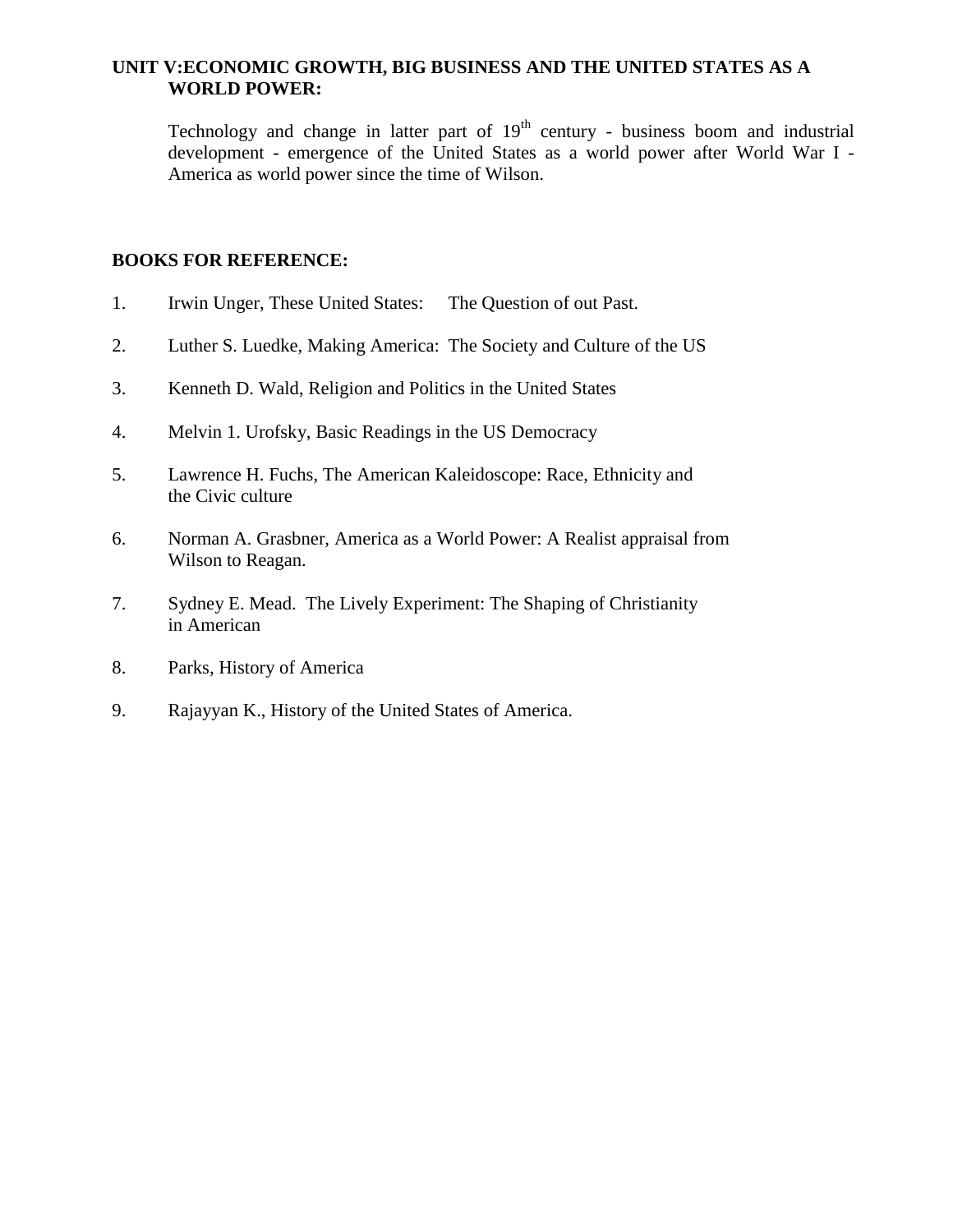## **EONOMIC HISTORY OF INDIA: 1757 A.D -1947 A.D.**

## **Description**

The paper introduces the basic concepts in economic history and introduces the issues concerning the subjects.

## **Objectives**

## **TO ENABLE THE STUDENTS**

- to understand the importance of economic history
- write and think about political, social and economic issues of modern India

## **UNIT I: A. ISSUES IN INDIAN ECONOMIC HISTORY:**

Different Approaches and Limitations-Sources:Archival Records-Personal Diaries-Memoranda & Appeals**B. Indian Economy in the Mid-Eighteenth Century**: Nature and Structure-Rural And Urban-Agrarian and Non-Agrarian-Industry &Technology-Methods Production Indigenous Banking-Trade and Commerce-Pre-Colonial Cottage Industries & Crafts - Towards Capital Formation & Beginnings of Commercialization. **C. Early Phase of Colonial Economy**: Mercantilism & **Laissez faire** - East India Company:Factories in Madras-Jute Industry in Bengal- "Drain of Wealth", Mechanism & Impact-Indian Manufacturer for External Markets-Abolition of Zamindari

## **UNIT II: AGRARIAN SETTLEMENT AND PRODUCTION:**

Agrarian Conditions-Regional Variations-Permanent Revenue Settlement of Bengal-Bank of Bengal-Ryotwari Settltement-Mirasi & Mahalwari Systems-Periodic Settltments- Export of Crops-Commercialization of Crops -The Great Rural-Urban Divide

## **UNIT III: A. RAILWAYS AND INDIAN ECONOMY:**

Indigenous Demand for Industrial Growth-Impact of Commercialization of Agriculture-Famines-National Question of Relief Measures- Laying of Railway Lines-Transport of Indigenous Goods-Shipping of Finished Products into India-High Cost of Production & Exploitation: Official & Individual.**B. Decay of Traditional Arts & Crafts:** Death blow to Indigenous Small Scale Industries-Demand of the Congress for Industrial Establishments-Capitalist Investment in India: Agriculture and Industry: Cotton, Jute, Iron & Steel and Indigo-Impact of World War I on Indian Economy: Indian Wealth for British War fronts-The Great Depression & its Impact on India-Industrial Unrest-Rise of Industrial Labour Force & Labour Movements **C. Foreign Trade and Balance of Payments**: External Trade-Stages of Mercantilism - Industrial and Financial Capitalism -British Overseas Trade.

# **UNIT IV: THE FISCAL SYSTEM:**

Shift from Direct to Indirect Taxation-Tariff and Excise-Monetary Policies and Credit System-Price Fluctuations: Main Trends and Impact on People

# **UNIT V: A. DE-INDUSTRIALIZATION POLICY OF THE BRITISH:**

Decay of Traditional Handicraft Industries-Artisans and Handicraft Products-Industrial Capitalism and Import of English Cloth and Yarn-Debate Over De-Industrialization- Regional Variations-Handicraft Industry in Transition under Colonialism-Capital and Labour in Handicraft Industry.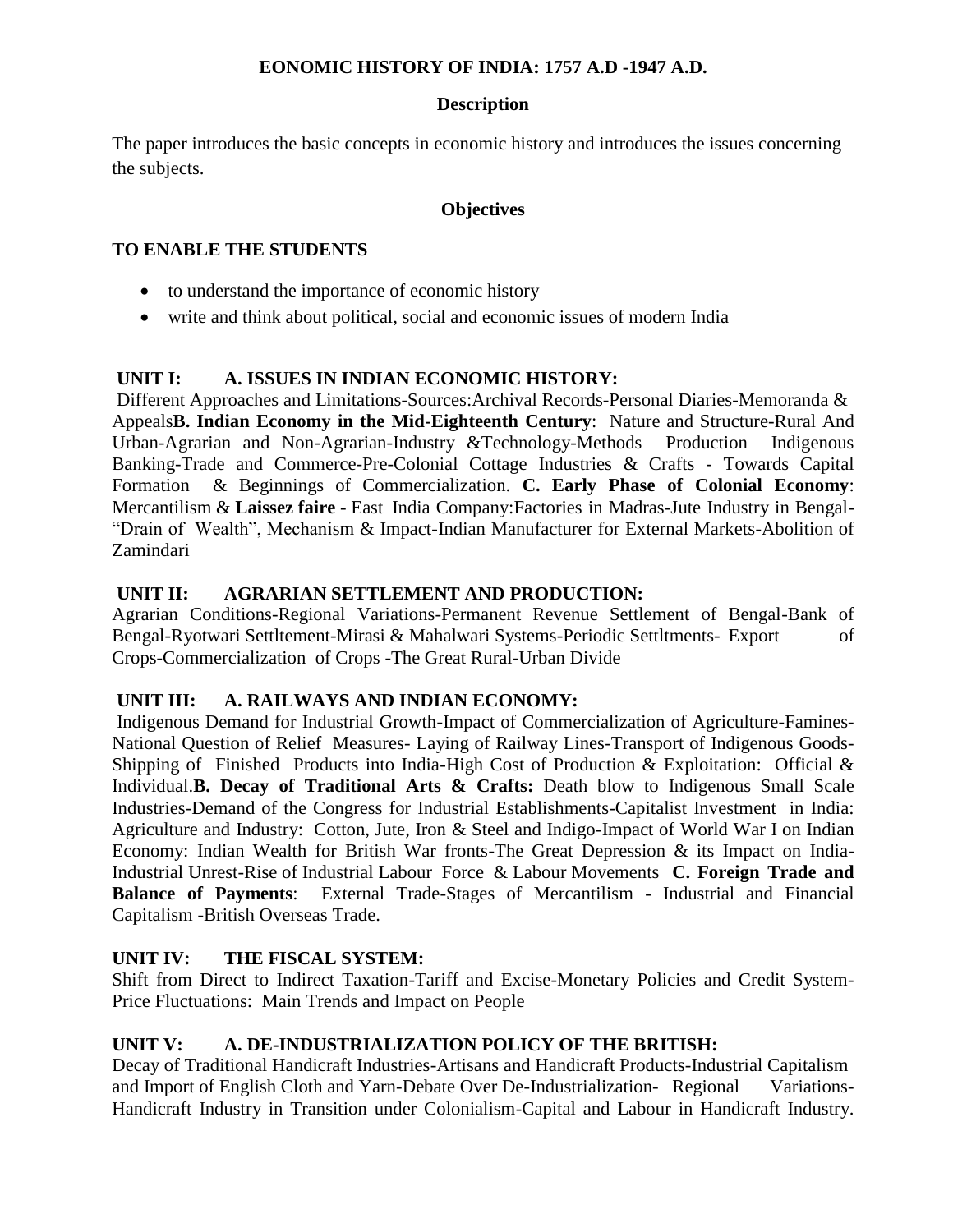**B. Population Growth:** Pre and Post Census Estimates - De-Urbanization Controversy - Trends in Demographic Changes.

- 1. CJ Baker, Tamilnadu: The Countryside Economy
- 2. Dietmar Ruthermund, An Economic History of India
- 3. Dharmakumar (ed.), The Cambridge Economic History of India, Vol.II c.1757-c.1970
- 4. David Ludden, Peasant History in South India
- 5. India 1000 to 2000,The Express Publication, Madurai
- 6. Manorama Year Book
- 7. RC Dutt, Economic History of India, 3 Vols
- 8. Ravinder Kumar, Essays in the Social History of Modern India
- 9. R. Sarada Raju, Economic Conditions in the Madras Presidency
- 10. Sumit Sarkar, History of Modern India, New Delhi, 2004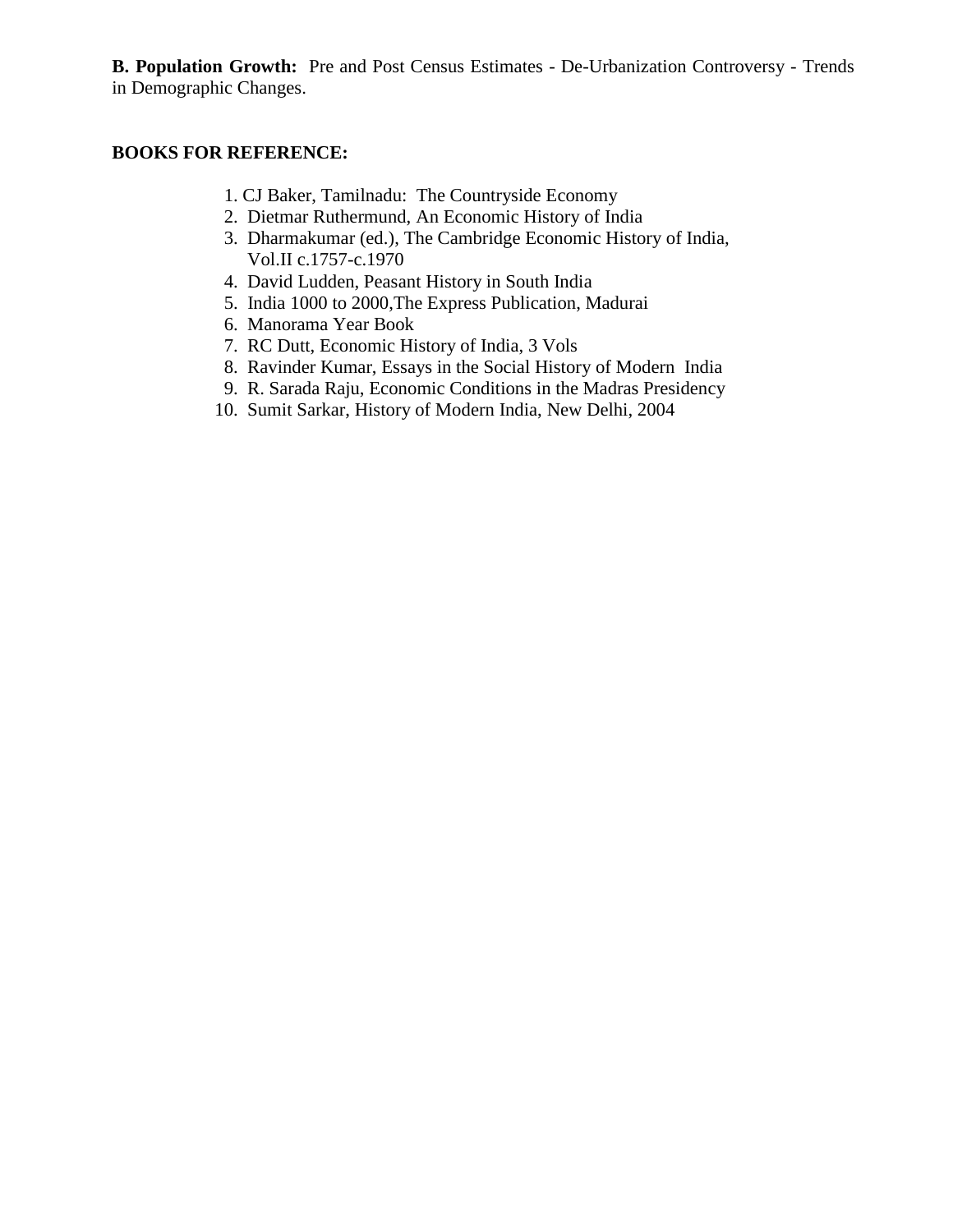## **ENVIRONMENTAL HISTORY OF INDIA**

## **Description**

The paper introduces the basic concepts in Environment and introduces the history and issues concerning the environment.

## **Objectives**

## **TO ENABLE THE STUDENTS**

- to understand the importace of environment
- To understand the history of Environmental issues

## **UNIT I: INTRODUCTION:**

Environmental History – Meaning – Scope – Sources –Historiography. Concept of Tinai - Habitats in Human History: Modes of Production and Modes of Resource Use –Gathering Stage to Industrial Stage – Impact on Environment.

## **UNIT II: MAN AND NATURE IN PRE-MODERN INDIA :**

Hunter-Gatherer Societies to Agricultural Societies – Cultural Ecology – the Eclectic Belief Systems –Sacred Groves - Impact on Environment – Conservation from Above – Conservation from Below. Irrigation in Tamil Nadu = Water Harvesting - Tank Irrigation in Tamil Nadu

## **UNIT III: ENVIRONMENTAL CHANGE AND CONFLICT IN MODERN INDIA :**

British Colonial Intervention as a Watershed in Environmental History – Colonial Interests on Forests – Forest Acts (1865, 1878 and 1927)and Policies – Systematic Conservation vs. Exploitation Debate – Issue of Shifting Cultivation - Settled Cultivators and the State – Decline of Artisanal Industry – Deforestation –Protests Against the British Forest Acts and Policies.

**UNIT IV: INDEPENDENT INDIA :** Policies Towards Forestry and Environment – Forest Policy Resolutions and Acts ( 1952, 1980 and 1988) – Role of NGOs - Environmental Movements : Chipko Movement - Appiko Movement – Scientific Conservation of Environment - Environmental Ethics – Major International Environmental Conventions and Protocols.

## **UNIT V: ECONOMIC DEVELOPMENT AND ITS IMPACT ON ENVIRONMENT :**

Agriculture- Industry - Urbanisation and problem of Environmental Degradation – Issue of Sustainable Development – Rational use of Natural Resources – Other Alternatives – Conflict Between Socio-Economic Developments and Sustainable Development – Environmental Pollution and Methods of Control –Wild Life Conservation : Animals vs. Humans. River Pollution and Sand Mining. HUman Animal clash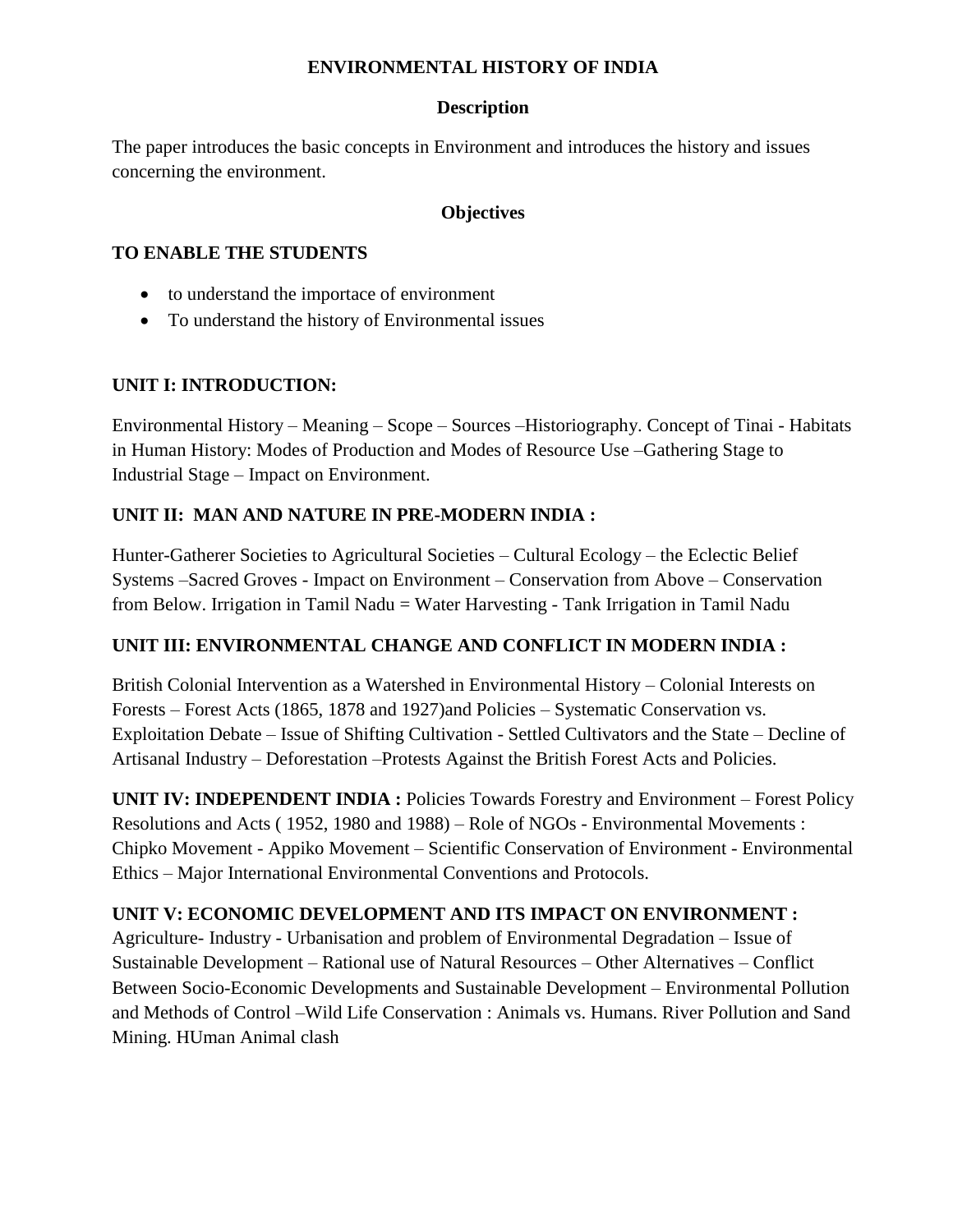## **READING LIST**

Agrawal DP, Sood RK. 1982. Ecological factors and the Harappan Civilisation. In *Harappan Civilization, A Contemporary Perspective*, ed. GL Possehl, pp. 223-31. Warminster: Aris & Phillips

Agrawal DP. 1982b. *The Archaeology of India*. Copenhagen

Agrawal DP. 1992. *Man and Environment in India through Ages*. New Dehli: Books and Books

**Agrawal, D.P. Rekha Dodia, B.S. Kotlia, H. Razdan and A. Sahni** The Plio-Pleistocene geologic and climatic record of the Kashmir valley, India: A review and new data Palaeogeography, Palaeoclimatology, Palaeoecology Volume 73, Issues 3-4, October 1989, Pages 267-286

Arnold, David and Ramachandra Guha, eds.1995, Nature, Culture and Imperialism: Essayson the Environmental History of South Asia. Delhi: Oxford University Press.

Baviskar, Amita, 1995, In the Belly of the River: Tribal Conflicts over Development in NarmadaValley. Delhi: Oxford University Press.

Baviskar, Amita, ed.2008, Contested Waterscapes: Delhi, Oxford University Press.

Brandis,Dietrich, 1897, Indian Forestry, Woking.

Cederlof, Gunnel and K.Sivaramakrishnan, ed.2005, Ecological Nationalisms: Nature,Livelihoods and Identities in South Asia, Delhi: Permanent Black.

Crosby, Alfred.W, 1986, Ecological Imperialism: The Biological Expansion of Europe,9001900,New York.

Datta DM 1936 The Moral Conception of Nature in *Indian Philosophy* International Journal of Ethics Vol. 46, No. 2, Jan., 1936

Gadgil, M. and R.Guha, 1992, This Fissured Land: An Ecological History of India. Delhi:Oxford University Press.

Gadgil, M.and V.D Vartak, 1975, "Sacred Groves of India: A Plea for Continued Conservation".Bombay Natural History Society Journal, vol.72, pp.312-20.

Gadgil, Madhav, 1995, Ecology and Equity: The Use and Abuse of Nature in Contemporary

Gadgil, Madhav, 1995, Towards an Ecological History of India', EPW, vol.XX, 1985.

*Gadgil, Madhav, and Ramachandra Guha. (1995). Ecology and Equity : The Use and Abuse* of Nature in Contemporary India. London ; New York: Routledge. Chapter 4: Ideologies of Environmentalism

*Gandy M, (2008). "Landscapes of disaster: water, modernity, and urban fragmentation in*

Goswami, R.K. Tourism and Environment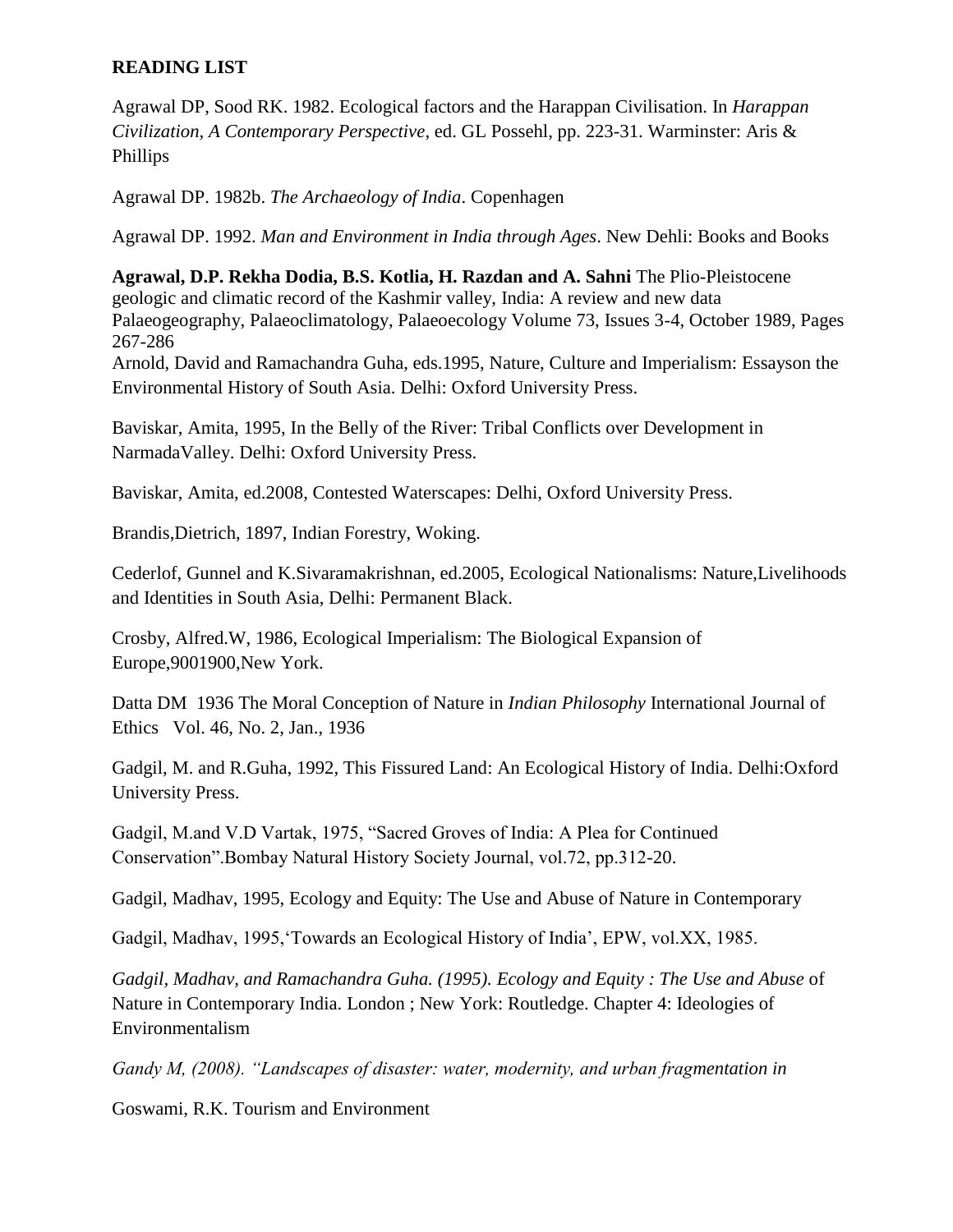Grove, Richard, 1995, Green Imperialism: Colonial Expansion, Tropical Island Edens and the Origins of Environmentalism, 1600-1860.Cambridge: Cambridge University Press.

Grove, Richard, Vinita Damodaran and Satpal Sangwan, eds.1998, Nature and the Orient: TheEnvironmental History of South and South East Asia. Delhi: Oxford University Press.

Grove, Richard,1997 Ecology, Climate and Empire: Colonialism and Global EnvironmentalHistory, 1400-1940, Cambridge.

Guha, R. 1993. Writing environmental history in India. *Studies in History February 1993 vol. 9 no. 1 119-129* Guha, Ramachandra 1991.Environment & Ethnicity In India

Guha, Ramachandra Environmentalism: A Global History

Guha, Ramachandra, 1989, The Unquiet Woods: Ecological Change and Peasant Resistance inthe Himalaya. Delhi: Oxford University Press.

Habib, I. 2010.A People's History of India: Man and Environment (Vol. 36)Tulika Books. Habib, Irfan, 2010, Man and Environment:The Ecological History of India,Aligarh:Tulika

India, Delhi.

[Krech,](http://www.amazon.com/Shepard-Krech/e/B001HPWZ50/ref=sr_ntt_srch_lnk_1?qid=1310045280&sr=1-1) Shepard [The Ecological Indian: Myth and History](http://www.amazon.com/Ecological-Indian-Myth-History/dp/0393321002/ref=sr_1_1?s=books&ie=UTF8&qid=1310045280&sr=1-1) by (Paperback - Sep 2000)

Laxman D. Satya 2004. [Ecology, Colonialism and Cattle.](http://www.oup.co.in/search_detail.php?id=125717)

Narasaiah, M L Tourism And The Environment 2003. http://unesdoc.unesco.org/images/0012/001216/121600eo.pdf

Nirmale, Vivek H et al. (2004), "Assessment of indigenous knowledge of coastal fisherfolk of Greater Mumbai and Sindhudurg districts of Maharashtra", Indian Journal of Traditional Knowledge, Vol. 3(1), pp. 37-50.

Purushottama Bilimoria Environmental Ethics of Indian Religious Traditions An abridged version of this essay was published as 'Indian Religious Traditions'. In David E Cooper and Joy A Palmer (eds.) Spirit of the Environmentr Religion, Value and Environmental Concern. London and New York: Routledge, 1998, pp. 1-14.

http://home.cogeco.ca/~drheault/ee\_readings/East/Suggested/Bilimoria.pdf

Rai, S. C. (2007), "Traditional ecological knowledge and community-based natural resource management in northeast India", Journal of Mountain Science, Volume 4, Number 3, pp. 248-258. Rajan, K. 2008. Irrigation Technology in Tamil Nadu. Heritage India Trust.

Rangarajan, Mahesh and K.Sivaramakrishnan, eds, 2011, India"s Environmental History:Volumes 1 and 2.Delhi: Permanent Black.

*Rangarajan, Mahesh* Environmental Issues in India: a Reader • *edited by* • Pearson-Longman • 2007

Rangarajan, Mahesh, 2001, India"s Wildlife History: An Introduction. Delhi: Permanent Black.

Ribbentrop, Berthold, 1900, Forestry in British India, Calcutta.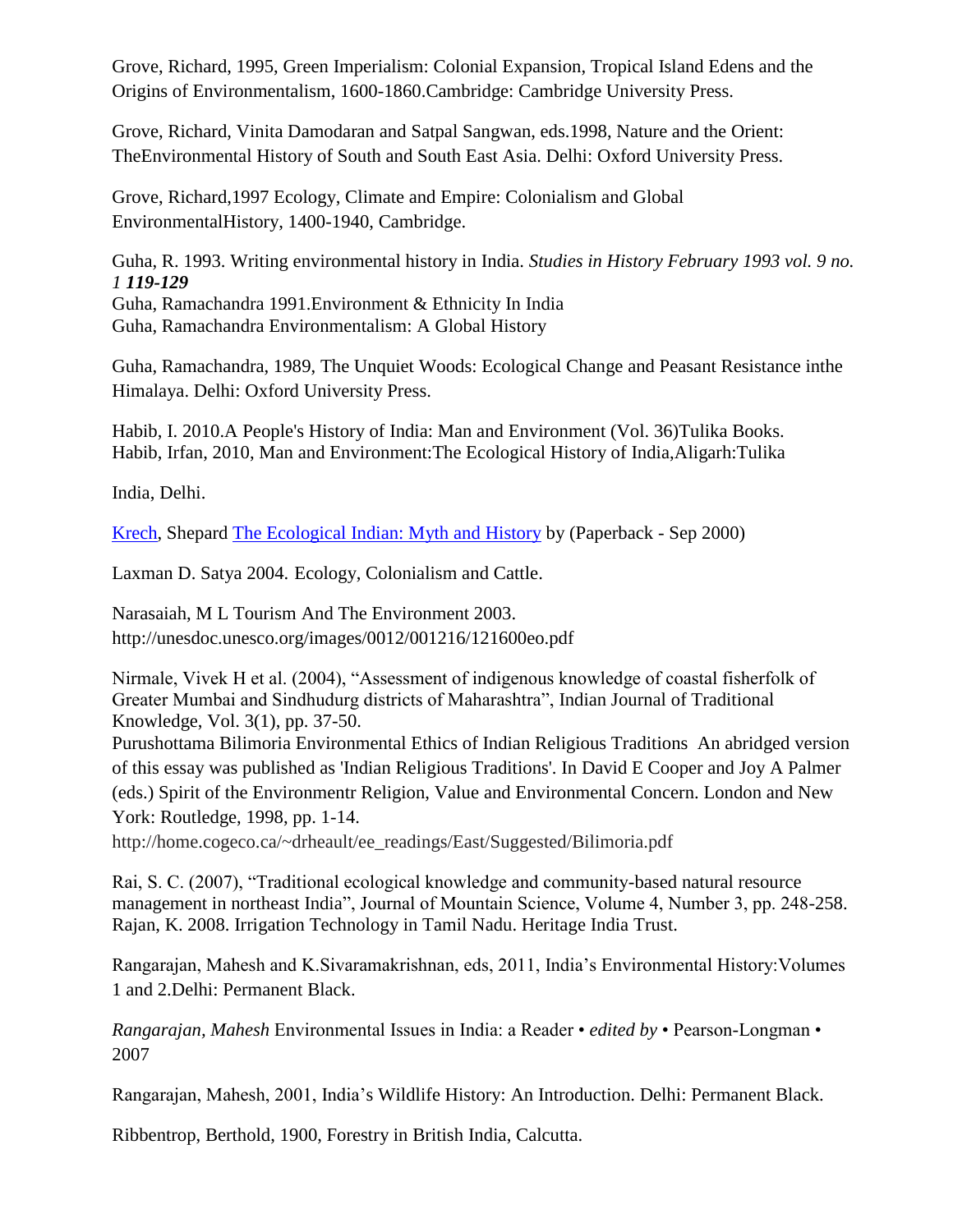Singh, Gurdip. Environmental Law in India ISBN : 1403924902 Year Of Publication : 2011 Edition

Singh, L. Jeetendro et al.(1998), "Environmental Ethics in the Culture of Meeteis from North East India" in Song Sang-yong et al.(eds), Bioethics in Asia in the 21st Century, Christchurch: Eubios Ethics Institution.

Sivatambi, K. 1974. Early South Indian Society and Economy the Tinai Concept.

Skaria, Ajay, 1999, Hybrid Histories: Forests, Frontiers and Wildness in Western India, New Delhi.

Spate and Learmonth India and Pakistan

Statira Wadia, Ravi Korisettar, and Vishwas S. Kale (Editors), 1995, Quaternary environments and *geoarchaeology of India*: Essays in Honour of Professor S. N. Rajaguru. Geological Society of India

Stebbing E.P, 1921, The Forests of India, vol.I, London.

Sunitha, K.K. Environmental jurisprudence in India: philosophy and practice 1http://www.vpmthane.org/Publications%28sample%29/Indian%20Philosophy%20%20Its%20Rel evance%20in%20the%2021st%20Century/K.K.%20Sunitha.pdf

Sunjoy Monga India Series: Wildlife Reserves of India Swapna Banerjee-*Guha* (ed.) V.S. Phadke (ed.) by Swapna Banerjee-*Guha* (ed. Urbanisation, Development and *Environment* Vishnu-Mittre. 1976. Palaeoecology of the Rajasthan Desert during ther last 10,000 years. *The Palaeobotanist* 25: 549-58

Worster, D, ed, 1988, The Ends of the Earth: Perspectives on Modern Environmental History.New York: Cambridge University Press.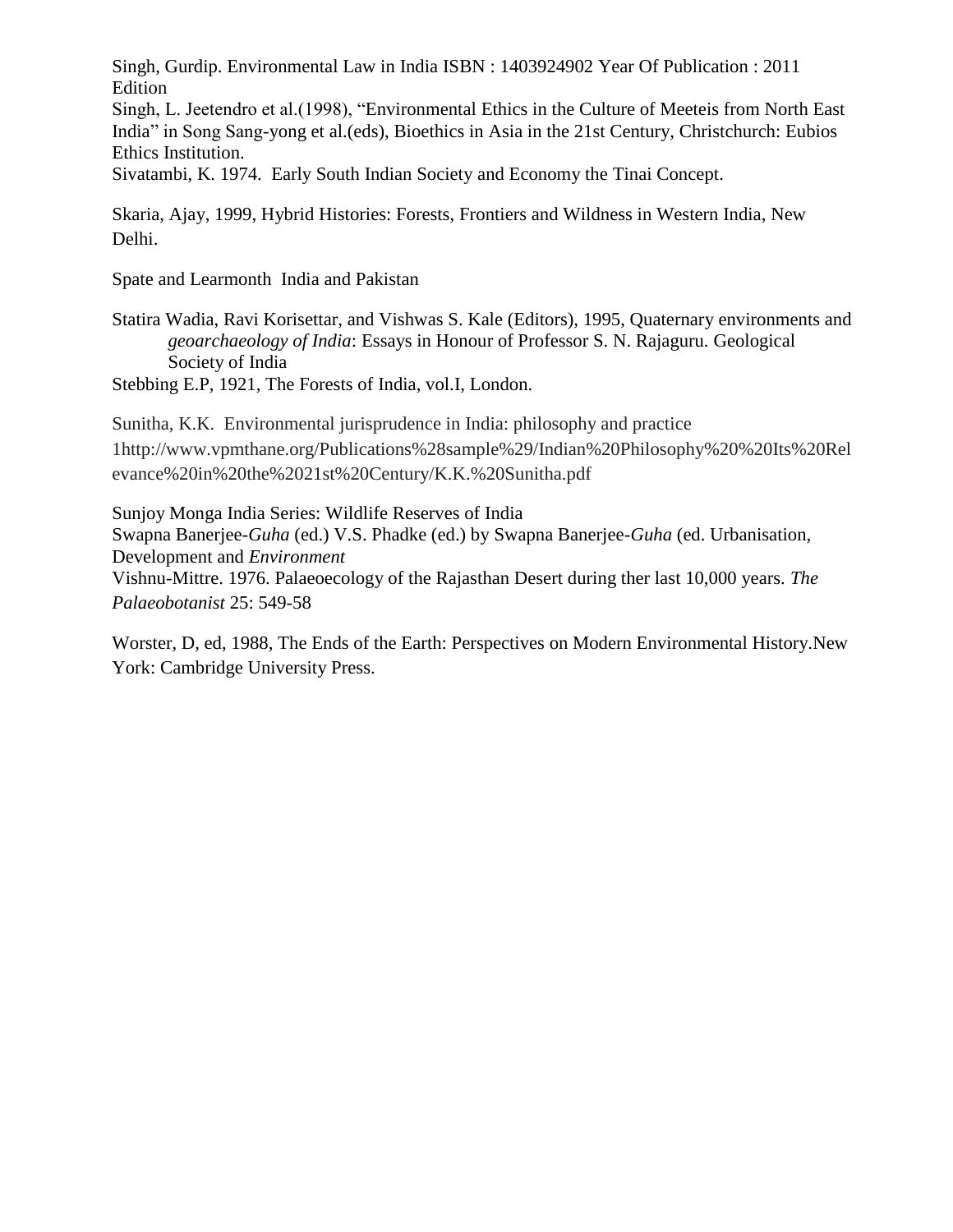#### **FOURTH SEMESTER:**

#### **Core Paper:**

#### **MODERN INDIA WITH REFERENCE TO FREEDOM STRUGGLE**

#### **(1757 A.D – 1947 A.D.)**

The paper introduces the developments in the Political, Economic and epoch making thinkers to the students.

#### **Objectives**

#### **TO ENABLE THE STUDENTS**

- to acquaint the students with the ideas of Colonialism, Imperialism and Capitalism.
- write and think about political, social and economic issues of modern India.
- **UNIT I:** Stages of Colonialism, Imperialism, Capitalism Nascent Nationalism Registance of Indian rulers and chieftains - Various peasant and Tribal uprisings and military Revolts.
- **UNIT II:**Introduction of Western Education Socio Religious Reform Movements Role of the Press and Indian Awakening - Pre-Congress Associations - Formation of the Indian National Congress, 1885.
- **UNIT III:**Constitutional Methods of Agitation: Aspiration and Demands of the Congress Struggle and Strategy - Moderation: Appeals, Resolutions and Petitions - Role of Congress Leaders - Popular Methods of Agitation - Partition of Bengal 1905 - Swadeshi and Boycott Movements - VOC & Bharathi - Split in the Congress.
- **UNIT IV:**Rise and Growth of Revolutionary Movement: Maharastra, Bengal and Madras Press and Literature in Bengal - Role of Shyamji Krishna Verma, V.D. Savarkar, Madam Cama, MN Roy, MPT Acharya - Alipur Conspiracy - Maniyatchi Incident - The Gaddar Party - Udham Singh and Bhagat Singh .
- **UNIT V:**Gandhian Era: Gandhi"s Entry into Politics Non-Cooperation Movement, Chauri Chaura Incident - Swarajist Party -Motilal Nehru - Simon Commission, Nehru Report - Jinnah"s 14 Points (1929) - Civil Disoobedience Movement (1930-34) - Gandhi-Irwin Pact (1931) - Communal Award - Poona Pact - Cripps Proposals - Quit India Movement (1942) - Muslim League and Demand for Pakistan - CR Formula - Rash Behari Bose - Subash Chandra Bose & Indian National Army - Cabinet Mission Plan - Mountbattern Plan - Indian Independence Act (1947).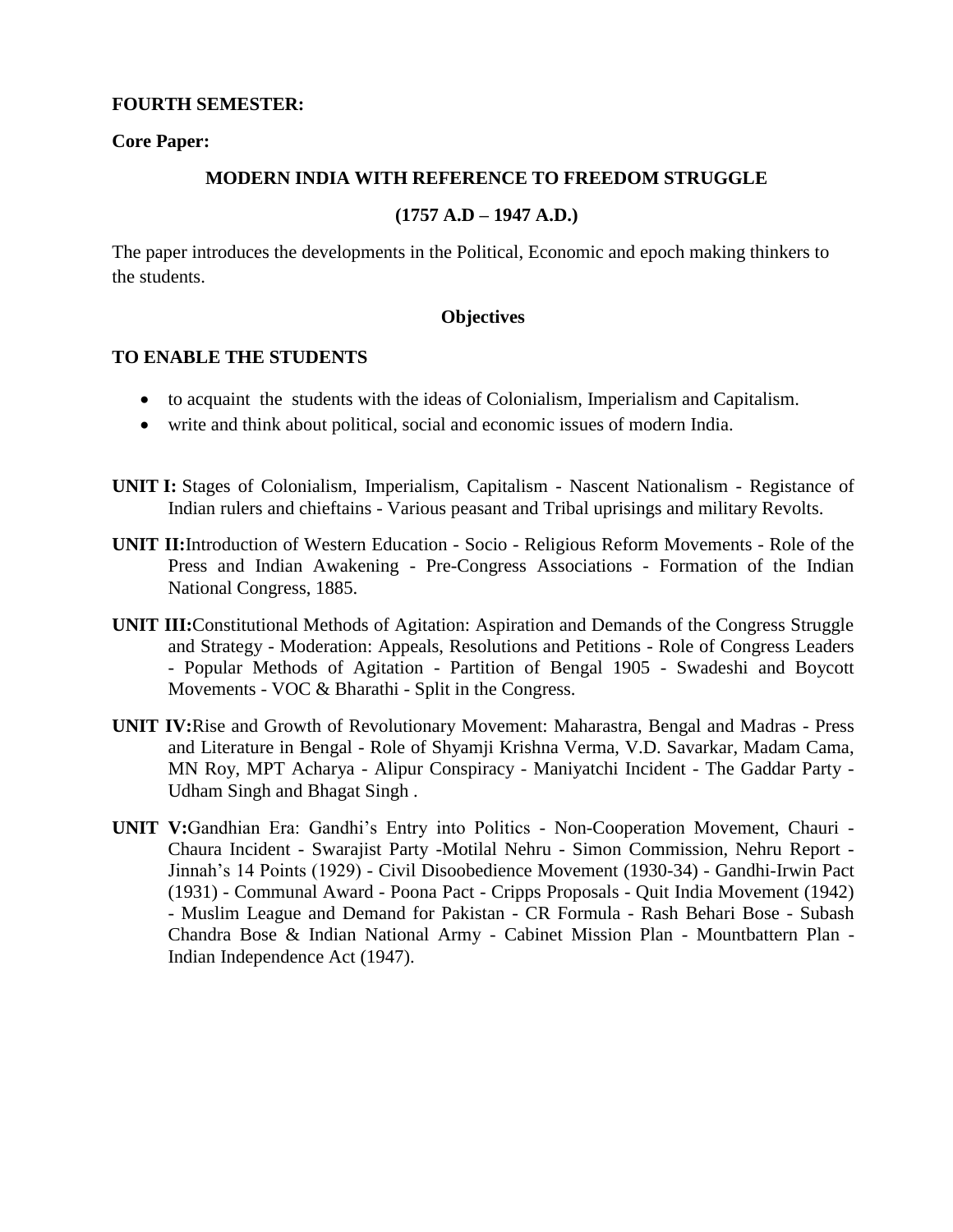- 1. RC Agarwal, National Movement and Constitutional Development in India
- 2. HM Ahluvalia, Freedom Stuggle in India 1857-1909
- 3. Bipin Chandra, India"s Struggle for Independence 1857-1947
- 4. Bipin Chandra, Communalism in India
- 5. KK Ghose, The Indian National Army
- 6. S.Gopal, The British Policy in India 1858-1905
- 7. DC Gupta, Indian National Movement
- 8. RC Majumdar, History of Freedom Movement in Bengal, Vols.I to II
- 9. Pattabhi Sitaramayya, History of Indian National Congress, Vol.I & II
- 10. K. Rajayyan, South Indian Rebellion 1800-1801.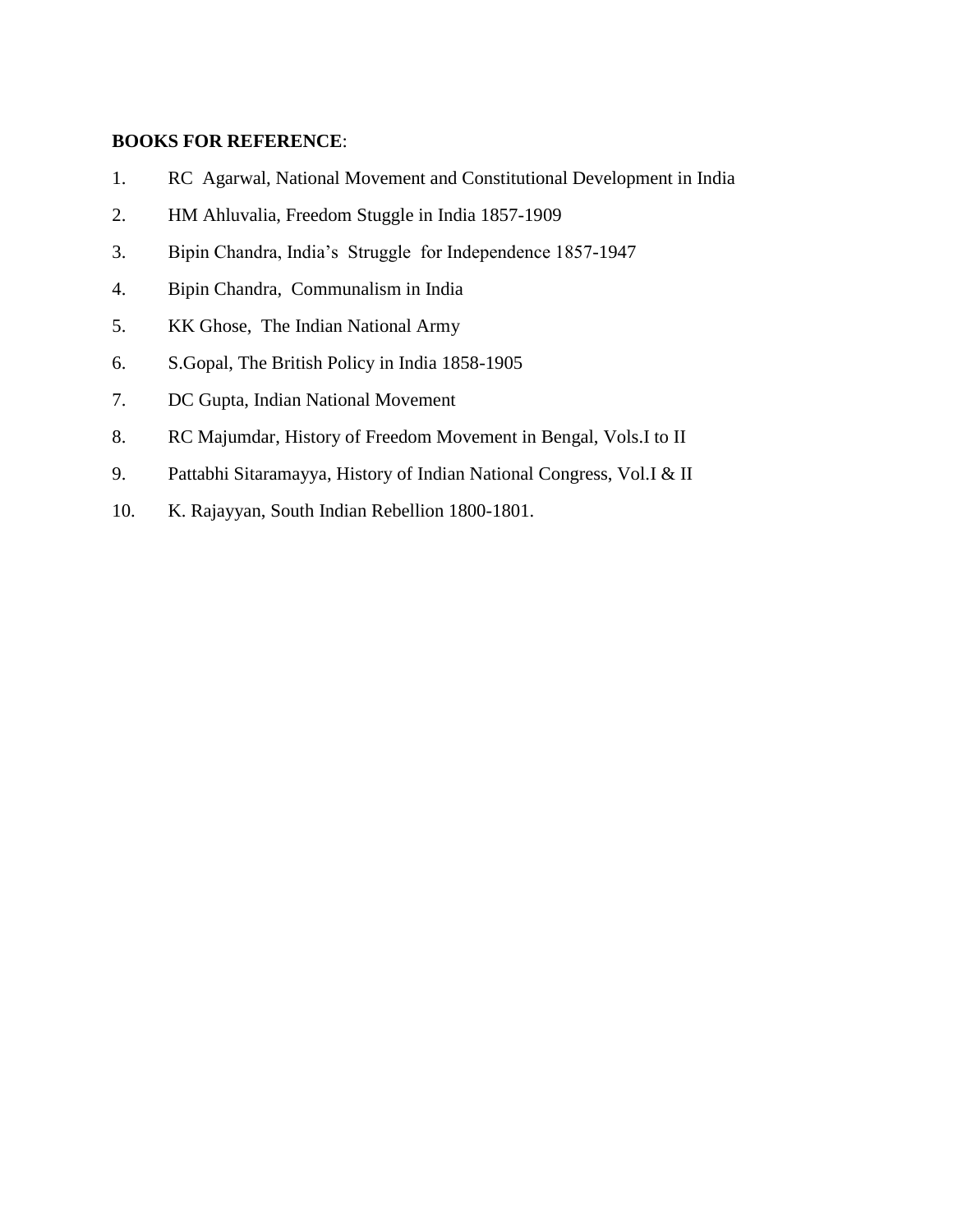## **CONTEMPORARY WORLD SINCE 1914 A.D**

The paper introduces the Political under currents of World History and introduces the issues in the subject.

#### **Objectives**

### **TO ENABLE THE STUDENTS**

- to acquaint the students with the linkages between nations in the world
- write and think about Global political, social and economic issues.

| <b>UNIT I:</b>   | Modern State and it evolution-Capitalism, Imperialism-Socialism and               |
|------------------|-----------------------------------------------------------------------------------|
|                  | Nationalism. Elements of Modern Nation – State., Diplomacy, Balance of            |
|                  | Power.                                                                            |
| <b>UNIT II:</b>  | First World War – Treaty of Versailles – 1919- League of Nations –                |
|                  | Failure of the League. Russia between two World wars-Economic Depression-         |
|                  | Germany, Japan-China, France, Italy, & U.K.                                       |
| <b>UNIT III:</b> | Second World War, Peace Settlements U.N.O. and its specialized Agencies –         |
|                  | Collective Security.                                                              |
| <b>UNIT IV:</b>  | Cold War – Cuban Missile Crisis, Oil crisis, Afghan Civil War, Gulf war-Vietnam   |
|                  | war, Collapse of Soviet Union, Yugoslarv, Korea, Palestine, Kashmire, Iran & Iraq |
|                  | Crisis. IMF, IDA, MIGA, GATT, W.T.O.- Common Wealth of Nations.                   |
| <b>UNIT V:</b>   | <b>India and the World:</b>                                                       |
|                  | Indian Foreign Policy-Non-Alignment, SAARC, Latin America,                        |
|                  | Apartheid, India and its neighbours – European Union, Global                      |

Disarmament – Human Rights.

Books for Reference:

- 1. EH Carr, The World Between Two World Wars
- 2. -do- ,Twenty Years Crises, 1919-1939
- 3. Charles P.Schleicher, Introduction to International Relation
- 4. Hartman, World in Crisis
- 5. Marganthva, Hans J., Politics Among Nations
- 6. KP Mishra, Non-Alignment in Contemporary International Relation
- 7. Palmer and Perkins, International Relation
- 8. MS. Rajan, United Nations and Domestic Jurisdiction
- 9. William R.Keyles, The Twentieth Century World
- 10. William Schuman, International Politics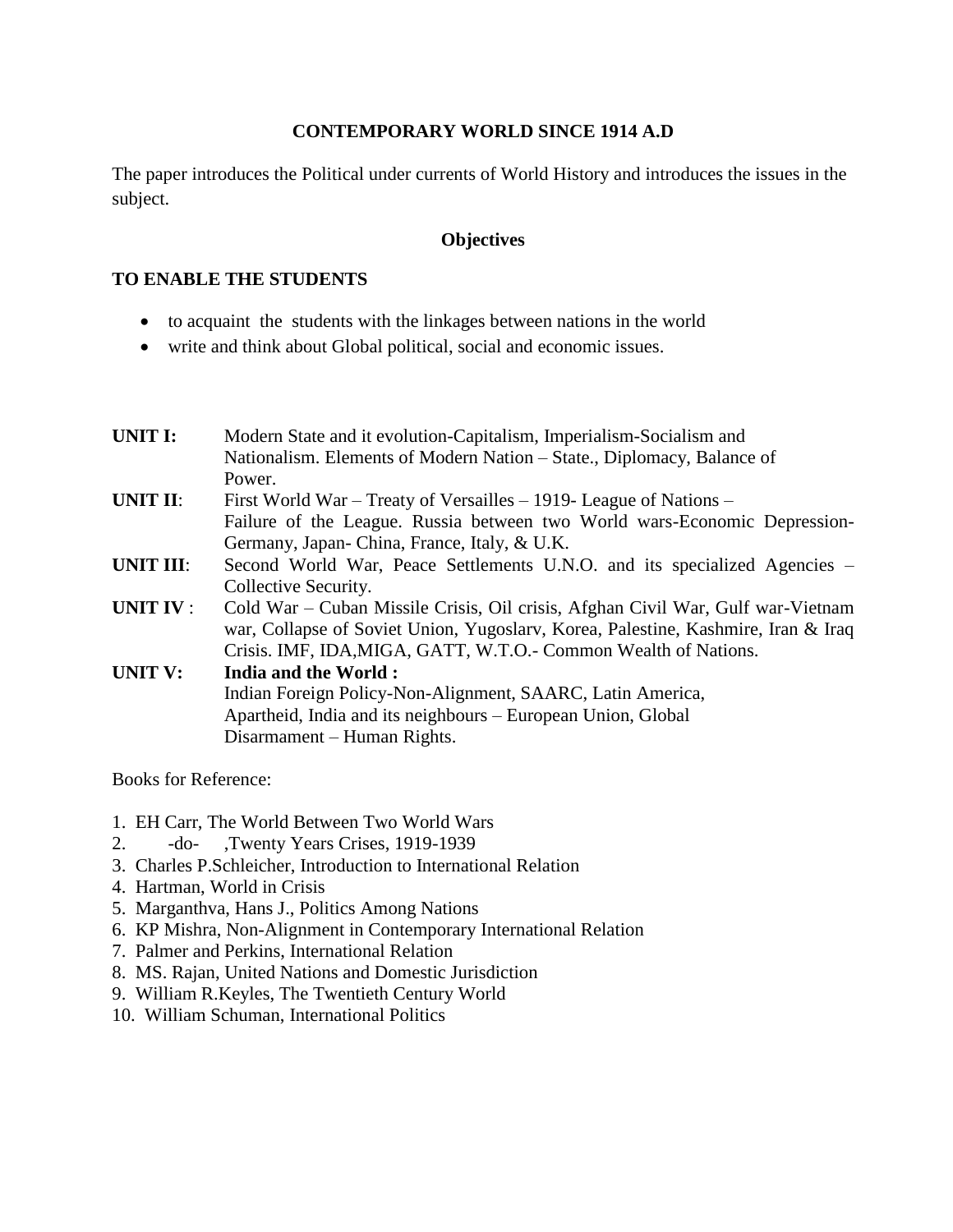## **CONTEMPORARY INDIA SINCE 1947 A.D**

The paper introduces the developments in the Political, Economic and Science Technology fields. It also intends to introduce epoch making thinkers to the students.

## **Objectives**

## **TO ENABLE THE STUDENTS**

- to acquaint the students with the constitution especially Human Rights and violations.
- write and think about political, social and economic issues of contemporary India.

## **UNIT I: PARTITION OF BRITISH INDIA**:

Demand for Pakistan-Mountbatten Plan-Indian Independence Act-Resettlement & Repatriation Problem-Integration of Princely States: Kashmir, Hyderbad & Junagarh-Role of Vallabhai Patel-Framing the Constitution-The Constituent Assembly-Features of the Constitution-Republic of India-General Elections-Congress in Power-Cabinet Governement & Party System-Bureaucracy-**Judiciary** 

## **UNIT II: INDIA' FOREIGN POLICY**:

Its Basic Concepts-Panchaseela & Non-Alignment-India and its Neighbours-Indo-Pak Relations-Indo-Sri Lankan Relations-Indo-Bangladesh Relations & Indo-China Relations-India & The UN-Commonwealth , SAARC, NAM-Indo-US & Indo-Russian Relations-India and Disarmament,NBT and CTBT.

## **UNIT III**: **ECONOMIC DEVELOPMENT:**

Planning in India: Five Year Plans & Annual Plans -National Development Council and its Role-Welfare Programmes of the Government-IRDP, Jawahar Rozgar Yojana, etc.,-Growth of Education: Radhakrishnan Commission-AL Mudaliar Commission, etc.,-National Literacy Mission-Acharya Commission -Navodaya Schools.

## **UNIT IV: DEVELOPMENT OF SCIENCE AND TECHNOLOGY**:

Atomic Energy Commission (AEC) and its Programmes-Indian Space Research Organization (ISRO) and its Programmes-Defence Research and Development Organisation (DRDO) and its Programmes-Missile Technology and its Development-Bio-Technology-Green, White and Blue Revolutions-Development of Communication - Railways, Roadways, Airways

## **UNIT V: MAKERS OF CONTEMPORARY INDIA:**

Nehru, Patel, Indra Gandhi, CV Raman, Radhakrishnan, Visveswarayya, HJ Bhaba, Vikram Sarabhai, HN Sethna- Shanti Swarup Bhatnagar, BC Roy, MS Swaminathan, Vargheese Kurian and APJ Abdul Kalam.